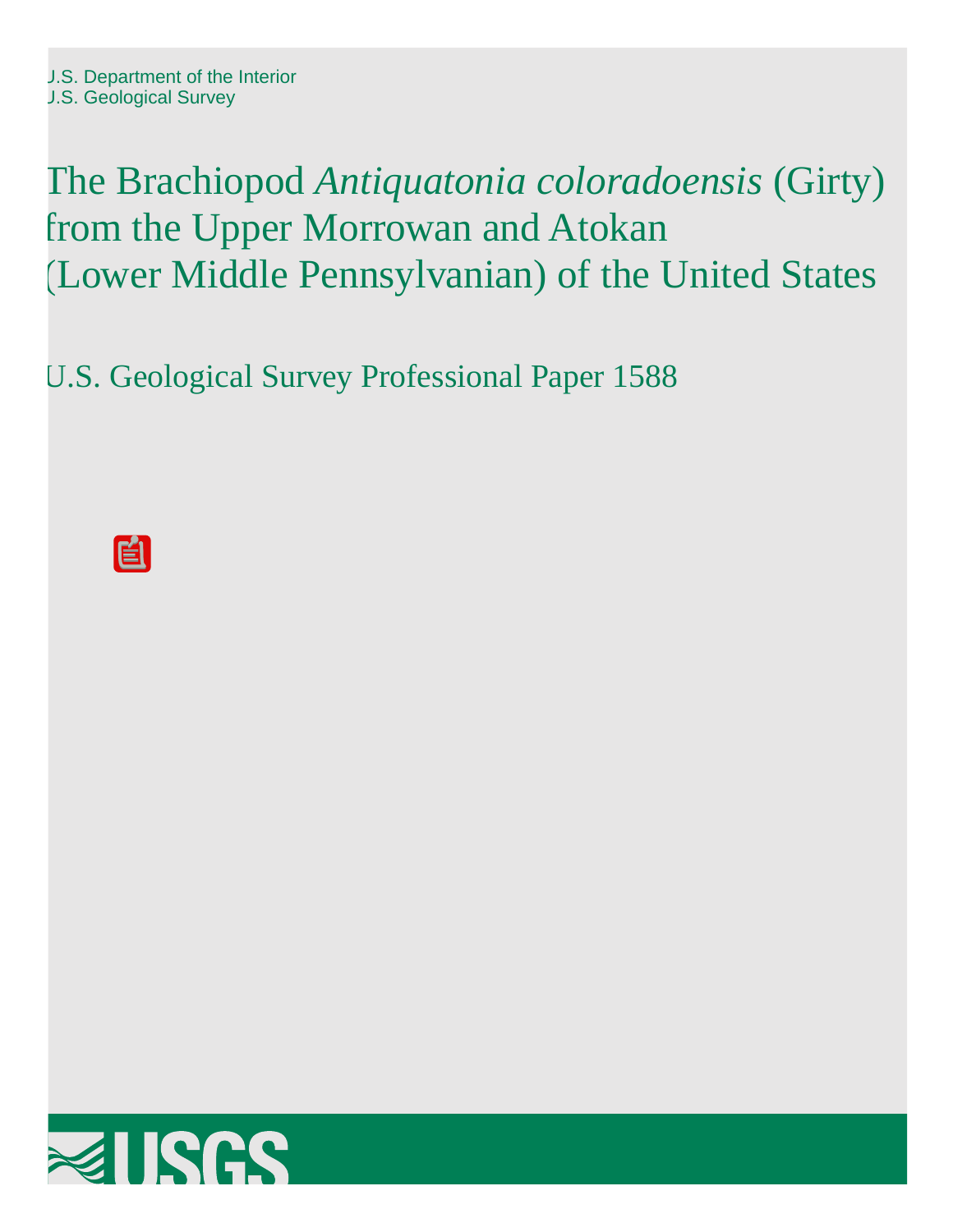# The Brachiopod *Antiquatonia coloradoensis* (Girty) from the Upper Morrowan and Atokan (Lower Middle Pennsylvanian) of the United States

*By* Thomas W. Henry

# U.S. GEOLOGICAL SURVEY PROFESSIONAL PAPER 1588

*Taxonomic and biostratigraphic analysis of a widespread and stratigraphically restricted, semireticulate productid brachiopod*



UNITED STATES GOVERNMENT PRINTING OFFICE, WASHINGTON : 1998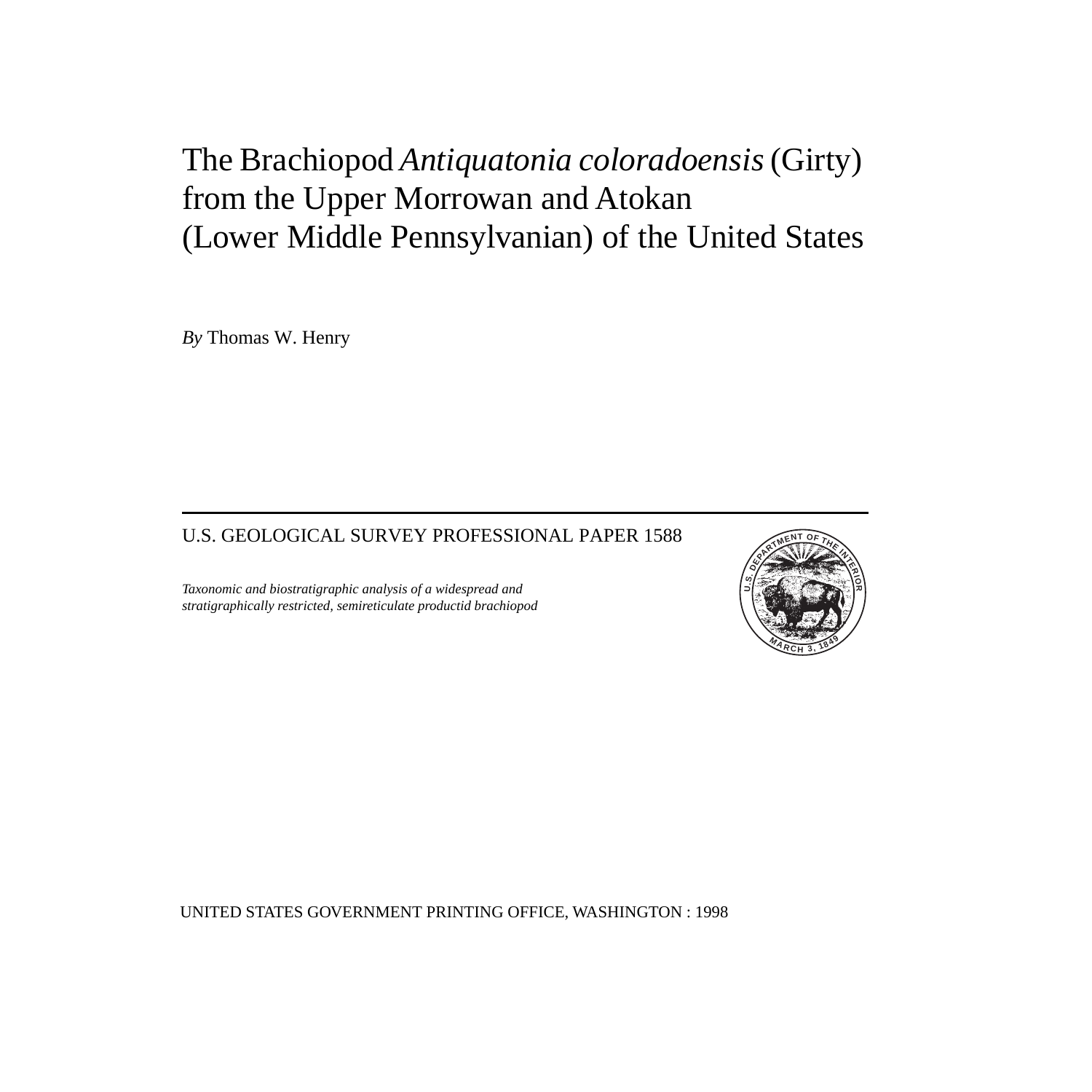# **U.S. DEPARTMENT OF THE INTERIOR BRUCE BABBITT, Secretary**

# **U.S. GEOLOGICAL SURVEY Mark Schaefer, Interim Director**

### For sale by U.S. Geological Survey, Information Services Box 25286, Federal Center Denver, CO 80225

Any use of trade, product, or firm names in this publication is for descriptive purposes only and does not imply endorsement by the U.S. Government

#### **Library of Congress Cataloging-in-Publication Data**

Henry, Thomas W. The brachiopod Antiquatonia coloradoensis (Girty) from the upper Morrowan and Atokan (lower Middle Pennsylvanian) of the United States / by Thomas W. Henry. p. cm.—(U.S. Geological Survey professional paper ; 1588) Includes bibliographical references (p. – ). 1. Antiquatonia coloradoensis—United States. 2. Paleontology—Pennsylvanian. 3. Animals, Fossil—United States. I. Title. II. Series. QE797.S89H46 1988 564′.68—dc21 97–42005 CIP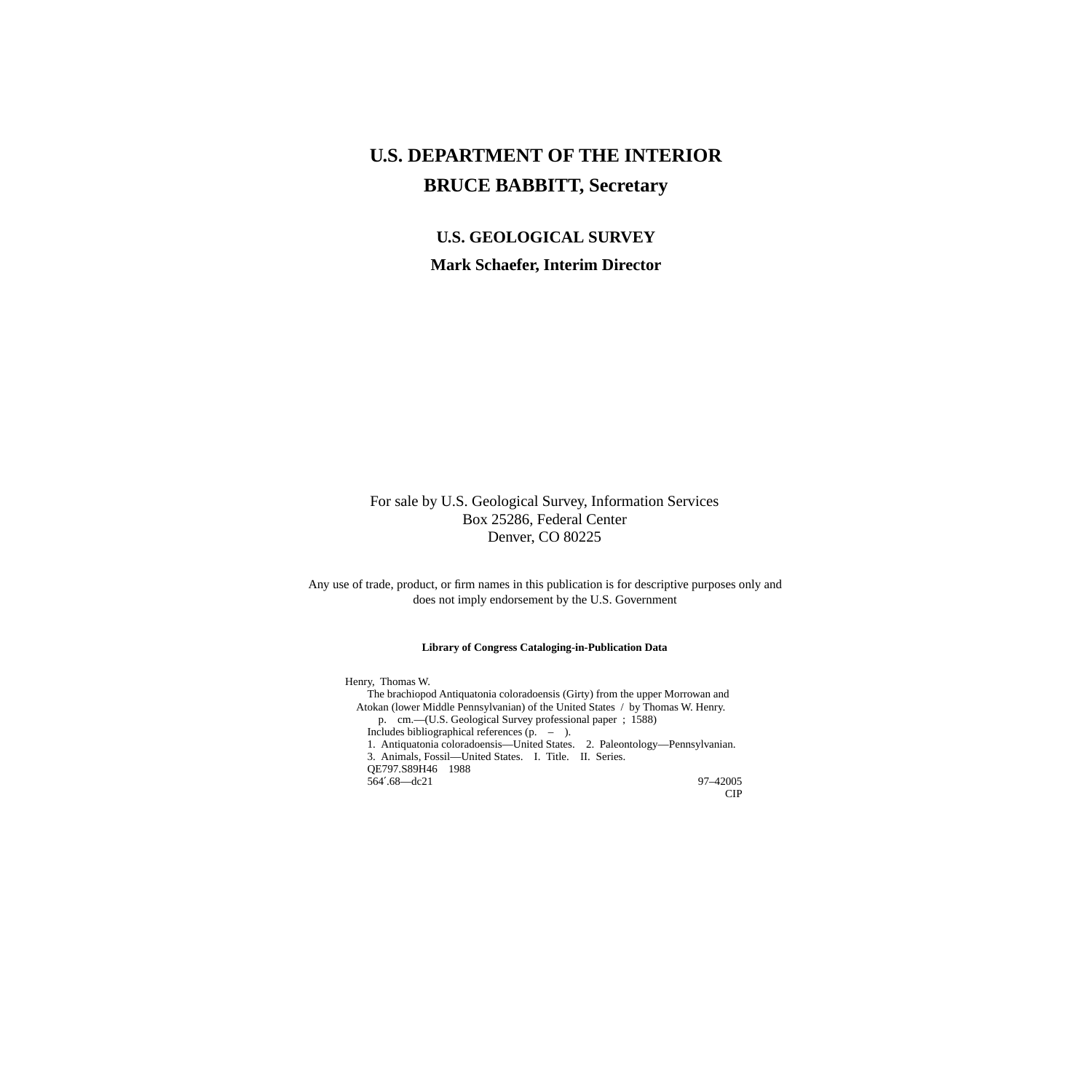# **CONTENTS**

|                                                                    | 1              |
|--------------------------------------------------------------------|----------------|
|                                                                    | 1              |
|                                                                    | 1              |
|                                                                    | $\overline{2}$ |
|                                                                    | $\overline{2}$ |
|                                                                    | $\overline{2}$ |
|                                                                    | 5              |
|                                                                    | 5              |
|                                                                    | 6              |
|                                                                    | 8              |
|                                                                    | 10             |
|                                                                    | 10             |
| Genus Antiquatonia Miloradovich, 1945 [emend. Sarycheva, 1949, and |                |
|                                                                    | 10             |
|                                                                    | 10             |
|                                                                    | 10             |
|                                                                    | 12             |
|                                                                    | 12             |
|                                                                    | 13             |
|                                                                    | 14             |
|                                                                    | 14             |
|                                                                    | 14             |
| Inclusion of Antiquatonia portlockiana var. quadratia in           |                |
|                                                                    | 16             |
|                                                                    | 19             |
|                                                                    | 19             |
|                                                                    | 19             |
|                                                                    | 20             |
|                                                                    | 21             |
|                                                                    | 24             |
|                                                                    | 24             |
|                                                                    | 26             |
|                                                                    | 26             |
|                                                                    | 26             |
|                                                                    | 28             |
|                                                                    | 28             |
|                                                                    | 29             |
|                                                                    | 29             |
|                                                                    |                |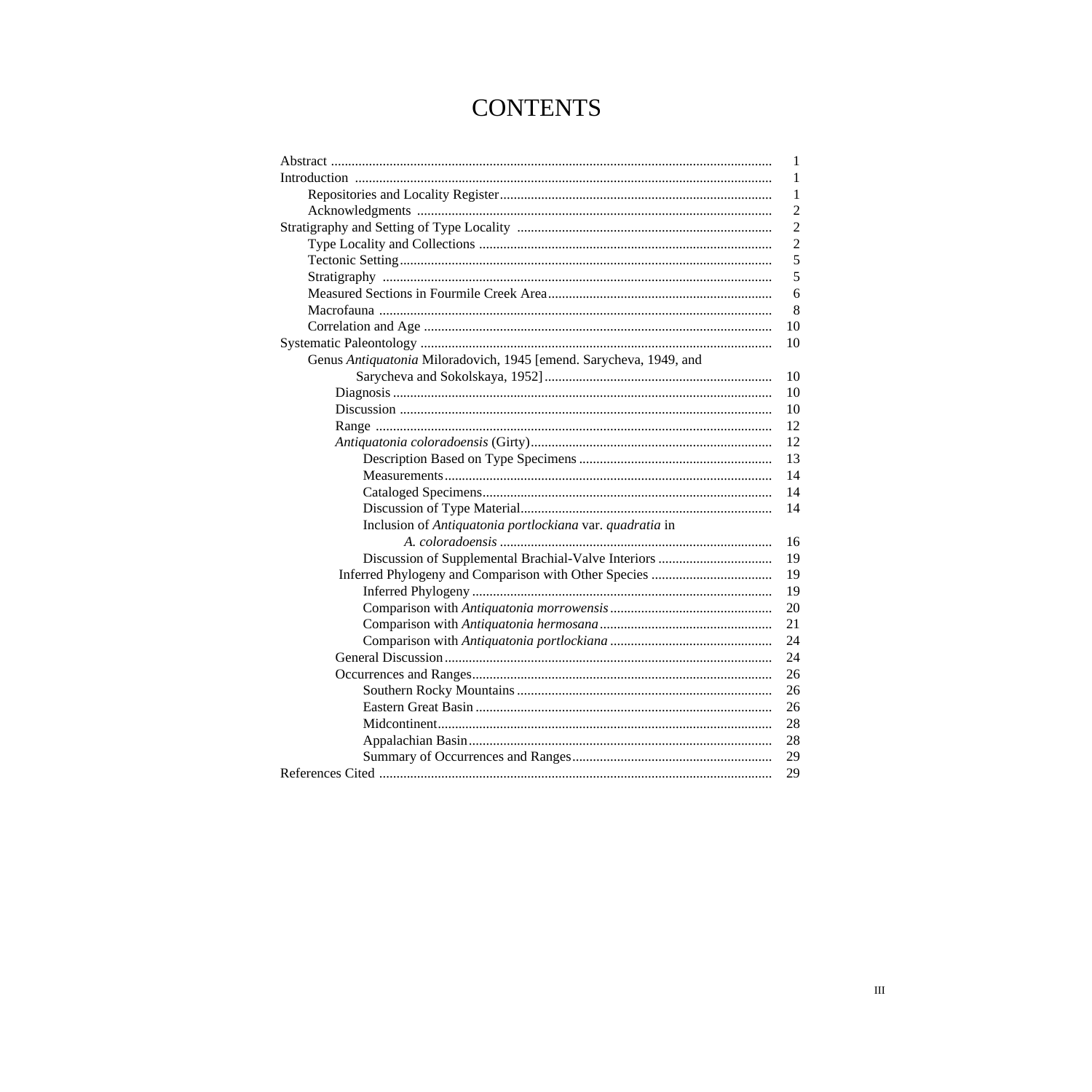#### IV CONTENTS

## PLATES

#### [Plates 1–5 follow References Cited]

- 1. Primary type specimens of *Antiquatonia coloradoensis* [\(Girty\) from lower part of Belden Shale, Park County, Colo.](#page-39-0)
- 2. Primary type specimens of *Antiquatonia coloradoensis* [\(Girty\) from lower part of Belden Shale, Park County, Colo.,](#page-41-0)  and hypotype of *A. coloradoensis* from Burgner Formation, Jasper County, Mo.
- 3. Primary type specimens of *Antiquatonia coloradoensis* (Girty) and primary type specimens of *A. portlockiana* var. *quadratia* [Sturgeon and Hoare, herein referred to](#page-43-0) *A. coloradoensis.*
- 4. Primary type specimens of *Antiquatonia portlockiana* var. *quadratia* Sturgeon and Hoare, herein referred to *A. coloradoensis* [\(Girty\), and representative species of brachiopods from type locality of](#page-45-0) *A. coloradoensis* (Girty).
- [5. Characteristic elements of brachiopod fauna from type locality of](#page-47-0) *Antiquatonia coloradoensis* (Girty) from lower part of Belden Shale, Park County, Colo.

### FIGURES

| 2. Composite topographic map of parts of Mount Sherman and Fairplay West 7.5-minute quadrangles, showing                    |     |
|-----------------------------------------------------------------------------------------------------------------------------|-----|
|                                                                                                                             |     |
| 3. Correlation of measured stratigraphic sections on both sides of Fourmile Creek in vicinity of type locality of           |     |
|                                                                                                                             |     |
|                                                                                                                             |     |
| 5. Graphs showing number of costellae and costae in 10 mm at 20 mm surface length for <i>Antiquatonia</i>                   |     |
| <i>morrowensis</i> (Mather) and its probable descendants, A. <i>coloradoensis</i> (Girty), A. <i>hermosana</i> (Girty), and |     |
|                                                                                                                             | -20 |
|                                                                                                                             |     |
| 7. Map of the United States showing locations of verified or probable occurrences of Antiquatonia coloradoensis             |     |
|                                                                                                                             |     |
|                                                                                                                             |     |

## TABLES

| 1. Invertebrate macrofauna from collections containing primary and secondary type specimens of <i>Antiquatonia</i> |      |
|--------------------------------------------------------------------------------------------------------------------|------|
| coloradoensis (Girty) from lower part of Belden Shale on ridge south of Fourmile Creek, near Fairplay, Colo.       | -9   |
| 2. Measurements of figured and (or) measured primary type specimens and topotypes of Antiquatonia                  |      |
| coloradoensis (Girty) from the upper Morrowan part of the Belden Shale, Park County, Colo., and of a               |      |
|                                                                                                                    |      |
| 3. Measurements of primary type specimens of Antiquatonia portlockiana var. quadratia Sturgeon and Hoare           |      |
| (referred herein to A. coloradoensis (Girty)) from upper Atokan strata of the "lower Mercer limestone and shale"   |      |
|                                                                                                                    | - 17 |
| 4. Measurements of specimens identified as Antiquatonia coloradoensis (Girty) and A. hermosana (Girty) by Ragan    |      |
| (1959) from the Burgner Formation (upper Atokan), Jasper County, Mo., and referred herein to A. coloradoensis      |      |
|                                                                                                                    | 22   |
| 5. Index to original figures and replication of same in publications for lectotype and two paralectotypes of       |      |
| Antiquatonia coloradoensis (Girty) from the lower part of the Belden Shale (upper Morrowan equivalents)            |      |
|                                                                                                                    |      |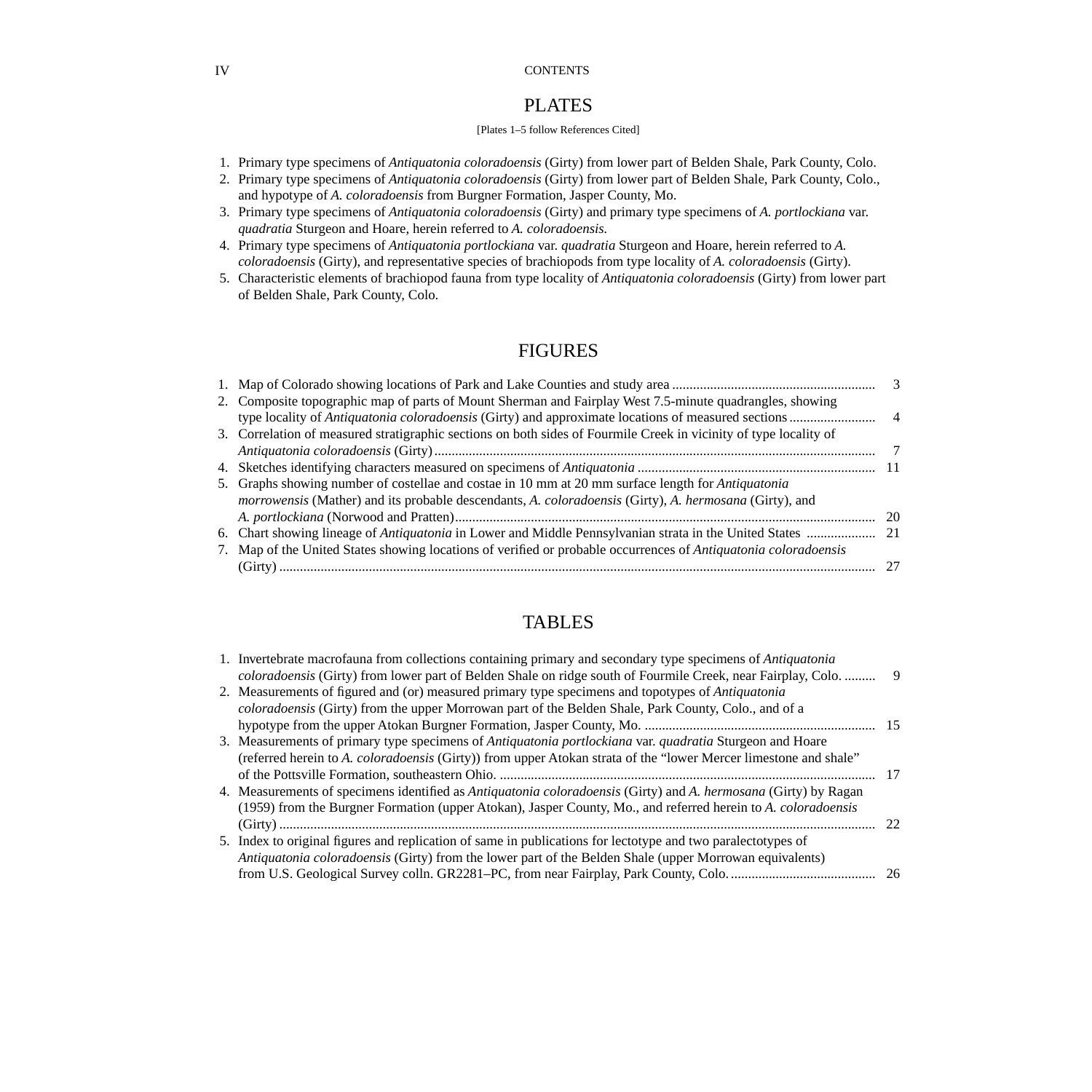# CONVERSION FACTORS

[Specimen measurements are in millimeters and centimeters, whereas other measurements are in feet and miles]

| Multiply        | By     | To obtain |  |
|-----------------|--------|-----------|--|
| millimeter (mm) | 0.0394 | inch      |  |
| centimeter (cm) | 0.3937 | inch      |  |
| foot $(ft)$     | 0.3048 | meter     |  |
| mile (mi)       | 1.609  | kilometer |  |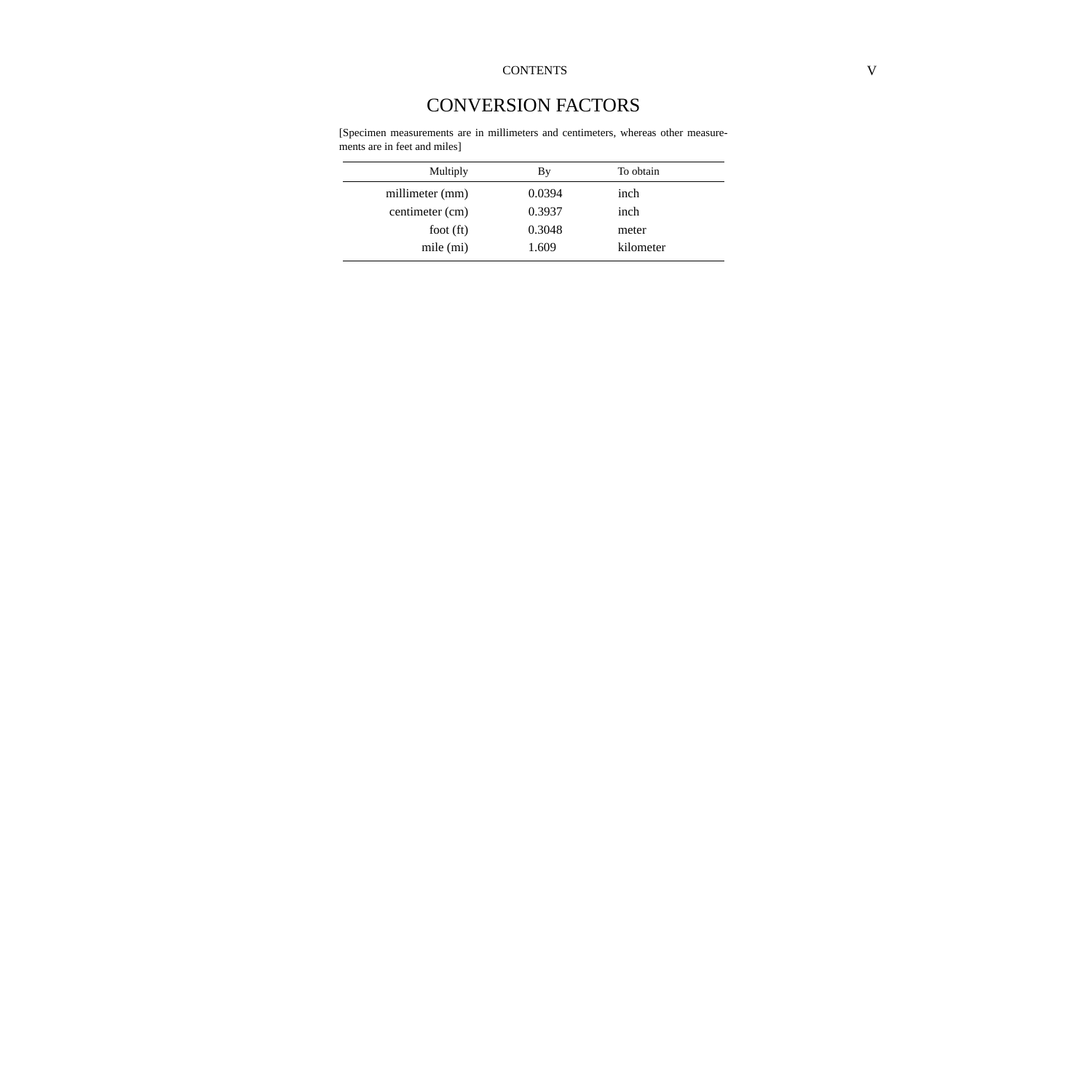# <span id="page-6-0"></span>The Brachiopod *Antiquatonia coloradoensis* (Girty) from the Upper Morrowan and Atokan (Lower Middle Pennsylvanian) of the United States

*By* Thomas W. Henry

#### **ABSTRACT**

Primary type specimens and topotypes of the large, semireticulate productid, *Productus inflatus* var. *coloradoensis* (Girty), collected near Leadville, Colo., form the basis for the redescription of this species. The type locality, for the first time, is firmly established stratigraphically in upper Morrowan (lower Middle Pennsylvanian) rocks of the lower part of the Belden Shale.

The identification and clarification of several previously poorly known physical features affirm assignment of Girty's species to the genus *Antiquatonia* Miloradovich, as currently restricted and understood. Detailed analysis of other collections of brachiopods assigned to *A. coloradoensis* and to related taxa confirms that the probable ancestor of *A. coloradoensis* is the lower and middle Morrowan *A. morrowensis* (Mather), which was described from the Ozarks region of northwestern Arkansas. One descendant of *A. coloradoensis* is *A. hermosana* (Girty), which is common in lower Desmoinesian strata of the southern Rocky Mountains and Paradox Basin. A descendant of *A*. *hermosana* may be *A. portlockiana* (Norwood and Pratten), which is common in uppermost middle and upper Desmoinesian strata in the Rocky Mountains and which is reported from Desmoinesian strata in the Midcontinent, Illinois Basin, and Appalachian Basin. However, the variability, taxonomy, and stratigraphic ranges of the species of *Antiquatonia* in the Desmoinesian of the eastern United States have not been resolved satisfactorily.

The stratigraphic range of *Antiquatonia coloradoensis* extends from the upper part of the Morrowan Series through the Atokan Series. The known geographic range of this species extends from the Eastern Great Basin, through the southern Rocky Mountains, the southern and central Midcontinent area, to the eastern and southern Appalachian Basin. It is a moderately common to rare component of open-bay, shelf-lagoon, and shelf-margin marine facies.

#### **INTRODUCTION**

Studies of the Mississippian and Pennsylvanian brachiopod faunas in the United States routinely deal with both taxonomic and stratigraphic problems. However, rarely are difficulties encountered that are as intricate as those confronted in the investigations of the large, semireticulate productids of the Lower to Middle Pennsylvanian Morrowan, Atokan, and Desmoinesian Series. Specifically, I am referring to the confusion in the literature about three things: (1) the exact geologic age and geographic site of the type locality of *Productus inflatus* var. *coloradoensis* Girty (1910), now referred to the genus *Antiquatonia* Miloradovich (1945) [emend. Sarycheva, 1949, and Sarycheva and Sokolskaya, 1952]; (2) the stratigraphic range and geographic distribution of this distinctive, biostratigraphically diagnostic productid; and (3) the proper taxonomic disposition and assignment of numerous collections from the United States of Morrowan, Atokan, and lower Desmoinesian specimens assigned to *Antiquatonia*. Like most productid brachiopods, *A. coloradoensis* is a highly variable taxon. A lack of understanding of its breadth of variability and lingering tendencies toward typologic application have contributed significantly to widespread misinterpretation of this species. This paper clarifies the situation.

#### **REPOSITORIES AND LOCALITY REGISTER**

All primary and secondary type specimens of *Antiquatonia coloradoensis* illustrated or measured in this paper are reposited at the U.S. National Museum of Natural History (Smithsonian) in Washington, D.C., and are identified with the prefix "USNM." All of the type specimens described as *Antiquatonia portlockiana* var. *quadratia* by Sturgeon and Hoare (1968) in their paper on the Pennsylvanian brachiopods of southeastern Ohio are included in the synonymy of *A. coloradoensis*, are reposited in the paleontologic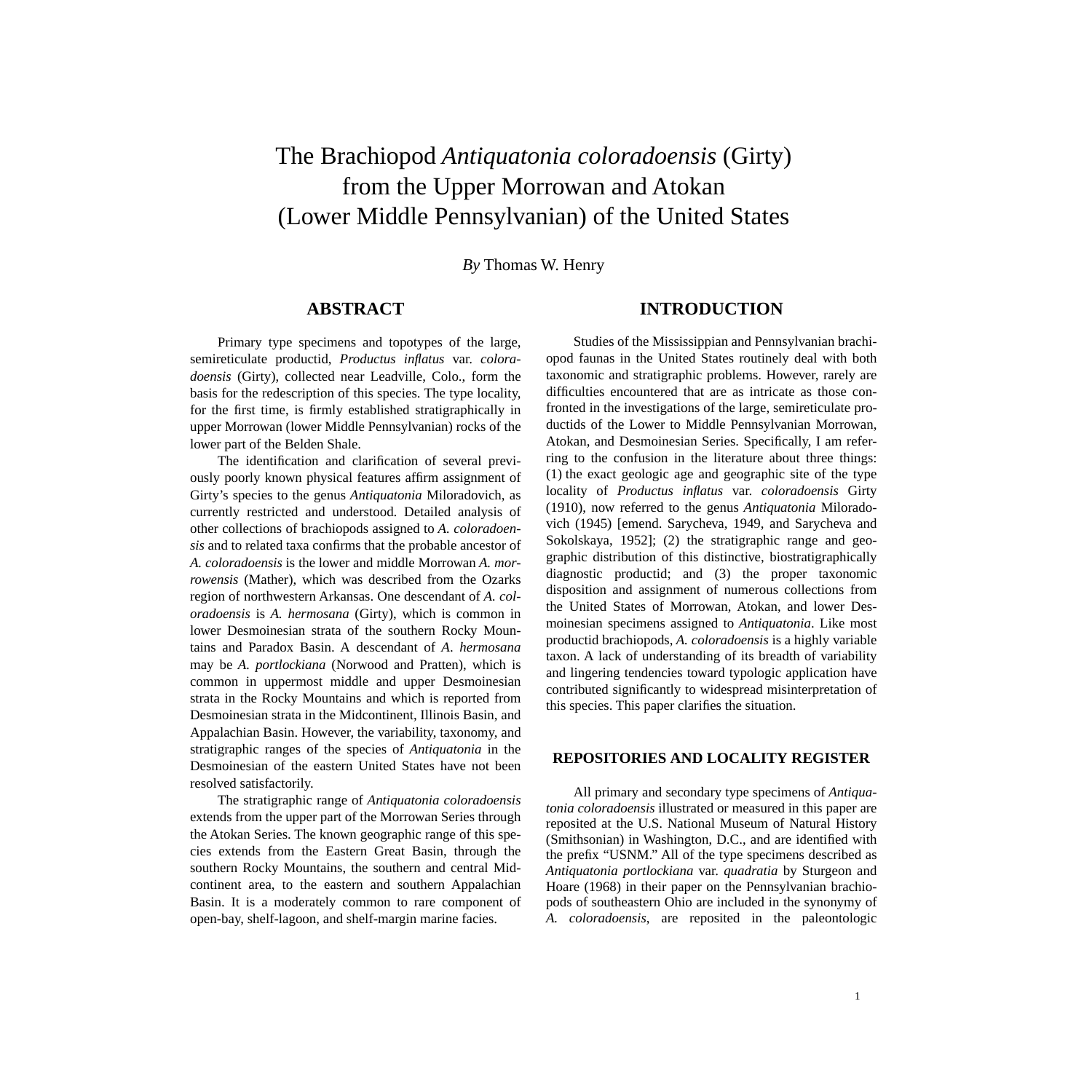<span id="page-7-0"></span>collections of the Orton Geological Museum at Ohio State University, and are identified by the prefix "OSU." Additional paratypes of the variety *quadratia* formerly reposited at Bowling Green State University now have been reposited at Ohio State University and given new specimen numbers (R.D. Hoare, oral commun., July 21, 1993) used in the current paper. Specimens of *Antiquatonia* from southwestern Missouri studied by me from the University of Missouri at Columbia are prefixed "UM."

The U.S. Geological Survey (USGS) collections studied for this report are cataloged in the so-called "Permo-Carboniferous" Fossil Locality Register. Collection numbers are suffixed by "–PC" and are prefixed by either "GR" (designating the green subregister) or "BL" (blue subregister).

#### **ACKNOWLEDGMENTS**

I am indebted to my colleague, Patrick K. Sutherland, University of Oklahoma, for providing additional data on the range of *Antiquatonia coloradoensis* in southern Oklahoma, Texas, and New Mexico and for enabling me to examine the collections of this and related species at the Oklahoma Museum of Natural History, University of Oklahoma, Norman. I also appreciate his thorough and constructive review of the manuscript. Robert B. Blodgett, USGS, also reviewed this manuscript.

Primary type specimens of *Productus inflatus* var. *coloradoensis* (Girty) were made available by Jann W.M. Thompson, Division of Paleobiology, Smithsonian Institution, for additional preparation and photography. Stig M. Bergstrom and Gale Gnidovec, Ohio State University, loaned me one set of Sturgeon and Hoare's (1968) type specimens of *Antiquatonia portlockiana* var. *quadratia* from southeastern Ohio. Richard D. Hoare, Bowling Green State University (BGSU), provided the additional paratypes of this named variety that were reposited previously at BGSU. Raymond L. Ethington, University of Missouri at Columbia, loaned additional specimens of *Antiquatonia* cataloged in the University of Missouri collections.

My appreciation is extended to Richard De Voto, formerly of the Colorado School of Mines, with whom I had several conversations about the stratigraphy and tectonic setting of the type area for Girty's species. Charles L. Rice, USGS, and Donald R. Chesnut, Jr., Kentucky Geological Survey, provided useful information on Appalachian Basin stratigraphy. T.L. Thompson, Missouri Geological Survey, discussed current information on the age of the Burgner Formation. C. Howard Brunton, British Museum (Natural History), provided an extensive written discussion of the genus *Antiquatonia* and its type species *Productus antiquatus* J. Sowerby. The late Mackenzie Gordon, Jr., USGS, encouraged my interest in pursuing this study and guided me through some of the intricacies of the taxonomic problems encountered. I also appreciate constructive comments by J. Thomas Dutro, Jr., USGS, Washington, D.C. Many of the photographs were made by Eric M. Fisher, USGS, and computer-graphic drawings were produced by Patricia Holroyd, USGS.

### **STRATIGRAPHY AND SETTING OF TYPE LOCALITY**

#### **TYPE LOCALITY AND COLLECTIONS**

The type locality of *Antiquatonia coloradoensis* is in the high country of the southern Rocky Mountains between Leadville and Fairplay, Colo. (figs. 1 and 2). The site is above timberline in the Mosquito Range in the Alma mining district, a historic gold-producing area.

The primary type specimens of *Productus inflatus* var. *coloradoensis* Girty were collected in 1873 by A.C. Peale, who was the geologist in charge of the South Park Division of the Hayden Survey of parts of the Colorado Territory. When he collected this material, Peale was conducting a geologic reconnaissance of the mining districts and was accompanying the topographers who surveyed and compiled the first topographic maps of the region. His traverse section 18 (Peale, 1874, p. 229–233) was made on the ridge crest on the south side of the glaciated valley occupied by Fourmile Creek, extending on the east from just southwest of Sheep and Lamb Mountains to "the Horse Shoe" (the cirques east of Horseshoe Mountain) near the apex of the Mosquito Range on the west. Peale's panoramic sketch (1874, pl. IX) of this ridge was made looking southward from the north side of the broad valley (see fig. 2 of current report). This sketch identifies several features keyed to the traverse section, and the *approximate* geographic position of the collection can be plotted from these. The pertinent part of Peale's traverse section (in descending stratigraphic order) is quoted below:

- 37. Greenish-gray micaceous sandstones. Toward the top the beds become very coarse, 15 feet.
- 38. Limestones and bluish argillaceous shales with sandstones. The upper portion of the bed contains in blue shaly limestones fine specimens of *Productus semireticularis, P. nebrascensis, Spirifer opimus, Productus prattenanus*, and a *Pleurotomaria*, 57 feet.
- 39. Black shaly limestones, in the lower part of which we find the following fossils, *Productus, Spirifer,* and fragments of *Trilobites*, 34 feet.
- 40. Quartzitic sandstone laminated and micaceous, 15 feet.

According to this traverse section (Peale, 1874, p. 231–232), the top of unit 38 lies stratigraphically approximately 170 ft above a thick, light-colored "porphyritic volcanic rock."

S.F. Emmons conducted a detailed study of the Leadville-Fairplay area 9 years later in the summer of 1882 and produced the first geologic map of the area (1883). The following observations were made by Emmons (1886, p. 162) about the stratigraphic section on the ridge on the south side of Horseshoe Gulch:

Directly above the White Porphyry is a bed of black carbonaceous shales; from one hundred to one hundred and fifty feet above it is an outcrop of dark, impure limestone, from which were obtained a large number of fossils, among which the following were recognized: *Chonetes granulifera, Productus cora, Productus nodosus* (variety of *Productus cora*)*, Productus semireticulatus, Myalina perattanuata*, fragment of *Pinna* sp., fragment of *Aviculopecten, Phillipsia* sp., *Phillipsia major*, fragment of *Lingula* sp.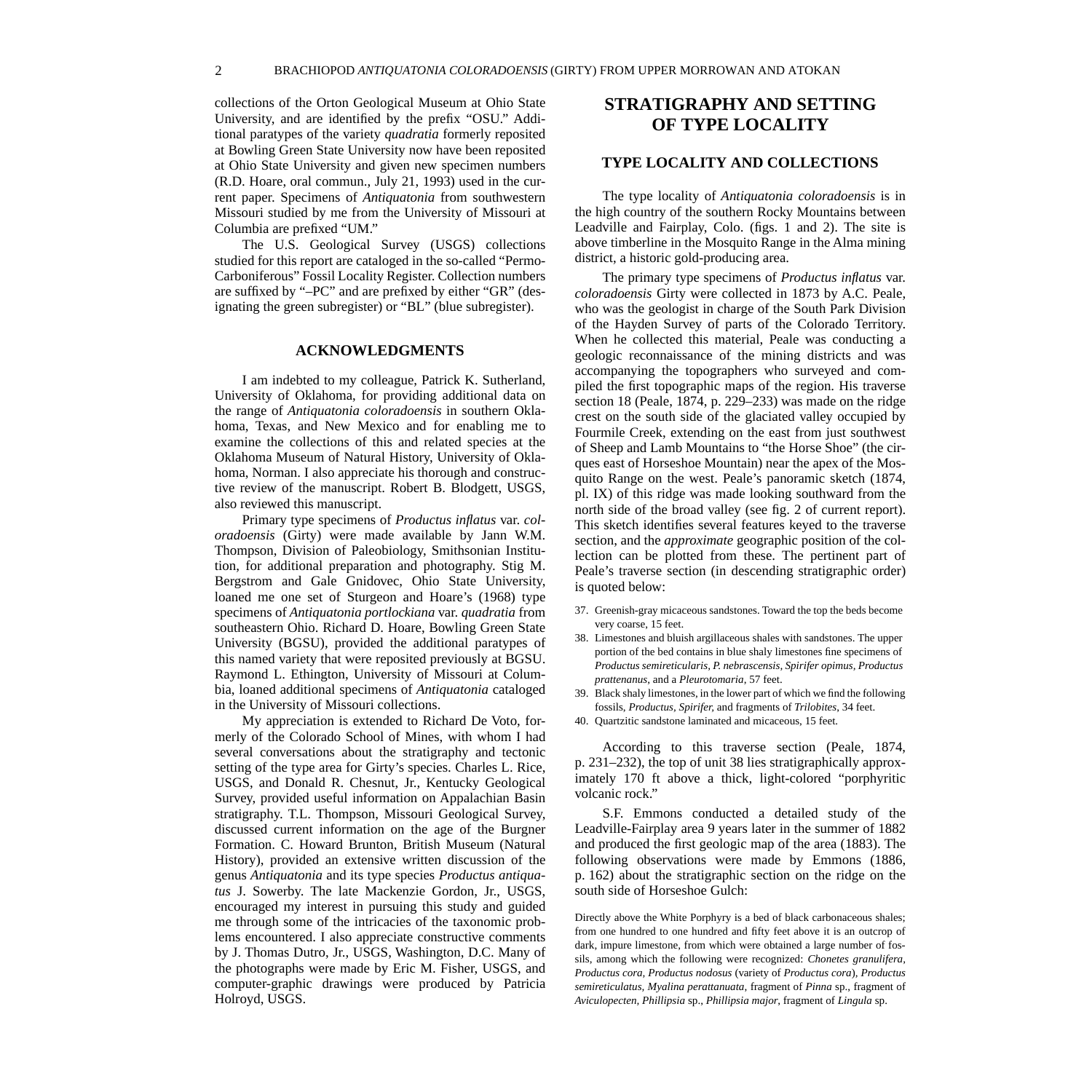<span id="page-8-0"></span>

**Figure 1.** Location of Park and Lake Counties, Colo., communities of Fairplay and Leadville, and study area. Mosquito Range separates Park and Lake Counties. West and east parts of study area are Mount Sherman and Fairplay West 7.5-minute quadrangles, respectively.

The "White Porphyry" to which Emmons referred is the commonly applied, local name for the intrusive porphyry (mainly granodiorite and quartz monzonite) of Late Cretaceous-early Tertiary age that Chronic (1964) and Tweto (1974) mapped as a thick sill cropping out on the south side of the Horseshoe amphitheater (cirque) and extending to the ridge top west of the type locality of *P. inflatus* var. *coloradoensis*.

Girty's figured specimens (1903, pl. 3, figs. 1–3) of *Productus inflatus* McChesney (later designated the types of *P. inflatus* var. *coloradoensis*) were cited as from the "Weber formation (?): Leadville district (sta. 2281)" (Girty, 1903, p. 490). In his description of this station, Girty (1903, p. 525) conveyed the following information: "Leadville district; Weber shales, base of Weber formation (?). Near mouth of canyon of Fourmile Creek. The locality is bed 38 (and

possibly 39) of section 18" of Peale (1874, p. 231). Essentially the same information was given by Girty (1903, p. 245) in his discussion of the faunas from the South Park area. However, the handwritten label accompanying lot USNM 8258 (from which Girty's primary types, USGS colln. GR2281–PC, were drawn) reads: "Carboniferous, Ridge E. of Horseshoe Mt., S. Park, Colo." Thus, Girty's original descriptions of this locality are misleading in that the collection was *not* taken from near the mouth of the canyon of Fourmile Creek but rather on the ridge crest south of the glacial valley occupied by Fourmile Creek (actually south of Horseshoe Gulch, a tributary of Fourmile Creek) and southeast of Horseshoe Mountain (see fig. 2).

Gordon (1975, p. D48) concluded that the type locality of *Antiquatonia coloradoensis* (USGS colln. GR2281–PC) probably was on "the crest of the ridge south of Four Mile (Horseshoe) Creek, about 2 miles east of Horseshoe Mountain and 8 miles west-southwest of Fairplay, Colo." He surmised that this locality would lie approximately in the  $NE<sup>1/4</sup>$ sec. 18 (unsurveyed), T. 10 S., R. 78 W., at an altitude slightly greater than 12,400 ft and cautioned that this needed field verification.

Four collections of fossils from the ridge on the south side of Fourmile Creek were examined in addition to the type set for this study. I consider that all four of these (USGS collns. BL6852–PC, BL6852A–PC, BL12096–PC, and BL31394–PC) contain topotypes of *Antiquatonia coloradoensis*. The first two (BL6852–PC and BL6852A–PC) were made by J.H. Johnson in July 1930 from "near top of ridge south of Horseshoe cirques" (see fig. 2). Collection BL6852–PC was reported to occur "about 150 ft above porphyry," and BL6852A–PC was made about "50 ft stratigraphically higher" and slightly to the east of his first collection (Johnson, 1934, p. 33). Despite Johnson's USGS collns. BL6852–PC and BL6852A–PC being separated by about 50 ft of section in this immediate area, both are considered herein to contain topotypic material of *Antiquatonia coloradoensis*. This is justified because Girty's material (1903, p. 525) may have come from both beds 38 and 39 of Peale's traverse section 18 (1874, p. 231), representing a composite thickness of 91 ft. Both collections were correlated by Johnson (1934) with a section that he measured just north of the old townsite of Leavick (see B in fig. 2 and section below on "Measured Sections in Fourmile Creek Area"). The third collection that I examined (BL12096–PC) was made in 1953 by Ogden Tweto from the "Alma dist., Park Co., Colo.; ridge on south side Horseshoe Gulch." The fourth (BL31394–PC) was collected in 1991 by E.M. Fisher and me in an effort to locate the original site and obtain additional fossils from it. The locale of USGS collection BL31394–PC is plotted in figure 2, and its description follows:

*Quadrangle*.—Mount Sherman 7.5 minute.

*Description*.—Site on open swale on rounded, high alpine ridge south of Horseshoe Gulch, between Horseshoe Mountain and Lamb Mountain, at point 1.65 mi eastsoutheast of vertical angle elevation bench mark VABM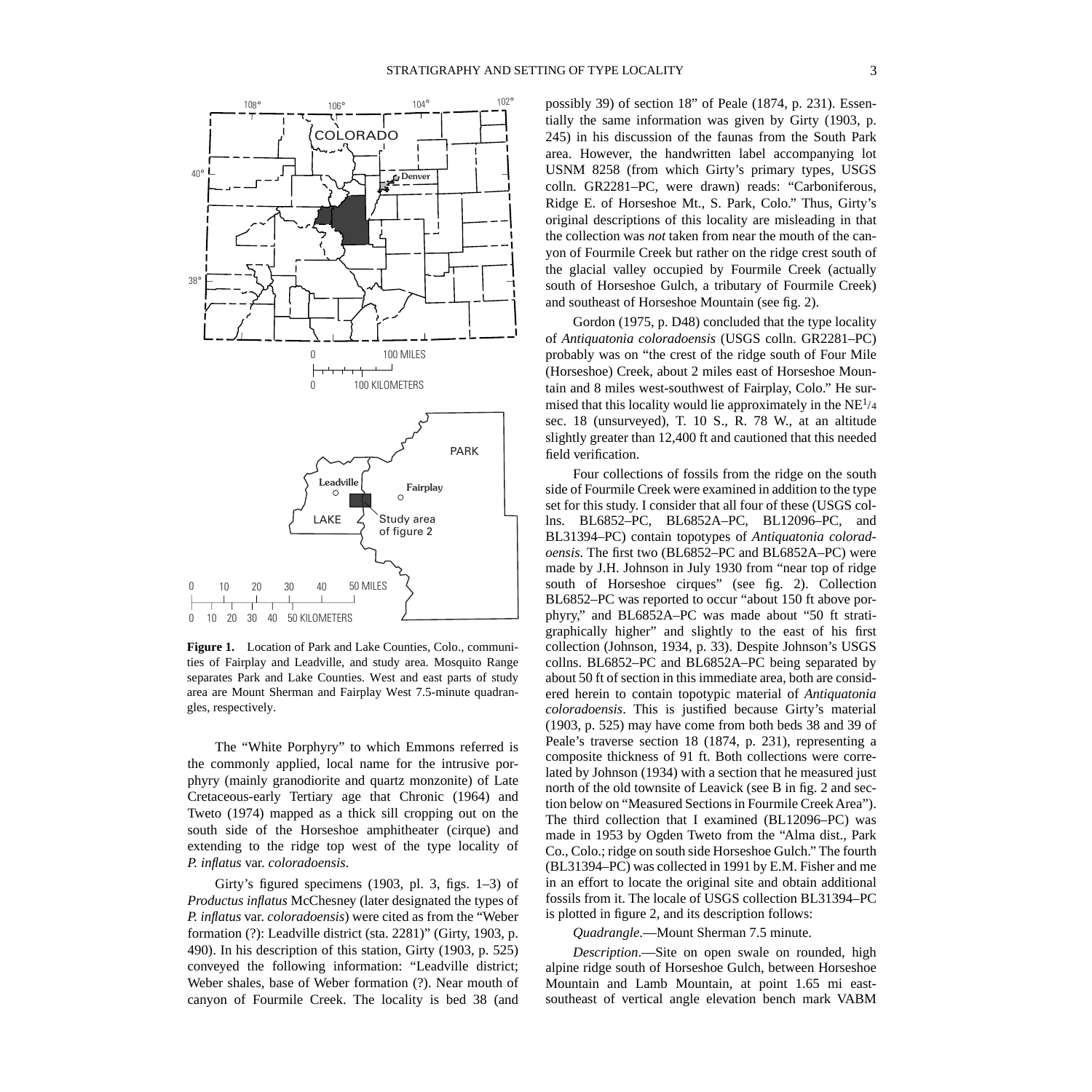<span id="page-9-0"></span>

**Figure 2.** Composite map (scale 1:48,000) taken from adjacent parts of Mount Sherman and Fairplay West 7.5-minute-quadrangle topographic maps (U.S. Geological Survey, scale 1:24,000, 1961 and 1960, respectively), showing geographic features mentioned in text. Type locality of *Antiquatonia coloradoensis* (Girty) is depicted by filled circle, and approximate estimate of type locality by Gordon (1975, p. D48) is depicted by open circle. Zigzag lines indicate approximate traverses for measured sections: "A" indicates Kelly's (1983) Lamb Mountain section, and "B" indicates Johnson's (1934) Horseshoe Mountain section, which equals Kelly's (1983) White Ridge section. Approximate positions of land-survey section lines were added to pertinent parts of Mount Sherman sheet. Contour interval equals 20 ft on Fairplay West quadrangle and 40 ft on Mount Sherman quadrangle.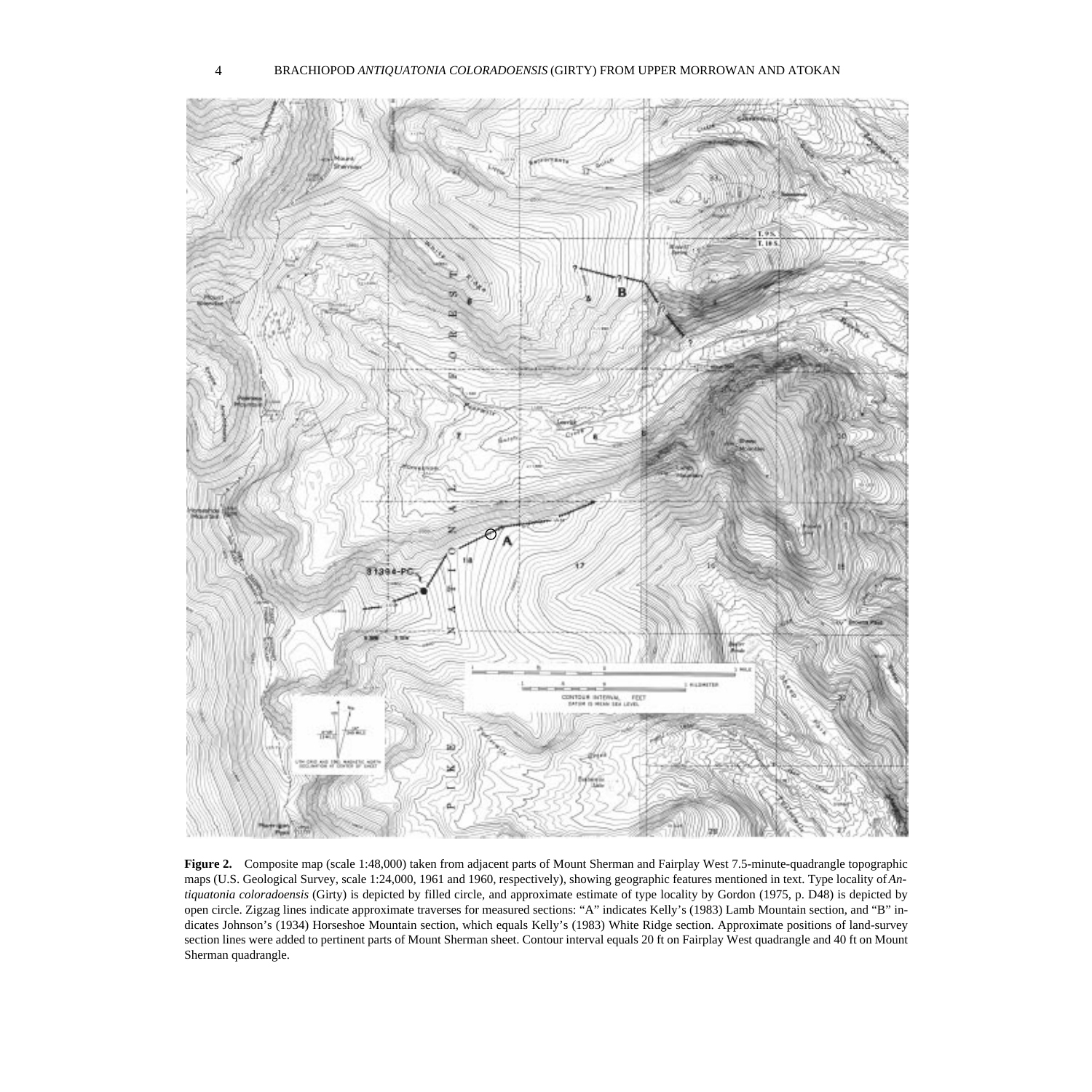<span id="page-10-0"></span>13,898 ft (on Horseshoe Mountain) and 1.5 mi southwest of abandoned ore mill at old Leavick townsite; site is 0.35 mi north-northeast of temporary bench mark TBM 13,128 ft (marked by three large cairns on small knoll held up by platy-weathering, coarse-grained quartzarenite).

*Geographic coordinates.*—Approx. C., SW<sup>1</sup>/4 sec. 18 (unsurveyed), T. 10 S., R. 78 W., Park County, Colo.; lat 39°10'35'' N.; long 106°09'23" W.

*Altitude*.—12,805 ft, measured barometrically on highest fossiliferous bed on ridge crest.

*Attitude*.—Strike N. 40° W., dip 16° NE.

*Stratigraphy*.—Belden Shale (lower part); collected free-weathering and "crack-out" macrofossils from approximately 8 to 10 ft of alternating, nodular, micritic limestone and shale. Lower limestone: skeletal carbonate mudstone, medium-dark-gray to dark-gray, weathering medium light gray to yellowish gray. Shale: medium-darkto dark-gray, slightly calcareous. Upper limestone (skeletal, brachiopodal, bryozoan wackestone to packstone): becoming more evenly bedded, slightly more skeletal, coarser grained, more sandy (containing quartz and feldspar grains), and thicker bedded upward, grading at top into fine-grained, pale-yellowish-brown-weathering, calcareous, skeletal, subarkosic sandstone; top beds make small ledges at ridge crest and on hillside.

*Date collected.*—Sept. 4, 1991.

The top of the beds from which USGS colln. BL31394–PC was obtained is approximately 160 ft stratigraphically (determined trigonometrically) above the top of the "White Porphyry" sill and probably is exactly equivalent to Johnson's (1934) colln. BL6852–PC. The site is about 400 ft higher on the ridge and about 0.75 mi southwest from where Gordon (1975, p. D48) inferred that Peale's original collection might have been made.

#### **TECTONIC SETTING**

Most of central and western Colorado, including Park and Lake Counties, was broken into a mosaic of fault blocks during the Pennsylvanian and Permian, when the ancestral Front Range and Sawatch and Uncompahgre Uplifts and the Central Colorado Trough were formed (De Voto and others, 1986). Syndepositional tectonism resulted in abrupt thickness and facies changes of alternating marine and nonmarine upper Paleozoic strata in the fault-bounded basins in many areas, including the Leadville-Fairplay area. There, the strata that are now referred to the Belden Shale and that contain the types of *Antiquatonia coloradoensis* were deposited in the South Park Subbasin of the Central Colorado Trough.

#### **STRATIGRAPHY**

The stratigraphic name Weber was applied initially in the Leadville-Fairplay area by Emmons (1883, 1886, p. 219) for the sequence of generally interbedded black shale, limestone, sandstone, and conglomeratic sandstone that now compose the Belden Shale, the Molas Formation, and tongues of the Minturn Formation (Middle Pennsylvanian). Emmons' application of the name Weber formation was based on the assumption that these beds correlated with the Weber quartzite of the Uinta Mountains of northeastern Utah. Girty (1903, p. 171) questioned this early correlation in his discussion of what became the type locality for *Antiquatonia coloradoensis*, as noted above, and utilized the name "Weber formation" with a query for these strata, a practice followed by many subsequent workers, including Johnson (1934) and Read (1934).

Brill (1942, p. 1385) proposed the name "Belden shale member of the Battle Mountain formation" for this sequence in central Colorado, later raised the Belden to formation rank (Brill, 1944, p. 624), and subsequently extended its use throughout the Central Colorado Trough (Brill, 1952, 1958). For a detailed discussion of the stratigraphic nomenclature in the Mosquito Range, see De Voto (1972, p. 142–145).

The Belden Shale (Morrowan and lower Atokan) in the Mosquito Range is normally underlain by the Molas Formation (Upper Mississippian? and Lower Pennsylvanian), a clastic red-bed sequence of silty, variegated shale and mudstone and other lithic types, interpreted in part as a residual soil blanketing the Leadville Dolostone (Lower Mississippian, Osagean), which was subaerially exposed and extensively karsted during the Late Mississippian and earliest Pennsylvanian (De Voto, 1972). In the Colorado Mineral Belt, of which the Mosquito Range is a part, the Leadville Limestone was originally deposited in intertidal to supratidal environments, extensively dolomitized during the Mississippian and (or) Pennsylvanian, and then recrystallized by mid-Cenozoic hydrothermal brines derived from an igneous source. Armstrong, Mamet, and Repetski (1992) proposed that the name Leadville Dolostone be applied to this formation in the current study area, and I follow that practice in this paper.

Tweto and Lovering (1977) described the Molas in the Mosquito Range as filling in caves and channelways in the Leadville and ranging in thickness there from a few inches to as much as about 40 ft. In the Fourmile Creek area, it is thin, extensively bleached by hydrothermal action (Tweto and Lovering, 1977; Armstrong, Mamet, and Repetski, 1992), and generally covered.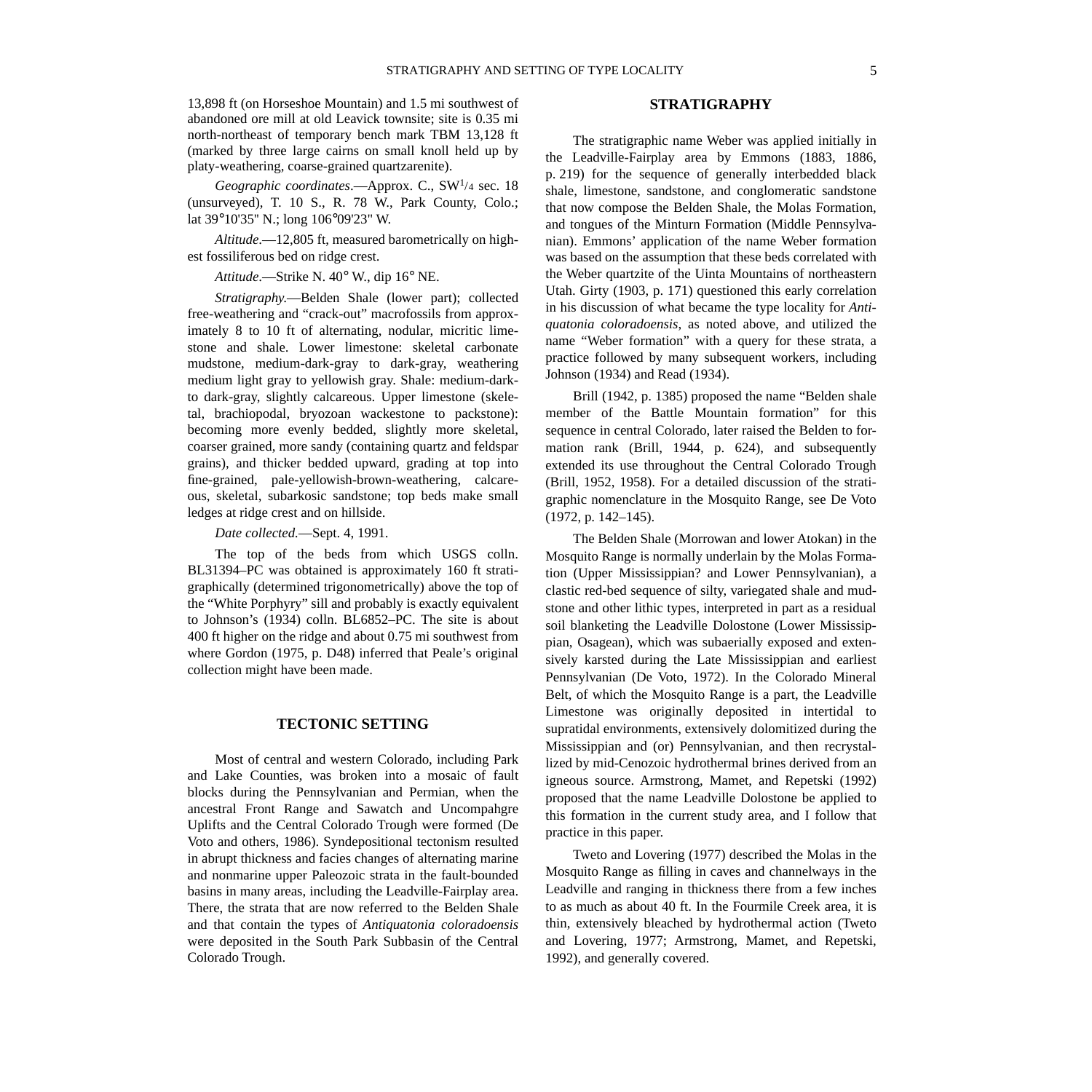<span id="page-11-0"></span>The Belden Shale on the south side of Fourmile Creek is about 670 ft thick (Kelly, 1983) and contains several wedges of coarse-grained, conglomeratic, terrigenous clastic deposits, interpreted as tongues of the overlying Minturn Formation (Chronic, 1964, p. 109; De Voto, 1972). These wedges pinch out to the south, and the Belden becomes thicker and more shaly. Farther northward in the Mosquito Range, many additional coarse terrigenous clastic deposits are present in the same correlative interval, and it is not feasible to differentiate the two formations.

Tweto (1974) mapped the ridge top south of Horseshoe Gulch as Minturn and Belden Formations undifferentiated for his geologic map of the area west of Fairplay. However, on notes with his field labels accompanying his USGS colln. BL12096–PC, Tweto indicated that it was from the Belden Shale and probably from its lower part. Unfortunately, no more light is shed by Tweto's notes regarding a more precise geographic locality for his collection other than that given in the preceding sentence.

### **MEASURED SECTIONS IN FOURMILE CREEK AREA**

The invertebrate fossil collections studied came from the lower part of the Belden Shale slightly above the horizon where Read (1934) reported the "middle Pottsville" compression and impression flora from sections a short distance to the west of the current study area. It is possible to more precisely document the stratigraphic position of the invertebrate collections from two measured sections in the vicinity by Kelly (1983) and from one by Johnson (1934) on the north side of Fourmile Creek. Johnson's section on the north side of the glacial valley—his Horseshoe Mountain section—was remeasured by Kelly as his White Ridge section (plotted as sec. "B" in fig. 2). Kelly's other section, the Lamb Mountain section (sec. "A" in fig. 2), apparently follows the ridge crest on the south side of the glacial valley where the type locality of *Antiquatonia coloradoensis* is located.

Kelly's (1983) Lamb Mountain section was measured above timberline mainly in "secs. 17 and 18, T. 10 S., R. 78 W." The lower part of the Lamb Mountain section and his correlation of it with his White Ridge section based on detailed petrographic and stratigraphic analysis and environmental interpretations are depicted in figure 3. The White Ridge and Lamb Mountain sections are separated by a major fault (south side upthrown) that Kelly (1983) interpreted as having been active during deposition of the Belden and Minturn sediments, thus partly explaining many of the major changes in interval thicknesses and lithofacies that occur in the short distance across the glacial valley occupied by Fourmile Creek.

Exactly where was the Lamb Mountain section measured? The ridge crest on the south side of Fourmile Creek (Horseshoe Gulch) affords the most accessible traverse and the best exposures of the Belden Shale, and the more resistant strata of the Belden, dipping gently eastward, also crop out on the north side of the ridge and extend eastward down the side of the glacial valley. The ridge top was also certainly the line of traverse made by Peale (1874). In this section, the Molas Formation is absent, and the Belden is underlain by a thick sill (the "White Porphyry" of local usage), intruded approximately along the contact between the Leadville and the Belden. TBM 13,474 ft in figure 2 is on the promontory formed by about the middle part of this sill. The Lamb Mountain section probably extends from just east of that point along the ridge crest east-northeastward to some point northeast of TBM 12,478 ft. The lower tongue of the Minturn Formation (fig. 3) forms the knob at TBM 13,128 ft in the line of the measured section, and the type locality of *Antiquatonia coloradoensis* occurs at the filled circle marking USGS colln. BL31394–PC.

Johnson (1934) collected and identified invertebrate fossils from several stratigraphic sections and localities throughout the Mosquito Range. Although J.H. Johnson identified most of the fossils himself, G.H. Girty corroborated and assisted in the identifications (Johnson, 1934, p. 16). Girty's distinctive handwriting appears on many of the collection labels, including those identifying specimens of *Productus coloradoensis* from collns. BL6852–PC and BL6852A–PC.

Johnson's (1934, p. 37–39) Horseshoe Mountain section was measured "uphill northward from old town of Leavick, following around hill and through first cirque." The approximate position of Johnson's Horseshoe Mountain section, plotted as "B" in figure 2, is compatible with Tweto's (1974) geologic map and Kelly's (1983) description. Johnson's (1934) designation of this measured section as the Horseshoe Mountain section is confusing. Horseshoe Mountain is on the crest of the Mosquito Range approximately 3 mi southeast of White Ridge (fig. 2).

**Figure 3 (following page).** Measured stratigraphic sections on both sides of Fourmile Creek in vicinity of type locality of *Antiquatonia coloradoensis* (Girty). Kelly's (1983) White Ridge section is same as Johnson's (1934, p. 37–39) Horseshoe Mountain section. Approximate locations of measured sections are shown by zigzag lines in figure 2. Data for Lamb Mountain and White Ridge sections, including correlation lines, are from Kelly (1983, pl. 1, meas. secs. 6 and 7); however, a different horizontal datum was used (Kelly's T–2 datum). Kelly's unit numbers are shown on sides of measured sections, and upper parts of both measured sections are not shown. Coarse-grained conglomeratic units (shown in gray on cross section) are interpreted as tongues of Minturn Formation that pinch out southward. See text for explanation of arrow on left of figure.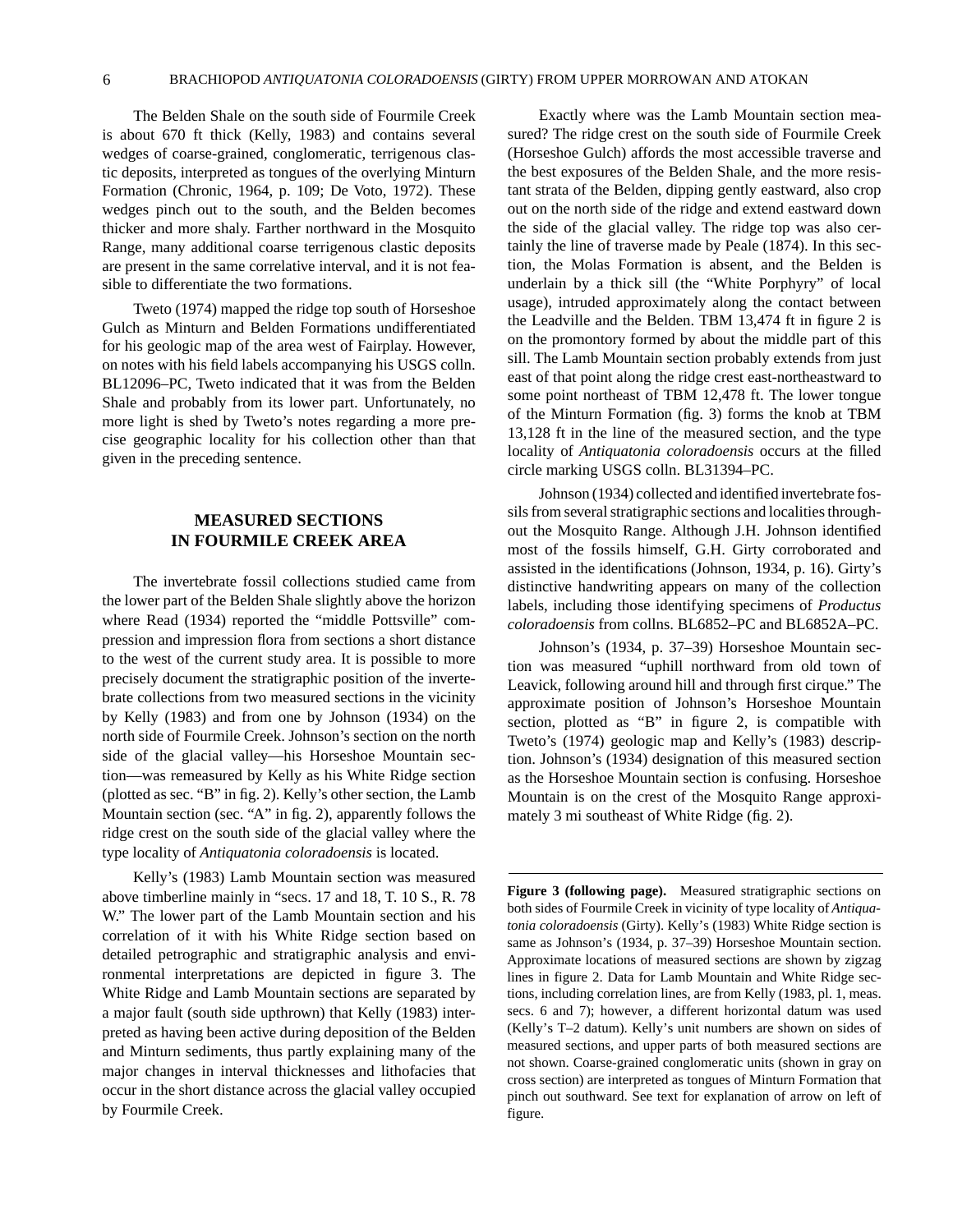<span id="page-12-0"></span>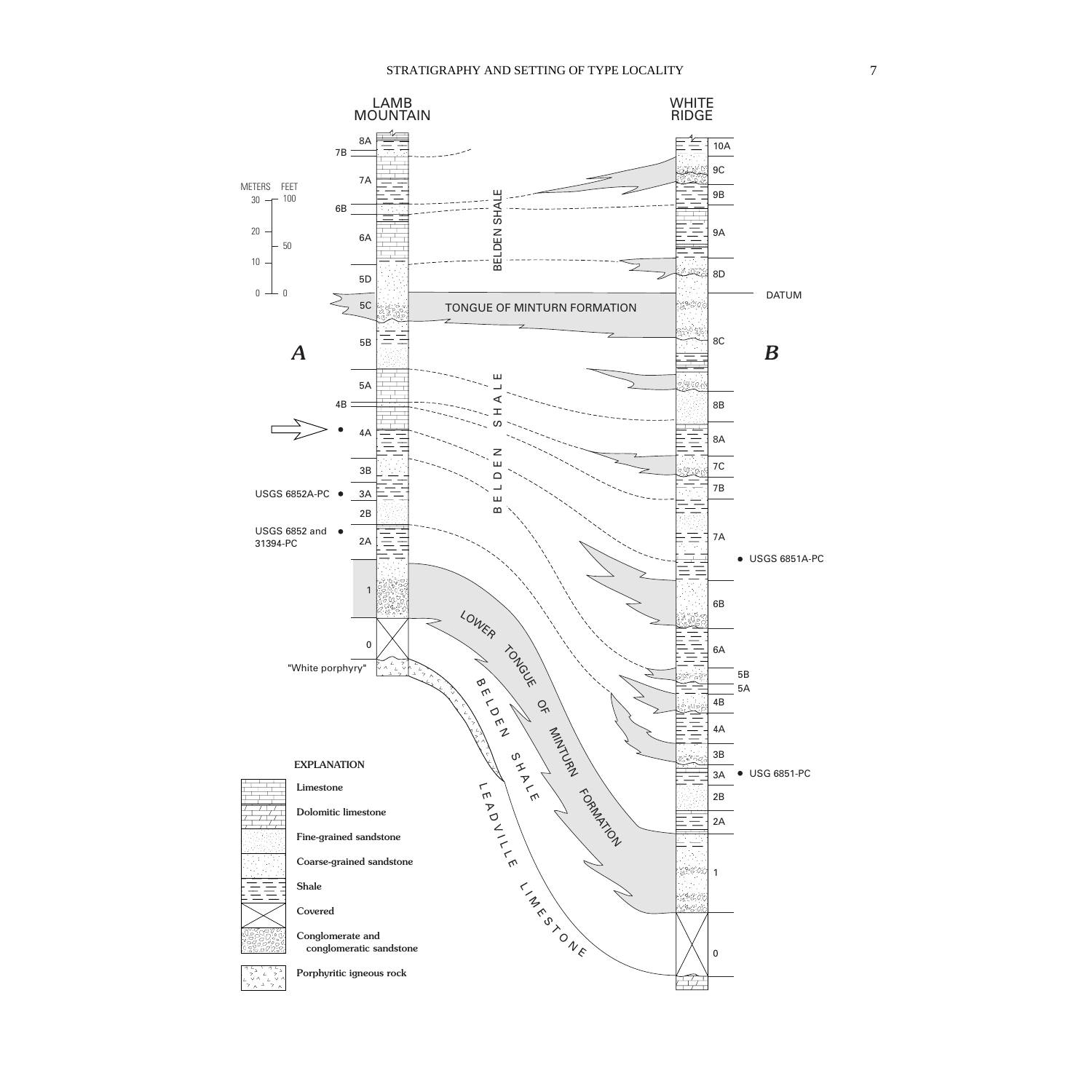<span id="page-13-0"></span>This section includes several fossiliferous limestone and shale beds, the lower two of which are especially significant. Johnson's (1934, p. 39) lowest fossiliferous bed in the Horseshoe Mountain section, his unit 8, is described as an 11-ft-thick, dark-gray, sparsely fossiliferous, thin-bedded limestone from which he made colln. BL6851–PC. According to his measurements, the base of this unit is approximately 200 ft above the top of the Leadville Dolostone. It is this unit with which Johnson (1934, p. 33) correlated colln. BL6852–PC, which contains topotypes of *Productus inflatus* var. *coloradoensis* Girty. The next higher fossiliferous unit described in Johnson's (1934, p. 38) Horseshoe Mountain section, his unit 13, is a 13-ft-thick, highly fossiliferous, slightly calcareous, black shale, from which colln. BL6851A–PC was derived. The base of Johnson's unit 13 is roughly 440 ft above the top of the Leadville Dolostone. Johnson (1934, p. 33) correlated the strata from which he made colln. BL6852A–PC (the second topotypic collection of *coloradoensis*) with his unit 13. Thus, according to his measured section and correlation of collns. BL6852–PC and BL6852A–PC with it, these marine beds are separated by about 229 ft of unfossiliferous sandstone and cover on the north side of the broad glacial valley and by only about 50 ft of strata on the south side of the valley, where the types of *Antiquatonia coloradoensis* originated. A problem exists, however, with the upper of Johnson's two correlations.

As stated above, Kelly's (1983, pl. 1, meas. sec. 7) White Ridge section (fig. 3) is essentially the same as Johnson's Horseshoe Mountain section, just discussed. Kelly's section was measured in "secs. 4 and 5 (unsurv.), T. 10 S., R. 78 W.," just north and northeast of Leavick (fig. 2). By comparing interval (rock-unit) thicknesses and similarities of the two sets of lithic descriptions, Johnson's data can be interpreted quite reasonably in terms of Kelly's White Ridge section. Johnson's USGS collns. BL6851–PC and BL6851A–PC are plotted against Kelly's White Ridge section in figure 3.

From analysis of these sections and my personal observations in the field, I have made the following two conclusions. (1) Johnson's colln. BL6851–PC from the Horseshoe Mountain-White Ridge section correlates with the relatively thin, fossiliferous, alternating limestone and shale sequence in the top of Kelly's (1983) unit 2A of the Lamb Mountain section (fig. 3), which yielded Johnson's colln. BL6852–PC and my colln. BL31394–PC. Therefore, Johnson was correct in his correlation of the lower fossil-bearing unit in his Horseshoe Mountain section. (2) Johnson's BL6852A–PC probably came from Kelly's unit 3A, which he noted contains brachiopods but which I was unfortunately not able to recollect due to a sudden afternoon thunderstorm. Therefore, Johnson's colln. BL6851A–PC does *not* correlate with BL6852A–PC as he contended, but rather with the lower part of the limestone bed in unit 4A in the same section (see arrow in fig. 3).

#### **MACROFAUNA**

Table 1 lists the total macrofauna from USGS collns. GR2281–PC, BL6852–PC, BL6852A–PC, BL12096–PC, and BL31394–PC. Plates 1–3 show *Antiquatonia coloradoensis* from these and other collections. The other brachiopod taxa from this fauna are illustrated in plates 4 and 5.

Girty (1903, p. 243, table 12) identified the following brachiopods from USGS colln. GR2281–PC: *Productus inflatus* McChesney, *Productus cora* d'Orbigny, *Productus nebrascensis* Owen, and *Spirifer rockymontanus* Marcou. The eight specimens from this collection that he identified as *P. cora* (Girty, 1903, p. 364–367) are in the paleobiologic collections of the U.S. National Museum of Natural History (lot USNM 8259). His *P. cora* is the highly distinctive *Linoproductus nodosus* (Newberry). A slab containing several specimens of this species and two free-weathering specimens (one from GR2281–PC) are illustrated herein (pl. 4, figs. 13-17). The specimens from GR2281–PC that Girty referred to *Productus nebrascensis* and *Spirifer rockymontanus* could not be located in the USNM collections. From examination of the other related collections, I conclude that the small *Anthracospirifer* that Girty (1903, p. 364–367) identified as *Spirifer rockymontanus* is *A. tanoensis* Sutherland and Harlow (see pl. 4, figs. 18–20). Girty's (1903, p. 364–376) *Productus nebrascensis* is probably conspecific with the specimens that I tentatively identify as *Pulchratia*? *pustulosa* Sutherland and Harlow (see pl. 5, figs. 24–26). My additional identifications from four other collections from the type locality are shown in table 1, and several of these specimens are figured in plate 5.

*Linoproductus nodosus* is the most common brachiopod in the collections from the type locality of *Antiquatonia coloradoensis*, as can be seen in table 1 (130 specimens plus fragments). Although the shape is highly variable, *L. nodosus* is easily identified by a single row of large, almost recumbent body spines emerging from the pedicle valve exterior at or near the plane of symmetry of the valve. This is a common, geographically widespread linoproductid that has been identified from rocks of late Morrowan and early Atokan age from the Eastern Great Basin, Grand Canyon area of Arizona, northern Sonora (Mexico), southern Rocky Mountains, Ozarks, frontal Ouachitas, Ardmore Basin, Llano area of Texas, central and southern Appalachian Basin, and northern South America. Like most linoproductids, *L. nodosus* was gregarious, most commonly growing in closely packed clusters on and partially emersed in argillaceous- and carbonate-mud bottoms. The slab that is illustrated in plate 4, figure 15, contains a cluster of 10 specimens from USGS colln. BL31394–PC. Note that all but one of the specimens is oriented with brachial valve up (in growth position). The specimen identified by the "*x*" shows one of the body spines. The large specimen above the "*y*" on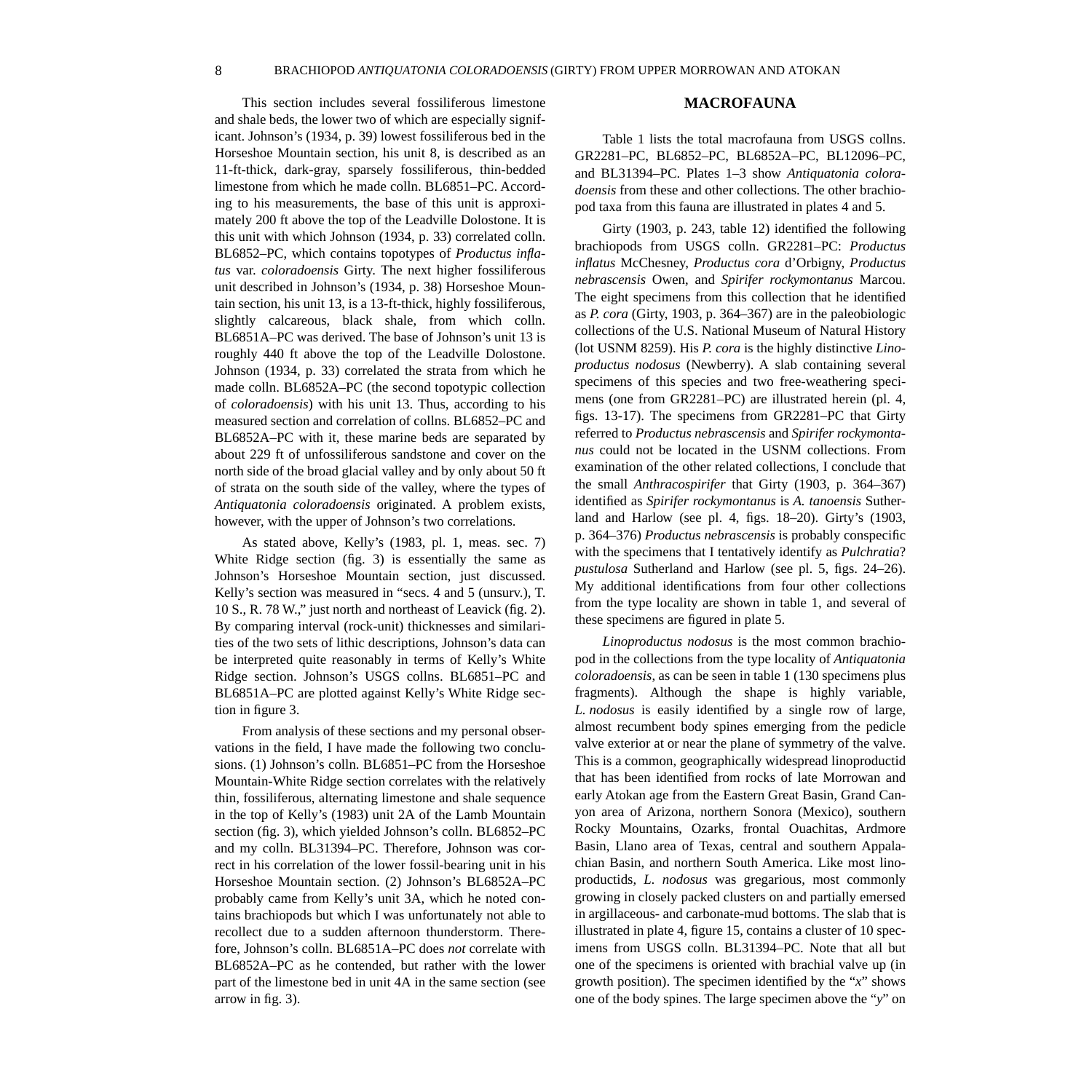<span id="page-14-0"></span>**Table 1.** Invertebrate macrofauna from collections containing primary and secondary type specimens of *Antiquatonia coloradoensis* (Girty) from lower part of Belden Shale on ridge south of Fourmile Creek, near Fairplay, Colo.

[Presence denoted by "+" or by a number; specimens identified by Girty (1903, p. 243, table XII), interpreted in terms of modern taxonomy, that were not examined (or found) are identified by asterisk; absence denoted by dash]

|                            | U.S. Geological Survey colln. no. |                  |                   |                |                |  |  |  |  |  |  |  |
|----------------------------|-----------------------------------|------------------|-------------------|----------------|----------------|--|--|--|--|--|--|--|
| Taxon                      | GR2281-PC                         | <b>BL6852-PC</b> | <b>BL6852A-PC</b> | BL12096-PC     | BL31394-PC     |  |  |  |  |  |  |  |
| <b>ECHINODERMATA:</b>      |                                   |                  |                   |                |                |  |  |  |  |  |  |  |
|                            | ∗                                 | $^{+}$           | $^{+}$            | $^{+}$         | $^{+}$         |  |  |  |  |  |  |  |
|                            |                                   | $\! + \!\!\!\!$  |                   | $^{+}$         | $^{+}$         |  |  |  |  |  |  |  |
|                            |                                   |                  | $^{+}$            |                | $^{+}$         |  |  |  |  |  |  |  |
| BRYOZOA:                   |                                   |                  |                   |                |                |  |  |  |  |  |  |  |
|                            | *                                 |                  | $^{+}$            | $^{+}$         | $^{+}$         |  |  |  |  |  |  |  |
|                            |                                   |                  | $^{+}$            | $^{+}$         | $^{+}$         |  |  |  |  |  |  |  |
|                            |                                   |                  | $^{+}$            | $+$            | $^{+}$         |  |  |  |  |  |  |  |
| <b>COELENTERATA:</b>       |                                   |                  |                   |                |                |  |  |  |  |  |  |  |
|                            |                                   | 4                |                   |                | 1              |  |  |  |  |  |  |  |
|                            |                                   | 1                |                   |                |                |  |  |  |  |  |  |  |
| <b>BRACHIOPODA:</b>        |                                   |                  |                   |                |                |  |  |  |  |  |  |  |
|                            | $\overline{\phantom{0}}$          | 3                | 18                | 1              | 6              |  |  |  |  |  |  |  |
| Linoproductus nodosus      | 8                                 | 14               | 33                | 29             | 46             |  |  |  |  |  |  |  |
| Antiquatonia coloradoensis | 19                                | 8                | 4                 | 18             | 11             |  |  |  |  |  |  |  |
|                            |                                   |                  |                   | $\mathfrak{D}$ | 1?             |  |  |  |  |  |  |  |
| Desmoinesia nambeensis     |                                   | 43               |                   |                | 3              |  |  |  |  |  |  |  |
| Pulchratia? pustulosa(?)   | $\ast$                            |                  | 2                 | 1              |                |  |  |  |  |  |  |  |
|                            |                                   |                  |                   |                | 1              |  |  |  |  |  |  |  |
|                            |                                   |                  |                   | 1              | $\overline{c}$ |  |  |  |  |  |  |  |
| Anthracospirifer tanoensis | $\ast$                            |                  | 4                 | 4              | 2              |  |  |  |  |  |  |  |
|                            |                                   | 1                | 3?                | 1              | 2              |  |  |  |  |  |  |  |
|                            |                                   | 1                | 1?                | 1              | 1?             |  |  |  |  |  |  |  |
| PELECYPODA:                |                                   |                  |                   |                |                |  |  |  |  |  |  |  |
|                            |                                   | 1                |                   |                |                |  |  |  |  |  |  |  |
|                            |                                   |                  | 1                 |                | 1              |  |  |  |  |  |  |  |
|                            |                                   |                  | 1                 |                |                |  |  |  |  |  |  |  |
| GASTROPODA:                |                                   |                  |                   |                |                |  |  |  |  |  |  |  |
|                            |                                   | 1                |                   |                | 1              |  |  |  |  |  |  |  |
|                            |                                   | 1                |                   |                |                |  |  |  |  |  |  |  |
|                            | $\ast$                            |                  |                   |                |                |  |  |  |  |  |  |  |
| CEPHALOPODA:               |                                   |                  |                   |                |                |  |  |  |  |  |  |  |
|                            |                                   | 3                |                   |                | 1              |  |  |  |  |  |  |  |
| <b>ARTHROPODA:</b>         |                                   |                  |                   |                |                |  |  |  |  |  |  |  |
|                            |                                   | 1                | 1                 |                | 1              |  |  |  |  |  |  |  |

the same figure is an exfoliated interior of a brachial valve; the entire pedicle valve, the muscle fields and other interior features of the brachial-valve interior, and much of the cardinal area have been worn away. Note that the bumps forming a row along the midline of the brachial-valve interior correspond to the body spines on the pedicle-valve exterior.

I strongly suspect that Emmons' collection (1886, p. 162), cited above in the section "Type Locality and Collections," was from the same beds and locality as the type specimens of *Antiquatonia coloradoensis*, and I conclude that his *Chonetes granulifera* is *Neochonetes* cf. *N. whitei*, his *Productus semireticulatus* is *A. coloradoensis*, and his *P. cora* (together with his *P. nodosus*) is *Linoproductus nodosus*. However, the disposition of his collections is unknown, and, because of apparent differences in the faunal lists, it is not likely that specimens in Emmons' list were from Peale's 1873 collection (USGS colln. GR2281–PC) described in 1874.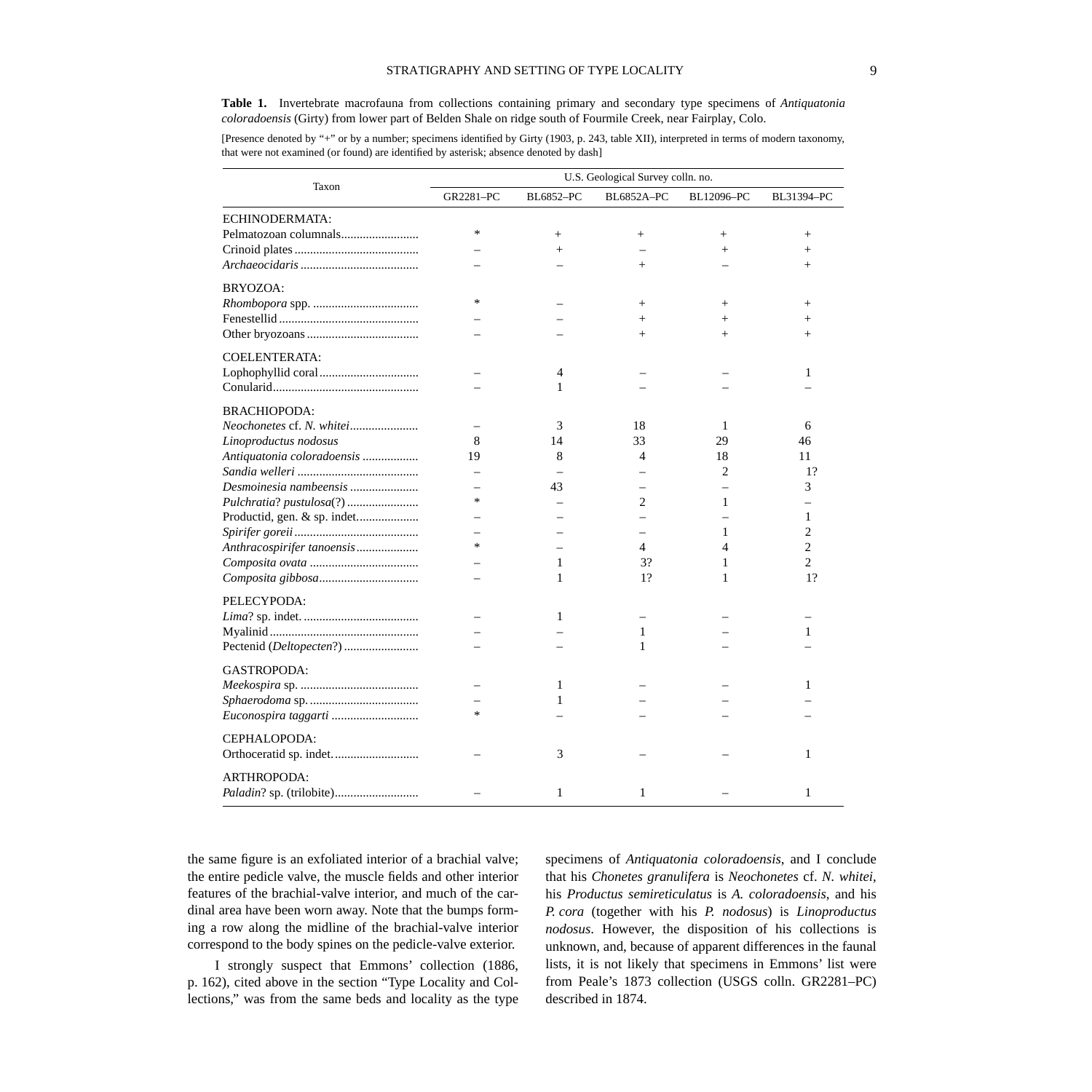<span id="page-15-0"></span>

#### **CORRELATION AND AGE**

The fauna documented from the lower part of the Belden Shale south of Fourmile Creek (table 1) is closely similar to faunas of the following four units: (1) the lower part of the La Pasada Formation (Lower and Middle Pennsylvanian) in the southern Sangre de Cristo Mountains of northern New Mexico (Sutherland and Harlow, 1973), (2) the basal 2.5 ft (upper Morrowan) of the type "Derryan" Series in southern New Mexico (Sutherland and Manger, 1984; Sutherland, 1991), (3) the middle slope unit of the Watahomigi Formation (Lower and Middle Pennsylvanian) of northern Arizona (Gordon, 1982), and (4) the upper part of the type Morrowan Series of the Ozark Mountains region (Henry, 1973; Sutherland and Henry, 1975, 1980; Henry and Sutherland, 1977). I would correlate the type beds of *Antiquatonia coloradoensis* with the *Zia novamexicana* Brachiopod Subzone (upper Morrowan equivalents) of the lower part of the La Pasada Formation, which is part of the *Linoproductus nodosus* Brachiopod Zone of the Midcontinent and the eastern United States.

The Belden Shale in this part of the Central Colorado Trough has been correlated with the upper Morrowan through most of the Atokan Series (lower and middle Middle Pennsylvanian) (De Voto, 1972, 1980; Mallory and others, 1972; Chronic, 1979). My data confirm that the lower part of the Belden Shale is indeed late Morrowan in age, although certainly some of the individual components of the *Linoproductus nodosus* Zone range upsection into generally accepted Atokan equivalents. The thin sections examined by me from colln. BL31394–PC contain only arenaceous foraminifers, and I do not have corroborative data from other faunal groups, particularly conodonts, because of the limited amount of matrix material packed out by us in 1991.

### **SYSTEMATIC PALEONTOLOGY**

Characters measured on *Antiquatonia coloradoensis* and related taxa are shown in figure 4. In the succeeding text and tables, the following terms are used:

- PV = pedicle (ventral) valve;
- BV = brachial (dorsal) valve;
- length of pedicle valve;
- length of brachial valve (same as length from hinge to anterior margin, HAM);
- hinge width = maximum width of hingeline of pedicle valve;
- body width = maximum width of pedicle valve;
- height = height of pedicle valve;
- $DBV = depth of brachial value;$
- $SL =$  surface length of pedicle valve from beak to anterior margin measured on surface of valve in plane of symmetry (also called "surface length," "surface measure," or "arc length" by some authors);
- $SLR$  = surface length to end of reticulation on pedicle valve; and
- $SLG$  = surface length to end of geniculation (beginning of trail) on brachial valve.

The standard statistical parameters (descriptive statistics) include the following:  $M$ =mode;  $\bar{x}$ =arithmetic mean; *s*=standard deviation; *n*=sample size. The statistical definitions and formulae are given in Miller and Kahn (1962) and Sokal and Rohlf (1969).

**Phylum BRACHIOPODA Duméril, 1806 Class ARTICULATA Huxley, 1869 Order STROPHOMENIDA Öpik, 1934 Suborder PRODUCTINA Waagen, 1883 Superfamily PRODUCTACEA Gray, 1840 Family PRODUCTIDAE Gray, 1840 Subfamily RETARIINAE Muir-Wood and Cooper, 1960**

#### **Genus** *ANTIQUATONIA* **Miloradovich, 1945 [emend. Sarycheva, 1949, and Sarycheva and Sokolskaya, 1952]**

#### **DIAGNOSIS**

Small to moderately large productids, subquadrate to subrectangular in outline, generally having large extended ears with maximum width at ears; flanks of pedicle valve steep, ears commonly set off from visceral area by curving, preauricular ridge bordered laterally by narrow sulcus; both valves generally geniculate, pedicle valve generally with trail, brachial valve with smaller trail; both valves costate, costellate, and rugose, strongly reticulate posteriorly; pedicle valve with three types of body spines: (1) generally large spines scattered on costae, (2) smaller spines on row set at low angle to hinge margin, and (3) row of large, stout halteroid spines generally set on curved preauricular ridge on lateral slopes overhanging ears; spines rare on brachial valve. Brachial-valve interior with small trilobate cardinal process, median lobe of process dorsally directed, spinelike lophidium; lateral ridges diverging from hinge, generally not extending down lateral margins. Interior of pedicle valve possessing transverse ridge across ears in some species, dendritic adductor muscles set on median ridge, finely grooved diductor muscle scars.

#### **DISCUSSION**

*Antiquatonia* was split off of the genus *Dictyoclostus* Muir-Wood (1930) by Miloradovich (1945), who chose as the type species *Productus antiquatus* J. Sowerby (1821, p. 15, pl. 317, figs. 1, 5, 6), from the Lower Carboniferous (Viséan) of Derbyshire, England. Sowerby's species was redescribed and refigured by Muir-Wood (1928, p. 114, pl. 6, fig. 7; pl. 7, figs. 1–4c; text-fig. 22), and a lectotype was selected but not figured. Most of the original type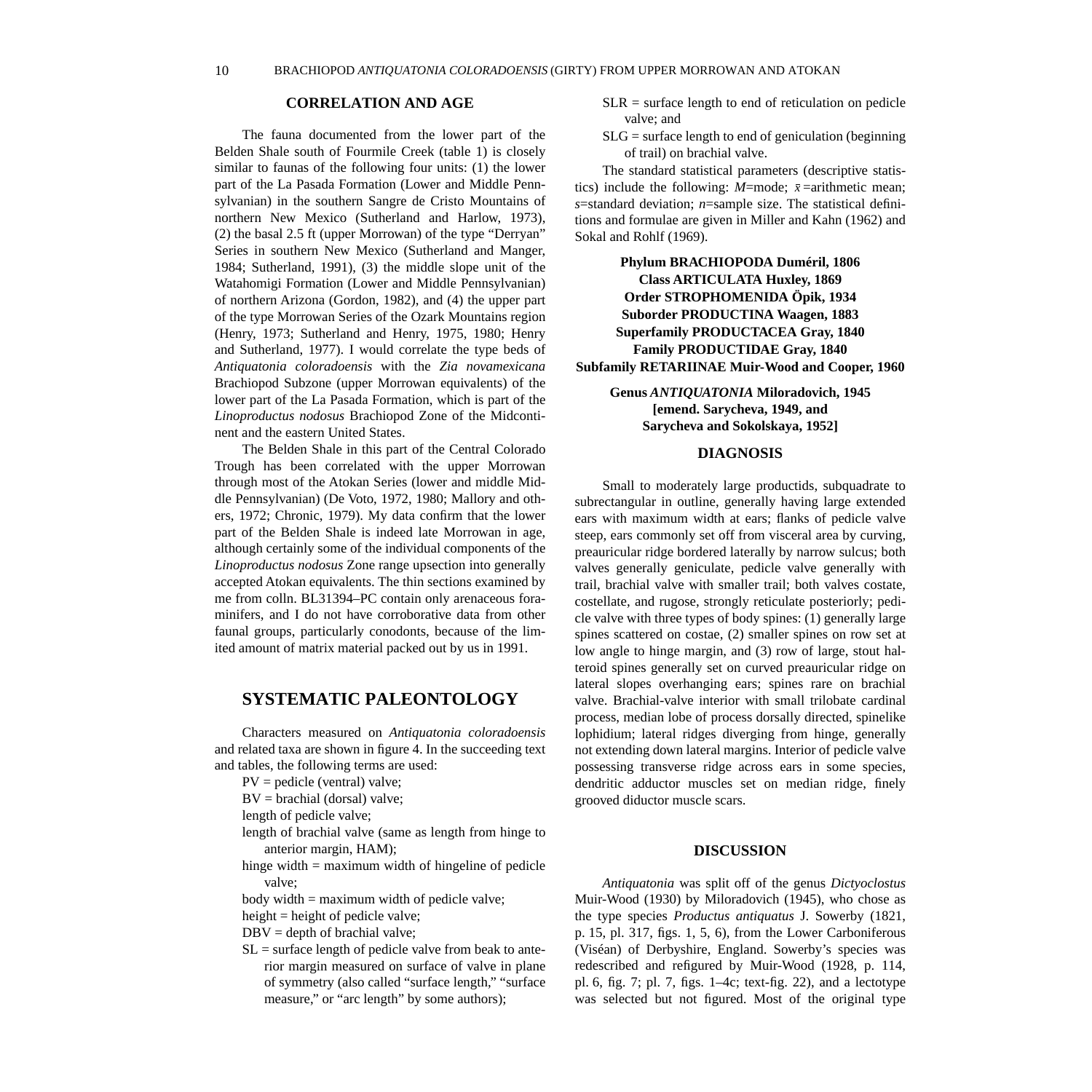<span id="page-16-0"></span>

**Figure 4.** Characters measured on specimens of *Antiquatonia*. Abbreviations: A=anterior, B=beak, P=posterior, H=hingeline, V=venter. Measured characters in text and tables: **length** (maximum length of shell)=VA, **body width**=maximum width of pedicle valve (not hinge width), **hinge width**=maximum width of hingeline of pedicle valve, **surface length**=BVA=length along arch, measured on surface of pedicle valve in plane of symmetry (also called "surface measure" or "arc length from beak to anterior margin" by some authors), **DBV**=depth of brachial valve, **length BV**=length of brachial valve, **SLG**=surface length to end of geniculation (beginning of trail), **height**=height of pedicle valve, **c**=number of costae or costellae in 10 mm, measured at specified surface lengths.

specimens of *Productus antiquatus* figured by Sowerby are lost, and no interiors are available. For a more complete discussion of the type material, refer to Muir-Wood and Cooper (1960, p. 270–271).

*Antiquatonia* was not fully described by Miloradovich (1945) and was emended first by Sarycheva (1949, p. 167) and subsequently by Sarycheva and Sokolskaya (1952, p. 145). Lazarev (1990, p. 104, 125) assigned *Antiquatonia* to the Family Productidae Gray, 1840, and the Subfamily Retariinae Muir-Wood and Cooper, 1960, rather than to the Dictyoclostidae Stehli (1954) and Dictyoclostinae Stehli (1954), as proscribed by Muir-Wood and Cooper (1960) and Muir-Wood (1965).

As emended, *Antiquatonia* is a highly variable taxon in the development of most external features. This variability includes the size of the shell, extent of development of the trails, degree of development of a sulcus, coarseness of radial ornamentation, and size and density of body spines. To me and most workers who study North American upper Paleozoic brachiopods, one of the most salient characteristics of the species commonly referred to *Antiquatonia* is the conspicuous row of large spines that crosses the flanks of the pedicle valve; these spines are most commonly set on a ridge bordering a shallow sulcus that separates the flanks of the pedicle valve from the ears. Girty (1935, p. 7), in one of the last papers that he published, called these ridges "preaural ridges." Corresponding to the spine-bearing ridge on the exterior is a small groove on the interior of the pedicle valve and a corresponding ridge or flange on the interior of the brachial valve that fitted into the groove, thus separating the ears from the visceral area. These related features form weak points on the valves, and the ears of both valves commonly are broken off here. Girty (1935, p. 7) suggested that "the function of the ridge [on the brachial-valve interior] is not probably to shut off the auriculations from the interior of the shell but to serve as a hinging structure." Girty (1935, p. 9) also suggested separating *Productus hermosanus* Girty, *P. coloradoensis* Girty, *P. morrowensis* Mather, and other species of the "*hermosanus* Group" from the rest of the semireticulate productids on the basis of this feature. In Miloradovich's (1945) original description of *Antiquatonia* and in Sarycheva's (1949) and Sarycheva and Sokolskaya's (1952) emendment of that genus, references are made to Girty's preauricular ridges, and it is clear to me that this structure was intended as a major generic entity.

Sarycheva (1949) noted that a similar spine-bearing ridge on the pedicle valve and the related ridges on the brachical-valve interior that separate the auricular chambers from the visceral area are not present in the type species for *Antiquatonia*. Indeed, neither J. Sowerby's (1821, p. 15, pl. 317, figs. 1, 5, 6) original illustrations nor Muir-Wood's (1928, pl. 7, figs. 1, 3) photographs of *P. antiquatus* show these features, nor does Muir-Wood's description mention them. The absence of these features in *P. antiquatus* is confirmed by C. Howard Brunton (written commun., 1991). It is significant, however, that all of the species illustrated by Muir-Wood and Cooper (1960, pl. 94, figs. 1–11; pl. 95, figs. 4, 5) as examples of *Antiquatonia* do exhibit the preauricular ridge on the brachial-valve interior. My investigation of *A. coloradoensis* shows that the degree of development of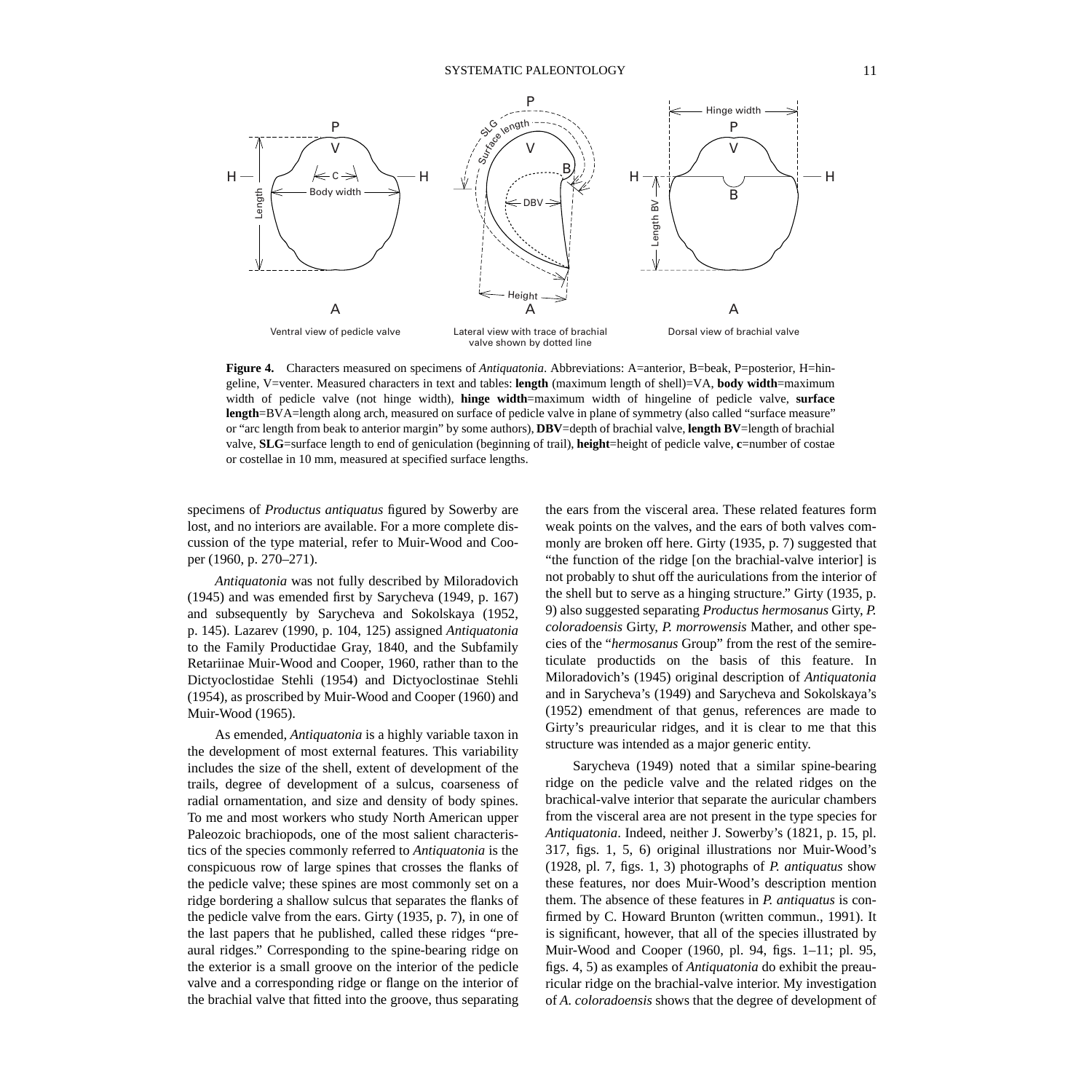<span id="page-17-0"></span>the preauricular ridges and related features is an intraspecific feature, at least in this species. Furthermore, the description for *A. coloradoensis* given herein of low internal flange around the anterior visceral margin of the pedicle valve (that rests in a groove on the brachial-valve interior) is a feature not reported previously in *Antiquatonia*, although it is developed in several other productid genera.

#### **RANGE**

Species currently assigned to the genus *Antiquatonia* are widely reported from the Lower Carboniferous (upper Tournaisian and Viséan) of Europe, Asia, Africa, and Australia and from the Upper Carboniferous (Namurian and higher strata) of Europe, Asia, and Australia. However, Lazarev (1990, p. 104) assigned the Tournaisian species to *Avonia* Thomas (1914), emend. Muir-Wood (1928). In North America, *Antiquatonia* is known from the lower part of the Upper Mississippian (Chesterian) presumably through the Lower Permian (Wolfcampian). However, Lazarev (1990, p. 104–106) would place the two species described as *Antiquatonia* by Cooper and Grant (1975) from the Lower Permian of Texas in a yet-unnamed genus more closely related to the genus *Reticulatia* Muir-Wood and Cooper (1960).

#### *Antiquatonia coloradoensis* **(Girty)** Plates 1–3; plate 4, figures 1–12

*Productus inflatus* Girty (not McChesney, 1859, 1867),

1903, p. 359, pl. 3, figs. 1–3.

- *Productus inflatus*? Girty (not McChesney, 1859, 1867), 1904, p. 52, pl. 11, figs. 5, 6; Boutwell (not McChesney, 1859, 1867), 1912, pl. 6, figs. 3, 4.
- *Productus inflatus* var. *coloradoensis* Girty, 1910, p. 216 (part); Girty, 1915a, p. 65 (not pl. 8, figs. 1, 2); 1920, pl. 55, figs. 3, 4.
- *Productus inflatus coloradoensis* Girty. Plummer and Moore, 1921, p. 48, 79, pl. 13, fig. 24.
- *Productus coloradoensis* Girty. Girty, 1927, pl. 27, fig. 17 (not p. 73); 1935, p. 7–9, pl. 2, figs. 1–4.
- Not *Productus coloradoensis* Girty. Snider, 1915, p. 80.
- Not *Productus* cf. *coloradoensis* Arnold and Sadlick (not Girty, 1910), 1962, p. 248.
- *Productus morrowensis* Morgan (not Mather, 1915), 1924, pl. 44, fig. 6.
- *Productus semireticulatus* Smith and Siebenthal (not Martin, 1809), 1907, p. 7; Price (not Martin, 1809), 1916, p. 699 [part]; Morningstar (not Martin, 1809), 1922, p. 181 [part], pl. 8, fig. 6; Butts (not Martin, 1809), 1926, p. 213

(not pl. 67, fig. 12); Morse (not Martin, 1809), 1931, p. 311–312 [part], pl. 49, fig. 5(?), 6–8 (probably not).

- *Productus* [*Dictyoclostus*] *semireticulatus* Chesnut (not Martin, 1809), 1981, p. 25; Chesnut (not Martin), 1991, p. 19.
- *Productus semireticulatus* var. Morningstar (not Martin, 1809), 1922, p. 181–182 [part], pl. 8, figs. 4, 5.
- *Dictyoclostus coloradoensis* (Girty). Ragan, 1959, p. 63–67, pl. 8, figs. 1–10.
- *Dictyoclostus inflatus* var. *coloradoensis* (Girty). Plummer, 1950, pl. 12, fig. 9.
- *Dictyoclostus* [*Antiquatonia*] *coloradoensis* (Girty). Smith and Ketner, 1975, p. 53.
- Not *Dictyoclostus inflatus* var. *coloradoensis* (Girty). Gehrig, 1958, p. 7–8, 18–19, pl. 1, figs. 1–10; equals *Antiquatonia hermosanus* (Girty).
- *Dictyoclostus morrowensis* (Girty). Gehrig, 1958, p. 7–8, 19, pl. 1, figs. 11–15.
- Not *Dictyoclostus coloradoensis* (Girty). Sutton, 1938, p. 563.
- *Antiquatonia coloradoensis* (Girty). Stehli, 1954, p. 317; Muir-Wood and Cooper, 1960, p. 272–273; Hoare, 1961, p. 57–58, pl. 7, figs. 6–9; Stevens, 1962 [at least part], p. 623, (?) pl. 95, figs. 2, 3, 5; Chronic, 1964, p. 109; Sutherland and Harlow, 1973, p. 51, pl. 11, figs. 1–5; Sutherland, 1991, p. 188; Sutherland and Grayson, 1992, p. 88–89, pl. 3, figs. 10–12; Rice and others, 1994, p. 92, table 2.
- Not *Antiquatonia* cf. *A. coloradoensis* (Girty). Gordon, 1975, p. D48, pl. 5, figs. 1–9.
- *Dictyoclostus hermosanus* Searight and Palmer (not Girty, 1903), 1957, p. 2131. Ragan (not Girty, 1903), 1959, p. 69–72, text figs. 1–6, pl. 9, figs. 1–6.
- *Antiquatonia hermosanus* [sic] Hoare (not Girty, 1903), 1961, p. 56–57, pl. 6, figs. 1–3.
- Part *Antiquatonia portlockiana* (Norwood and Pratten, 1855). Hoare, 1961, p. 53–54 [not pl. 5, figs. 1–7]. [Only material from Burgner Formation is included in *A. coloradoensis*.]
- *Antiquatonia portlockiana* var. *quadratia* Sturgeon and Hoare, 1968, p. 47–48 [middle and upper Atokan but probably not Desmoinesian specimens]**,** pl. 15, figs. 1–11.
- *Antiquatonia* cf. *A. portlockiana quadratia* Sturgeon and Hoare. Chesnut, 1981, p. 25, 57–66, pl. 9, figs. 4–6.
- *Neospirifer cameratus* Ragan (not Morton, 1836), 1959, pl. 3, fig. 10.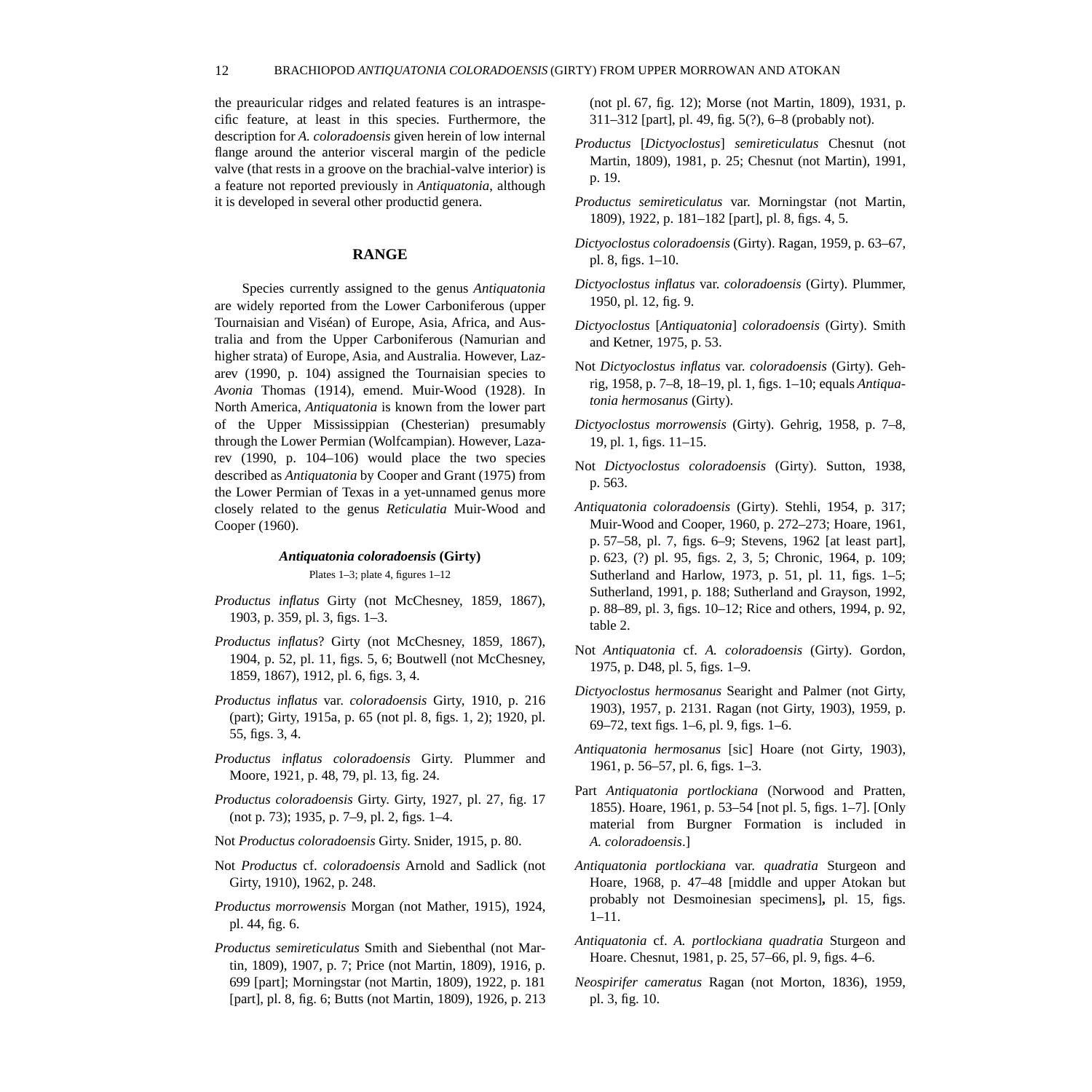#### <span id="page-18-0"></span>**DESCRIPTION BASED ON TYPE SPECIMENS**

Shell strongly concavo-convex, subcircular in ventral view, subtrapezoidal in anterior view; species medium to large for genus; maximum width generally at about midlength; largest relatively complete specimen (paratype USNM 121482) measures 73 mm SL, 44.7 mm length of pedicle valve, 41.5 mm maximum body width, 28.9 mm hinge width, 31.0 mm height.

Pedicle valve strongly convex near beak, becomes progressively, uniformly less convex anteriorly, without geniculation, almost planar on trail; trail variably developed, generally long, flaring slightly on some mature specimens, not distinctly set off from rest of valve; beak large, slightly overhanging, slightly incurved; umbo inflated, broad, prominent; steep lateral margins of umbo diverge at 100° to 110°, flare slightly anteriorly; very shallow, relatively narrow, rounded sulcus normally present on umbo, extends to anterior margin without deepening or broadening; single specimen with mere flattening across umbo; ears (generally broken off or chipped) moderately large, depressed, blunt (nonalate) posterolateral extremities; ears set off from venter by narrow, generally shallow groove developed just laterally to auricular ridges; auricular ridges subangular to subrounded, begin generally within about 12 mm of beak, enlarge slightly anteriorly, transect costellae, normally extend onto trail (where developed), becoming less conspicuous.

Surface ornamentation of pedicle valve consists of strong, fine, subrounded to subangular radial costellae on beak and umbo; costellae become slightly less elevated, broader anteriorly, increase irregularly by bifurcation; number of costellae varies considerably at given surface lengths across venter from specimen to specimen, ranges from 14 to 19 in 10 mm at 20 mm SL ( $M=15$  and 16,  $\bar{x} = 16.8$ ,  $n=13$ ), 13 to 17 (*M*= about 16) at 30 mm SL, 13 to 16 (*M*=14) at 40 mm SL, 13 to 16 at 50 mm SL; costellae tend to fuse anterior to base of large body spines, particularly on trail, and extend anteriorly from spine base as slightly raised ridges, imparting irregular, unequally costellate surface on trail; umbo has strong, concentric wrinkles, subequal in strength to radial costellae, imparting strong semireticulate pattern to umbonal area; surface length to end of reticulation ranges from 29 to 36 mm, with *M* around 30 or 31 mm; wrinkles extend onto ears, although not as prominently; ears ornamented with weaker radial costellae compared with umbo and trail; entire valve has fine, irregular concentric growth lamellae. Suberect body spines scattered across valve tend to be arranged in crude rows radiating from beak area; spines are small, spaced less than 5 mm apart on umbo, become larger, spaced as far as 10 mm apart on trail, have bases up to 1.1 mm in diameter. Single row of suberect halteroid spines initiates on either side of beak; spines are very small near beak, spaced as close as 1.5 mm apart, enlarge anteriorly, become more widely spaced, mounted on curved

ridge located ventrally to groove demarcating ears, commonly not extending onto trail and to anterior margin of valve; largest spine base on anterior part of row measures around 2.1 mm on single specimen. Distinct row of fine hinge spines located on ears, extends laterally along hingeline or diverges from hingeline at about 5°; largest observed base of hinge spine 1.0 mm in diameter.

Brachial valve gently concave across visceral area, has slightly depressed, triangular area immediately anterior to beak of pedicle valve; valve geniculate anteriorly, anterolaterally, with short trail; angle of geniculation approximately 75° to 85°; line of geniculation somewhat rounded; visceral area generally has slight, broad fold, continuing anteriorly onto trail to anterior margin; ears slightly concave, set off from visceral region by slight fold. Valve reticulate across visceral area, has strong concentric rugae subequally prominent as radiating costellae; fine growth lamellae also present; only costellae and fine growth lines continuing anterior to geniculation; ears ornamented with fine growth lines; brachial valve aspinose, with dimples corresponding to body spines on opposite valve; row of dimples on slight fold defining inner margin of ears corresponds to row of spines on preauricular ridge on opposite valve.

Interior of pedicle valve has strongly elevated, elongate adductor-muscle platform, strongly impressed diductor scars, both posteriorly placed; adductor platforms slope posteriorly, have steep anterior margins, apparently smooth; diductor scars are well defined anteriorly, laterally, have deep, strong longitudinal striae; ears separated from visceral area by distinct, strong ridge that begins near posterior margin of valve, extends anteriorly to anterolateral extremity of visceral disc, becoming very weak, indistinct around anterior margin of visceral disc; ridge corresponding in position to preauricular groove on valve exterior; ridge slopes gradually posteriorly toward visceral area, has stronger, almost vertical anterior margin; ridge attains observed maximum width of 2.5 mm, height of about 3 mm near posterior extremity, ornamented with fine, rather widely spaced endospines, radial striae. Trail of valve with strong, anteriorly directed endospines, arranged in rough, concentric rows; remainder of valve interior with ornamentation reflecting ornamentation on valve exterior; auricular chamber smooth.

Visceral area of brachial-valve interior poorly known from type material. Cardinal process small, short, rounded, sessile, has small, medially grooved median lobe curving dorsally, flanked by two curved lateral lobes surrounding distinct pits; process supported by cardinal ridges, deflecting at low angle from hingeline; median septum, thin, low, extending to point just posterior of geniculation; adductor scars moderately deeply impressed; brachial ridges weak; weak flange apparently present as continuation of lateral ridges near posterolateral margin of valve on many specimens; where present or better developed, flange fits just posterior to ridge on opposite valve interior, continues anteriorly to about midlength, apparently generally disappears;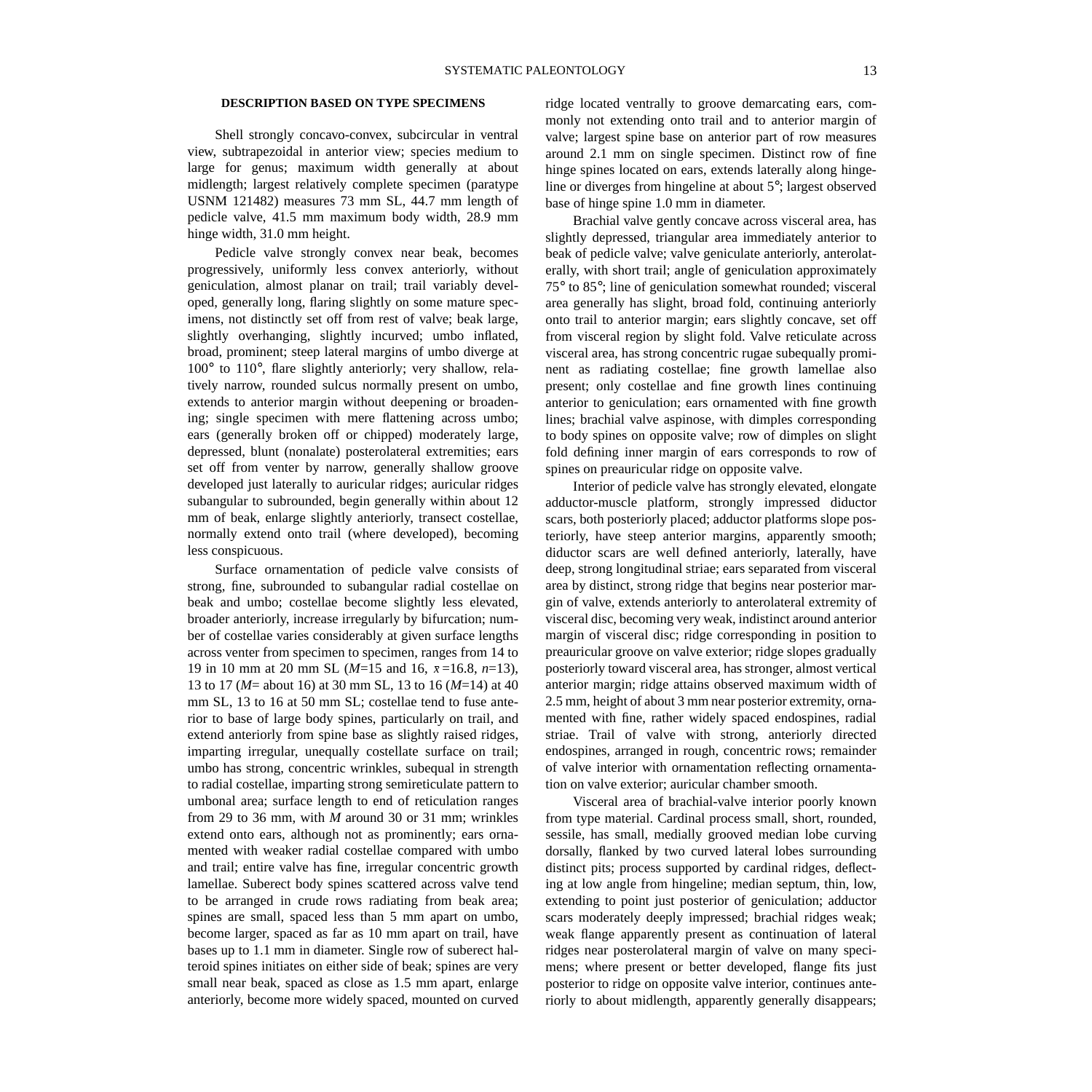<span id="page-19-0"></span>weak groove located just anterior to ridge (shelf or flange on pedicle-valve interior fits into this groove); trail ornamented with coarse, anteriorly directed endospines crudely arranged in concentric rows, bunched irregularly, producing slight, discontinuous ridge across anterior margin of visceral disc.

#### **MEASUREMENTS**

Measurements for the type material are given in table 2.

#### **CATALOGED SPECIMENS**

This paragraph lists reposited specimens of *Antiquatonia coloradoensis* (Girty) that are referenced in this paper. Specimens reposited in the U.S. National Museum of Natural History:

figured lectotype (USNM 35345)

- figured paralectotypes (USNM 8258a–c, 11660a, 121482, 121483, 208827–208830)
- unfigured measured paralectotypes (USNM 8258d, 11660b)
- unfigured measured topotypes (USNM 476630–476634)
- unmeasured topotypes (USNM 476635–476639; USNM 476661, 8 specimens)

figured hypotype (USNM 208805).

Measured specimens reposited at the University of Missouri (stars indicate specimens from the Burgner Formation, southwestern Missouri, originally identified by Ragan (1959) or Hoare (1961) as *Antiquatonia hermosana* (Girty):

| UМ | *13192         | *13664a–h     |
|----|----------------|---------------|
|    | *13193         | $*13665a - i$ |
|    | *13196         | 13671a-f      |
|    | *13197         | $13672a-g$    |
|    | $*13657a-e, g$ | $13673a-f$    |
|    | $*13662a-g$    | 14353         |
|    | $*13663a-f, h$ | 14354.        |

Specimens of *Antiquatonia portlockiana* var. *quadratia* Sturgeon and Hoare (now referred to *A. coloradoensis*) reposited at Ohio State University:

figured holotype (OSU 26020) figured paratypes (OSU 26022–26026, 47102) unfigured measured paratypes (OSU 26021, 26027, 47103–47109).

#### **DISCUSSION OF TYPE MATERIAL**

My redescription of *Antiquatonia coloradoensis* is based on 19 specimens from the original lot from USGS colln. GR2281–PC and an additional 41 specimens plus fragments from the four collections considered to contain topotypic material (USGS collns. BL6852–PC, BL6852A–PC, BL12096–PC, and BL31394–PC). The primary types originally were identified by Girty (1903, p. 359) as *Productus inflatus* McChesney (1859, 1867). Girty (1903, pl. 3, figs. 1–3) figured three of these specimens as engraved drawings (see table 5). Later, in a paper primarily dedicated to naming species from the Fayetteville Shale (Chesterian) of the Ozarks, Girty (1910, p. 216) made the following statement: "In 1903, I referred to McChesney's *P. inflatus* a group of shells from the Pennsylvanian of Colorado, expressing at the time a certain doubt whether they were actually identical with it [McChesney's taxon]. For this group I would now suggest the varietal name *coloradoensis*." To me, Girty clearly was designating the Colorado material the primary types of *Productus inflatus* var. *coloradoensis*, and, because the three figured specimens were from colln. GR2281–PC, it becomes the type collection. Gordon (1975, p. D48) selected as lectotype one of the specimens (USNM 35345) that Girty (1903, pl. 3, figs. 1–1b) initially illustrated and designated the remaining two specimens that Girty figured (USNM 121482 and 121483) and his 19 unfigured specimens (divided into lots USNM 8258 and 11660) as paralectotypes. In the current paper, I am illustrating photographically for the first time the lectotype (pl. 1, figs. 1–4) and the two previously figured paralectotypes (pl. 1, figs. 5–13) and an additional eight previously unfigured paralectotypes (pl. 1, figs. 14–19; pl. 2, figs. 1–15; pl. 3, figs. 1–15).

Most specimens in the five type collections are somewhat decorticated, cracked, and at least partially broken. The most complete specimens are the lectotype (refigured herein as pl. 1, figs. 1–4) and two of the paralectotypes (pl. 1, figs. 5–8; pl. 2, figs. 5–14). The ears are slightly broken on all three specimens, and the trail is broken on the right side of the first-cited paralectotype. The development of a trail in both valves seems to be a variable feature. The specimen figured as plate 1, figures 5–8, has most of the trail preserved, and the internal mold figured as plate 3, figures 5–7, has the complete pedicle-valve trail, showing the true shape of the slightly flaring trail, although the specimen is crushed posteriorly. In other specimens (for example, that shown in pl. 1, fig. 6), the trail seems to have been much shorter, although the trail, like the ears, is one of the most fragile portions of the shell and is easily broken.

The brachial-valve exterior is shown on four figured paralectotypes (pl. 1, figs. 13, 16; pl. 2, figs. 4, 10) and on eight unfigured paralectotypes, although the trails are broken on most of these. Portions of the interior of the brachial valve can be seen on several of the specimens where the exteriors are partially exfoliated (decorticated) or broken away or where the most of the shell was etched away by weathering. Plate 1, figure 13, reveals the obscure ridge or flange that, on some specimens, extended along the posterolateral extremity of the visceral disc, fitted into the groove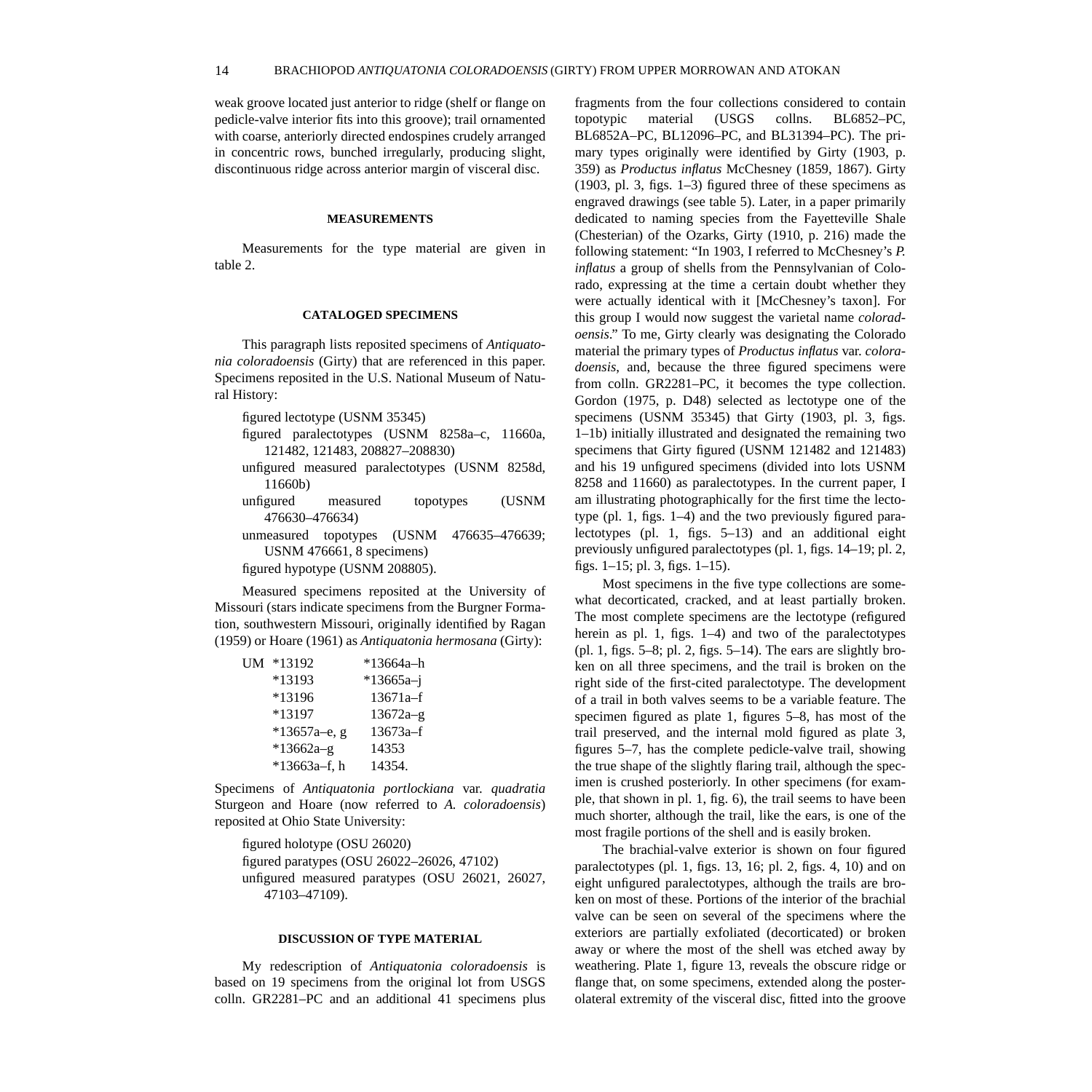<span id="page-20-0"></span>**Table 2.** Measurements (in millimeters) of figured and (or) measured primary type specimens and topotypes of *Antiquatonia coloradoensis* (Girty) from the upper Morrowan part of the Belden Shale, Park County, Colo., and of a hypotype from the upper Atokan Burgner Formation, Jasper County, Mo.

[Whole shells are figured and (or) measured primary type specimens and topotypes from the Belden Shale, Park County, Colo. The disarticulated brachial valve is a hypotype from the Burgner Formation, Jasper County, Mo. Specimens are reposited at the U.S. National Museum of Natural History (USNM), Washington, D.C. Asterisk indicates internal mold of pedicle valve; dash means data not available. Characters are defined in figure 4. *Abbreviations:* BV, brachial valve; HAM, hinge to anterior margin; PV, pedicle valve; SL, surface length along venter; SLG, surface length to geniculation (beginning of trail); SLR, surface length to end of reticulation. *Types:* h, hypotype; L, lectotype; P, figured paralectotype; p, measured paralectotype; t, measured topotype. *Designations for dimensions that could not be measured exactly:* a, approximate; e, estimated; m, minimum; t, estimated from twice half-width. Measurements by T.W. Henry]

| <b>USNM</b> catalog |      |           | Length                   |           |                          | Width     |                          |                          | <b>SLR</b>                                                                 | <b>SLG</b>               | Trail                    | Costellae in 10 mm at SL |                          |          |                          |                          |
|---------------------|------|-----------|--------------------------|-----------|--------------------------|-----------|--------------------------|--------------------------|----------------------------------------------------------------------------|--------------------------|--------------------------|--------------------------|--------------------------|----------|--------------------------|--------------------------|
| number              | Type | PV        | <b>HAM</b><br>(BV)       | <b>SL</b> | Hinge                    | Body      | Height                   | Depth                    | (PV)                                                                       | (BV)                     | length                   | 20<br>mm                 | 30<br>mm                 | 40<br>mm | 50<br>mm                 | 60<br>mm                 |
|                     |      |           |                          |           |                          |           |                          |                          | Whole shells (articulated) from Belden Shale, Park County, Colo.           |                          |                          |                          |                          |          |                          |                          |
| 208830 *            | P    | 25<br>m   | 19<br>m                  | 38<br>m   | 29.0 e                   | 29.7<br>m | $14.4 \;{\rm m}$         | 12<br>m                  | $\overline{\phantom{m}}$                                                   | 18<br>a                  |                          |                          |                          |          |                          |                          |
| $476630$            |      | 27<br>m   | 20<br>m                  | 40<br>m   |                          |           |                          | 8<br>m                   |                                                                            | -                        |                          |                          |                          |          |                          |                          |
| $476631$            |      | 27<br>m   | 24<br>m                  | 42<br>m   | $\overline{\phantom{m}}$ | 35<br>m   | $\overline{\phantom{m}}$ | 10<br>m                  | 28<br>a                                                                    | 19                       | $\qquad \qquad -$        | 14<br>a                  | 13a                      | 15       | $\qquad \qquad -$        |                          |
| $476632$            |      | 27<br>m   | $\overline{\phantom{m}}$ | 45<br>m   | 22.0a                    | 31.1<br>a | $\overline{\phantom{m}}$ | 14.7                     | 28<br>$\overline{a}$                                                       | 20                       |                          |                          |                          |          |                          |                          |
| 8258c               | P    | 28<br>m   |                          | 45<br>m   | 25<br>m                  | 33<br>m   | $\overline{\phantom{m}}$ | 14.5                     | 29                                                                         | 20                       | $\qquad \qquad -$        | 16                       | 17                       | 14       |                          |                          |
| 208829              | P    | 30<br>m   | 24<br>m                  | 52<br>m   | 31.0 t                   | 32.9 m    | $\overline{\phantom{m}}$ | 16.0                     | 32                                                                         | 20                       | $\overline{\phantom{m}}$ | 19                       | 16                       | 16       | 16                       | $\qquad \qquad$          |
| $121483$            | P    | 35<br>m   | 25<br>m                  | 63<br>m   | 33.4                     | 39<br>m   | $21.5 \; \text{m}$       | 16.9                     | 32                                                                         | 20                       | $\overline{\phantom{0}}$ | 15                       | $\overline{\phantom{0}}$ |          |                          |                          |
| $11660b$            | p    | 35<br>m   | 27<br>m                  | 65<br>m   | 30.0 e                   | 39.6 a    | $21.8 \; m$              | $\overline{\phantom{m}}$ | 32                                                                         | —                        | $\overline{\phantom{m}}$ | 16                       | 14                       | 13       | 16                       | 16a                      |
| $476633$            |      | 36.3<br>a |                          | 58        | -                        | 36.0a     | 21.0 e                   | $\overline{\phantom{0}}$ | 28                                                                         | $\overline{\phantom{0}}$ | $\overline{\phantom{m}}$ | 14                       | 14                       | 14<br>a  | 16<br>a                  | $\overline{\phantom{m}}$ |
| $8258d$             | p    | 37<br>m   | 28<br>m                  | 62<br>m   |                          | 42.6a     | $\overline{\phantom{0}}$ | 17.0                     | 32                                                                         | 22                       | $\qquad \qquad -$        | 17<br>a                  | 16                       | 16<br>a  | $\overline{\phantom{m}}$ | $\qquad \qquad$          |
| $208827$            | P    | 37.7<br>a | 28.4 a                   | 68        | 32.8 t                   | 39.7a     | 22.7                     | 15.8                     | 32                                                                         | 21                       | $\overline{\phantom{m}}$ | 15                       | 14                       | 14       | $\overline{\phantom{0}}$ |                          |
| 8258b               | P    | 38.1 a    | 30.3 <sub>a</sub>        | 68        | 25<br>m                  | 38.6 a    | 21.9a                    | $\overline{\phantom{0}}$ | 29                                                                         | $\overline{\phantom{0}}$ | $\overline{\phantom{m}}$ | 16                       | 15                       | 15<br>a  | $\overline{\phantom{a}}$ | 13                       |
| 208828              | P    | 38.1      | 30.3 a                   | 68        | 36.0 t                   | 46.3 a    | 24.5a                    | 16.0                     | 30                                                                         | 21                       | $\overline{\phantom{m}}$ | 15                       | 17                       | 14       |                          |                          |
| 8258a.<br>.         | P    | 40<br>m   | 30.3 <sub>a</sub>        | 70<br>m   | 38.6 t                   | 46<br>e   | 26<br>e.                 | $\qquad \qquad -$        | 31                                                                         | $\overline{\phantom{0}}$ | $\overline{\phantom{m}}$ | 15<br>a                  | 15                       | 13<br>a  | $\overline{\phantom{a}}$ |                          |
| 476634              | t    | 40.5<br>a |                          | 80        | $\overline{\phantom{0}}$ | 48.8 a    | 26.6a                    | $\overline{\phantom{m}}$ | 30<br>a                                                                    | —                        |                          |                          | -                        |          |                          |                          |
| $35345$             | L    | 41.7<br>a | 31.0a                    | 72        | 34.3                     | 39.7      | 25.1a                    | $\overline{\phantom{m}}$ | 34                                                                         | $\overline{\phantom{0}}$ | $\overline{\phantom{m}}$ | 16                       | 17                       | 15       | 16<br>a                  | 16 a                     |
| $121482$            | P    | 44.7      |                          | 73        | 28.9 a                   | 41.5a     | 31.0a                    | $\overline{\phantom{m}}$ | 33                                                                         |                          | $\overline{\phantom{m}}$ | 14                       | 13                       | 13       | 13<br>a                  | $\overline{\phantom{a}}$ |
| $11660a*$           | P    | 47.5 e    | 34.4a                    | 75<br>e   | 33.9 a                   | 47.2 a    | 21<br>m                  | $\overline{\phantom{a}}$ |                                                                            |                          |                          |                          |                          |          |                          |                          |
|                     |      |           |                          |           |                          |           |                          |                          | Brachial valve (disarticulated) from Burgner Formation, Jasper County, Mo. |                          |                          |                          |                          |          |                          |                          |
| 208805              | h    |           | 133.6                    | 157       | 42.4                     |           |                          |                          |                                                                            | 123                      | 34                       |                          |                          |          |                          |                          |

<sup>1</sup>Excluding cardinal process.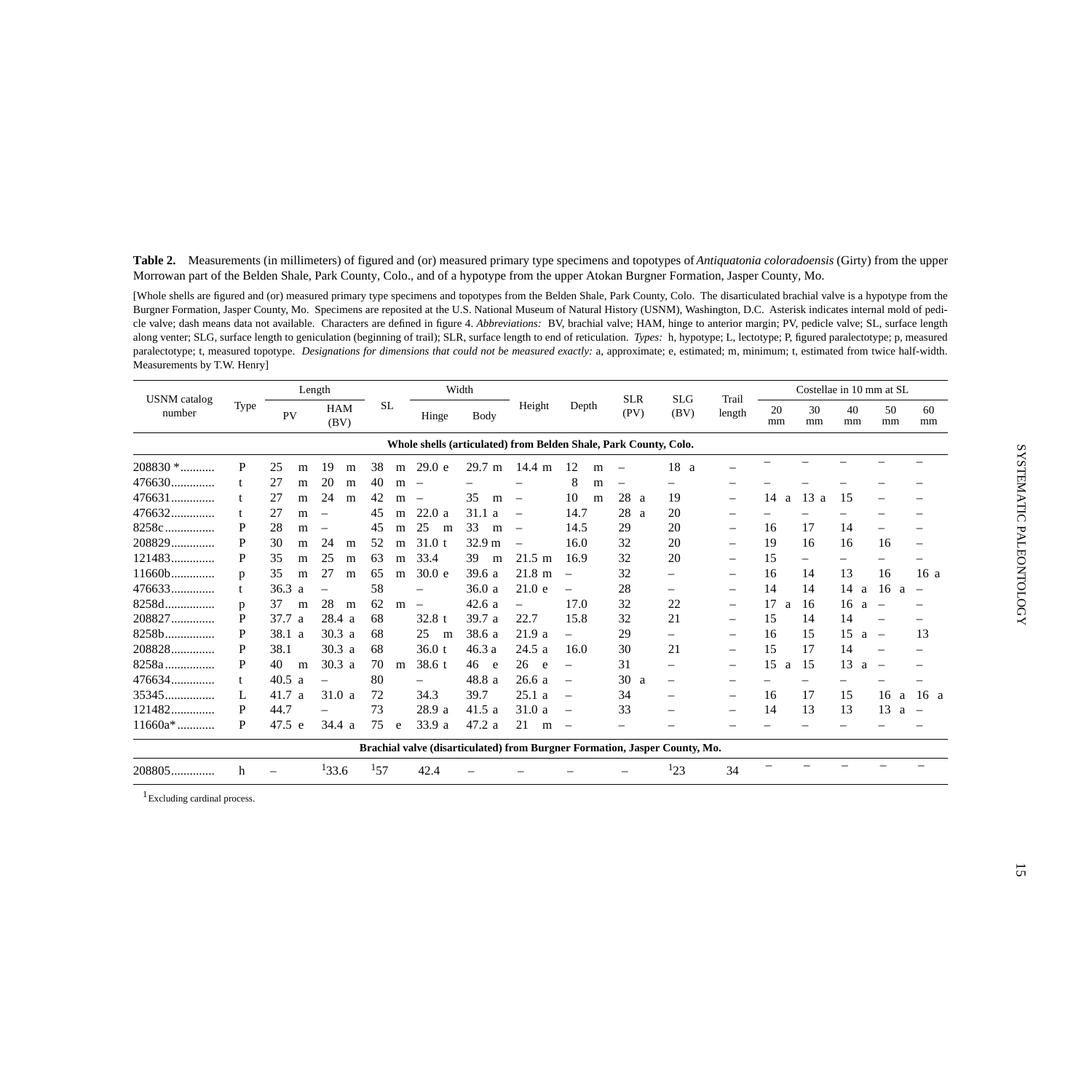<span id="page-21-0"></span>on the opposite valve, and helped seal off the auricular area from the body chamber or visceral cavity. The distinct lateral flange and groove also can be seen clearly in plate 2, figures 6, 8–10, which show a specimen that has a portion of the brachial valve broken away; the weak extension of this ridge or flange across the anterior part of the valve also is shown in plate 1, figure 19. The large internal mold (pl. 3, figs. 5–7) is of a complete pedicle valve, although the beak area is crushed, and the trail is long and slightly flaring at its extremities. This specimen had only a slight shelf extending around the anterior and anterolateral parts of the visceral cavity (see pl. 3, fig. 5). None of the specimens from the type locality reveal a strong flange or ridge extending from the auricular ridge distinctly and completely around the anterior portion of the visceral area of the brachial-valve interior, and, in some of the specimens, this ridge and groove apparently were not developed at all. The flange on the interior of the pedicle valve (pl. 2, fig. 9) resting in a groove in the interior of the brachial valve (pl. 2, figs. 6 and 11) is a distinctly different pattern from that developed in the genus *Tesuquea* Sutherland and Harlow (1973), in which a flange on the interior of the brachial valve (Sutherland and Harlow, 1973, pl. 6, figs. 9, 17, and 18) is opposite a thickened low ridge on the interior of the pedicle valve (their pl. 6, fig. 18).

The details of the musculature and cardinal process of the interior of the brachial valve are not preserved on any of the primary types, but some of the internal features can be seen on four of the unfigured topotypes from colln. BL12096–PC (USNM 476630–476632 and 476636), and on two uncataloged specimens from colln. BL31394–PC. The description of the musculature of the pedicle-valve interior is based on two internal molds (paralectotypes) figured herein (pl. 2, fig. 15; pl. 3, figs. 5–7), and eight unreposited topotypes.

The halteroid spines on the ridge on the pedicle-valve exterior were very large and long. Although not collectable, a specimen at the type locality, apparently in growth position, was observed by me that had slightly curving and tapering spines that on the anterior part of the valve attained a length of at least 4.5 cm.

#### **INCLUSION OF** *ANTIQUATONIA PORTLOCKIANA* **VAR.**  *QUADRATIA* **IN** *A. COLORADOENSIS*

Sturgeon and Hoare (1968, p. 47–48, pl. 15, figs. 1–11) described *Antiquatonia portlockiana* var. *quadratia* from 16 specimens from strata that they called the "Lower Mercer limestone and shale" from southeastern Ohio. The holotype (OSU 26020) and 13 paratypes (OSU 26021–26025; OSU 47102–47109) are from a locality in Hocking County. The two remaining paratypes (OSU 26026–26027) are reportedly from the same stratigraphic units in nearby areas. These "Lower Mercer" strata correlate with the upper part of the Atokan Series (Zone of *Fusulinella*), according to Douglass (1987, p. 12, 13). Sturgeon and Hoare (1968, p. 48) stated that their variety is "rare to common in the Lowellville, Boggs, Upper Mercer, and Vanport units and rare to abundant in the Lower Mercer and Putnam Hill units." In other words, according to their identifications, the variety *quadratia* ranges from potentially upper Morrowan strata through upper Atokan equivalents of the Pottsville Formation and into the lower Desmoinesian equivalents of the Allegheny Formation. They included in their synonymy the material identified by Morningstar (1922) both as *Productus semireticulatus* Martin and *P. semireticulatus* var.

The "taxon" *Antiquatonia portlockiana* var. *quadratia* was essentially typologically defined. Little of the variability inherent in the type collections and discussed below was included in either the description or discussion in the original reference by Sturgeon and Hoare (1968, p. 47–48). I have examined the type specimens of this variety, and my measurements of the type material are presented in table 3. I include the upper Morrowan and Atokan specimens of *Antiquatonia portlockiana* var. *quadratia* Sturgeon and Hoare in the synonymy of *A. coloradoensis* (Girty) in spite of the minor differences discussed below. At best, *A. portlockiana* var. *quadratia* should be considered a named variety of Girty's *A. coloradoensis*.

Sturgeon and Hoare (1968, p. 48) contended that "*A. coloradoensis* (Girty) is less convex posteriorly than var. *quadratia*." The differences in external shape and ornamentation and in degree of development of internal features between the types of var. *quadratia* and the primary and secondary types of *A. coloradoensis* are insignificant. The range of variation in size and shape exhibited by the types of *quadratia* is encompassed by the observed external variation of *A. coloradoensis*. For example, Sturgeon and Hoare's holotype (OSU 26020, refigured herein as pl. 3, figs. 16–20) is almost identical in size and shape (including the degree of convexity of the posterior part of the pedicle valve) to the paralectotype that I figure as pl. 2, figs. 1–4 (USNM 208829). The newly figured paratype (OSU 47102, pl. 4, figs. 10–12) has its analog in the large, broad paralectotype (USNM 208828) figured as plate 2, figures 5–14. The only difference in these two specimens is that paralectotype USNM 208828 has no sulcus, an atypical but not unknown situation for the primary and secondary types of *A. coloradoensis*.

One observable difference between *Antiquatonia portlockiana* var. *quadratia* and *A. coloradoensis* (sensu stricto) is in the radial ornamentation, duly noted by Sturgeon and Hoare (1968, p. 48). However, both the types of *A. coloradoensis* and those of *quadratia* have about the same number of costellae, measured at comparable surface lengths on the exterior of the pedicle valve (see tables 2, 3). For *quadratia*, the number of costellae measured in 10 mm at 20 mm SL ranges from 15 to 17 (*M*=16, *n*=6), well within the range of *A. coloradoensis.* Both sets of types contain specimens on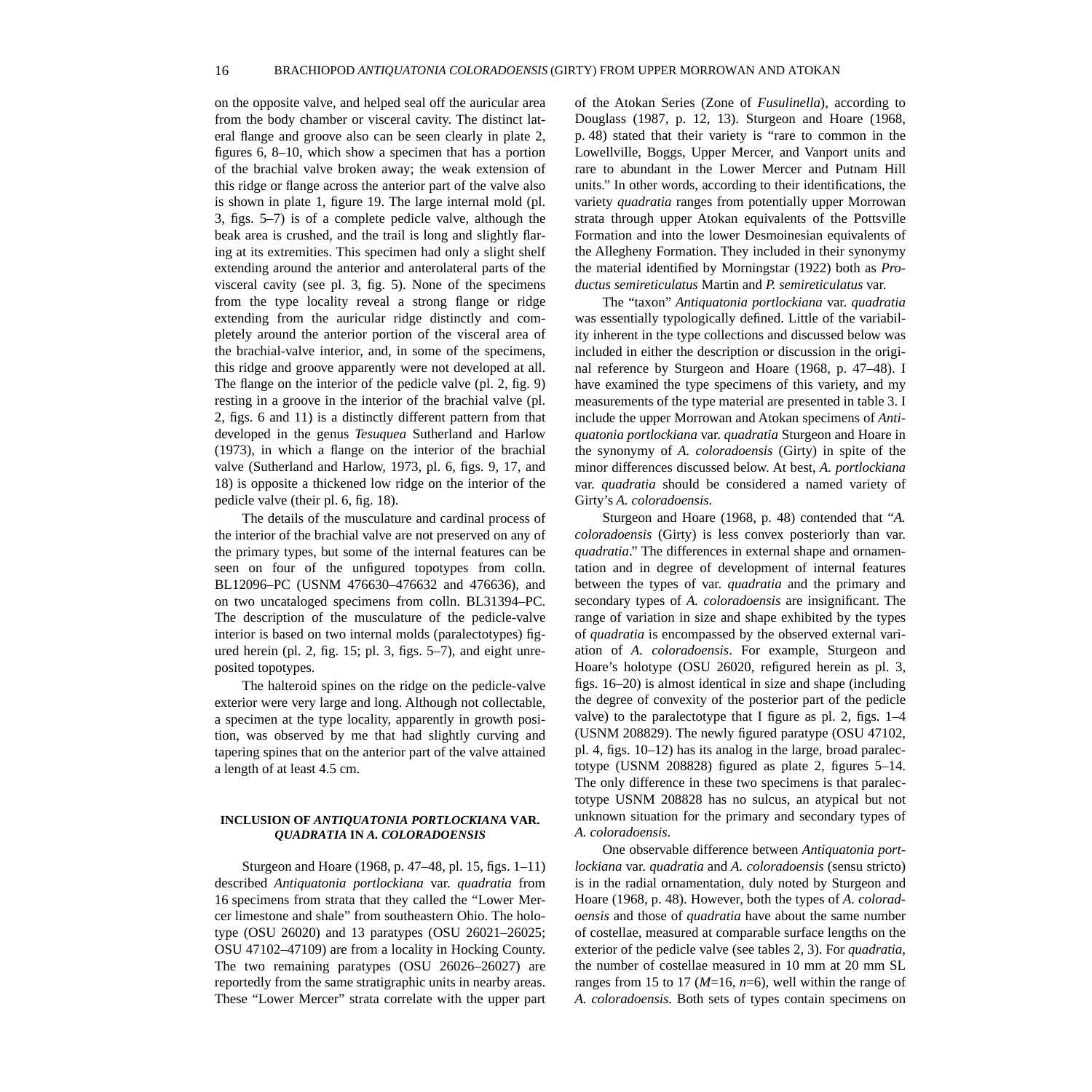<span id="page-22-0"></span>**Table 3.** Measurements (in millimeters) of primary type specimens of *Antiquatonia portlockiana* var. *quadratia* Sturgeon and Hoare (referred herein to *A. coloradoensis* (Girty)) from upper Atokan strata of the "lower Mercer limestone and shale" of the Pottsville Formation, southeastern Ohio.

[Specimens are reposited in the Orton Geological Museum at Ohio State University (OSU). Asterisk indicates internal mold of pedicle valve; dash means data not available. Characters are defined in figure 4. Abbreviations: BV, brachial valve; HAM, hinge to anterior margin; PV, pedicle valve; SL, surface length along venter; SLG, surface length to geniculation (beginning of trail); SLR, surface length to end of reticulation. *Types:* H, holotype; P, figured paralectotype, p, measured paralectotype. *Designations for dimensions that could not be measured exactly:* a, approximate; e, estimated; m, minimum; t, estimated from twice half-width. Measurements by T.W. Henry]

|                       |      | Length                   |                    |           |   |          | Width                                                       |                                         |                          |                          |                          |                          |                          |                          | Costellae in 10 mm at SL |          |          |
|-----------------------|------|--------------------------|--------------------|-----------|---|----------|-------------------------------------------------------------|-----------------------------------------|--------------------------|--------------------------|--------------------------|--------------------------|--------------------------|--------------------------|--------------------------|----------|----------|
| OSU catalog<br>number | Type | PV                       | <b>HAM</b><br>(BV) | <b>SL</b> |   | Hinge    | <b>Body</b>                                                 | Height                                  | Depth                    | <b>SLR</b><br>(PV)       | <b>SLG</b><br>(BV)       | Trail<br>length          | 20<br>mm                 | 30<br>mm                 | 40<br>mm                 | 50<br>mm | 60<br>mm |
|                       |      |                          |                    |           |   |          | Whole shells (articulated) or disarticulated pedicle valves |                                         |                          |                          |                          |                          |                          |                          |                          |          |          |
| 26027*                | p    | 25.5 e                   |                    | 45        | e | 35<br>e  | 34<br>e                                                     | 21<br>e                                 |                          |                          |                          |                          |                          |                          |                          |          |          |
| 26021<br>.            | p    | 30.8a                    | 21.9a              | 60        |   | 23.3a    | 34.8                                                        | 20.5                                    | $\qquad \qquad -$        | 35                       | $\overline{\phantom{m}}$ | $\overline{\phantom{0}}$ | 16                       | 16                       | $\overline{\phantom{m}}$ | 13<br>a  |          |
| 47102<br>.            | P    | 32<br>m                  | $24.5 \text{ m}$   | 50        | m | 42<br>t  | 46<br>e                                                     | 18<br>m                                 | $\qquad \qquad -$        | 25                       | $\overline{\phantom{m}}$ | $\overline{\phantom{0}}$ | 17                       | 16                       | 13                       | 12       |          |
| 26023                 | P    | 33.0                     | 25<br>e            | 55        | e | 36<br>t. | 36.1 a                                                      | 20<br>e                                 | $\overline{\phantom{m}}$ | 27                       | $\qquad \qquad$          | —                        | $\overline{\phantom{0}}$ |                          |                          |          |          |
| 26026                 | P    | 33.2 a                   | 22.3 a             | 62        |   | 32.4a    | 22.3 a                                                      | 20.2a                                   | $\qquad \qquad -$        | 27                       | $\overline{\phantom{m}}$ | $\overline{\phantom{m}}$ | 16                       | 15                       |                          |          |          |
| 26020                 | Н    | 33.5                     | 27.0a              | 64        |   | 32.3     | 35.5                                                        | 21.7                                    | $\overline{\phantom{m}}$ | 27                       | $\qquad \qquad -$        | $\overline{\phantom{m}}$ | 15<br>a                  | $\overline{\phantom{m}}$ |                          | 17<br>a  |          |
| 47105                 | p    | 34.1<br>a                | 26.5a              | 65        | a | 28.7 a   | 36.7 a                                                      | 20.9a                                   | $\overline{\phantom{m}}$ | 25<br>a                  | $\overline{\phantom{m}}$ | $\overline{\phantom{0}}$ | 16                       | 15                       | 14<br>a                  | 13<br>a  |          |
| 47104                 | p    | 35<br>m                  | 29<br>m            | 52        | m | 36.5 e   | $36.5 \text{ m}$                                            | $\overline{\phantom{0}}$                | $\overline{\phantom{m}}$ | 25<br>$\epsilon$         | $\overline{\phantom{m}}$ |                          |                          |                          |                          |          |          |
| $47103$               | p    | 40<br>e                  | 32.5 e             | 65        | e | 38<br>t. | 44<br>e                                                     | 21.6a                                   | $\qquad \qquad -$        | 32                       |                          |                          | 16<br>a                  | $\overline{\phantom{a}}$ |                          |          |          |
|                       |      |                          |                    |           |   |          |                                                             | <b>Brachial valves (disarticulated)</b> |                          |                          |                          |                          |                          |                          |                          |          |          |
| 26024<br>.            | P    | —                        | 124.6              | 130       |   | 31.8     | 33.8                                                        |                                         |                          |                          | 123                      | 8                        |                          |                          |                          |          |          |
| 47107                 | p    | -                        | 125.0              | 127       | a | 28.3 a   | 34.8 a                                                      |                                         |                          | $\overline{\phantom{0}}$ | 126                      | 7<br>a                   |                          |                          |                          |          |          |
| 26022<br>.            | P    | $\overline{\phantom{m}}$ | 125.2 a            | 128       |   | 21<br>e  | 36<br>e                                                     |                                         |                          |                          | 121                      |                          | $\overline{\phantom{0}}$ |                          |                          |          |          |
| 26025                 | P    | $\overline{\phantom{m}}$ | 126.3              | 130       |   | 32.7 a   | 37.3 a                                                      |                                         |                          |                          | 123                      | 6                        | $\overline{\phantom{0}}$ |                          |                          |          |          |
| 47106                 | p    | 127e                     | 128<br>e           | 26.6 t    |   | 33.2     |                                                             |                                         |                          | 123<br>e                 |                          |                          |                          |                          |                          |          |          |
| 47108                 | p    | —                        | 128.8a             | 129       | e | 26.4     | 36<br>e                                                     |                                         |                          |                          | 124a                     | 8                        |                          |                          |                          |          |          |
| 47109                 | p    | -                        | 128.9a             | 128       |   | 34.7 a   | 40.8a                                                       |                                         |                          |                          | 124                      | 8                        |                          |                          |                          |          |          |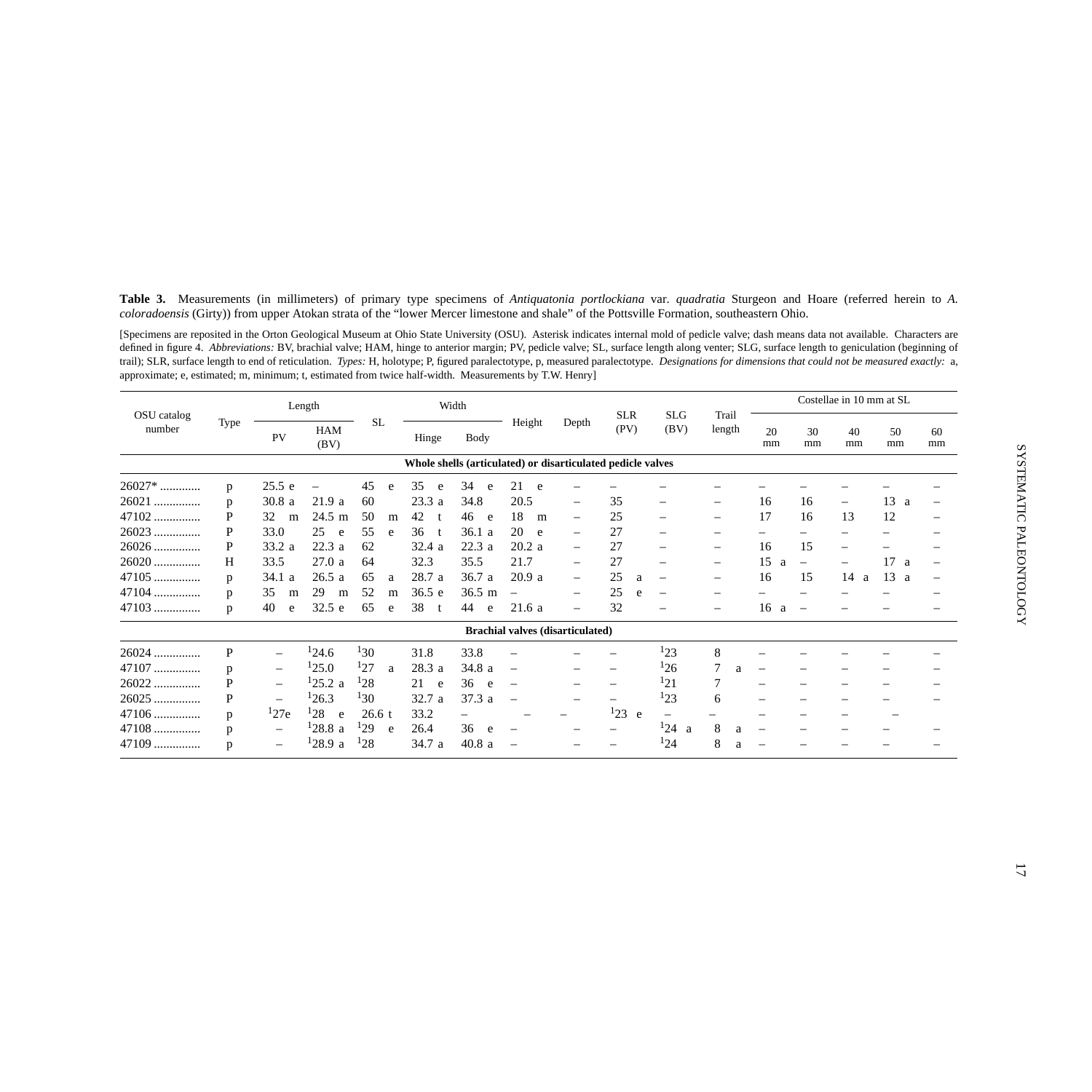which the costellae fuse anteriorly to the bases of the large body spines and form "ribs," particularly on the anterior part of the pedicle valve over the body cavity and on the trail. These "ribs" extend anteriorly from the spine bases as a cluster of costellae on the slightly raised ridges, imparting an irregular, unequally costellate surface, similar to that of *A. portlockiana* (Norwood and Pratten, 1855). However, a few of the paratypes of *quadratia* do have only one large, raised costa extending anteriorly from the body spine bases rather than a cluster of "fasciculate" costellae (for example, OSU 26026, pl. 3, figs. 24, 25). Nonetheless, the right side of the anterior view of this specimen (pl. 3, fig. 25) shows the costa splitting into two costellae farther anteriorly on the trail. A small proportion of the types of *A. coloradoensis* have this single larger, higher costa anterior to the large body spines. This is considered a trivial difference.

One other characteristic of the radial ornamentation that Sturgeon and Hoare (1968, p. 47–48) did note was that the costellae tend to become "obsolete" anteriorly, particularly on the trail. However, all of the shells of the types of *A. coloradoensis* are at least slightly decorticated. The types of *quadratia* that show the costellation extending to the anterior extremities of the valve are also decorticated or worn. All of the shells that have the ornamentation becoming indistinct or subdued are well preserved and not decorticated at all. The strength of radial ornamentation is therefore a function of preservation and is not a valid taxonomic discriminator. This effect of preservation on the strength of the radial ornamentation has been observed by me with many different taxa of productid (and chonetid) brachiopods.

The primary types of *A. portlockiana* var. *quadratia* differ from the types of *A. coloradoensis* in having a generally relatively long trail and in having a generally weak flange and groove anteriorly and anterolaterally ringing the visceral area on the interiors. All of the disarticulated brachial-valve interiors from Sturgeon and Hoare's collection show *at least* a faint extension from the auricular ridges of a raised area or flange delimiting the visceral cavity anteriorly and anterolaterally. The disarticulated brachial valve figured as plate 4, figure 9 (OSU 26025), seems to have come from the same individual as the disarticulated pedicle valve figured as plate 3, figures 21 and 22 (OSU 26023). The ridge that continues anterolaterally from the cardinal ridges on the brachial-valve interior, separating the visceral chamber from the auricular area, fits neatly inside the ridge on the pedicle-valve interior that also separates the auricular area from the visceral chamber. This brachial-valve interior exhibits the weakest development of this ringing feature of the three refigured interiors and has the least amount of thickening of the valve at the point of geniculation. In fact, the shell material of this large valve is very thin. Three of the unfigured paratypes (OSU 47107–47109) have at best a weak extension and very thin valves also like OSU 26025.

In contrast to the situation just described, three of the relatively complete specimens (OSU 26020, 26021, and 26026) possess valves that are thickened at the demarcation of the trail anterior to the visceral area. The holotype (OSU 26020; see pl. 3, figs. 16–20) has a ragged, lamellose development of shelly material at this point. The dark area at the anterior margin of the specimen shown in plate 3, figure 17, is actually material from the pedicle valve. One of the other two articulated paratypes (OSU 26026, pl. 3, figs. 23–25) shows similar but less drastic lamellation of the shell at this point, as does the other paratype that I did not figure (OSU 26021). Two of the other figured disarticulated brachial valves (pl. 4, figs. 6–8 and figs. 1–5, OSU 26022 and 26024, respectively) and one of the unfigured interiors (OSU 47106) are also thickened near the anterior margin in a similar manner. The first of these disarticulated valves (OSU 26022) is strongly thickened and heavily lamellose. It can be inferred reasonably that the trails of all of these specimens developed and extended some distance above the substrate. They were repeatedly broken and regenerated. At any time, the trails were probably relatively short. To me, these thickened specimens are merely reflecting the variability inherent in this sample of a population in response to environmental conditions and do not have any taxonomic significance.

The paratype (OSU 26024) of *quadratia* illustrated as plate 4, figures 1–5, and discussed above has unusually coarsely developed internal features. At the point where the ridge delimiting the auricular chamber extends anterolaterally beyond the ears, it deflects somewhat abruptly; laterally at this point is a rather deep, concave "socket-like" structure that is not as clearly seen on any other specimen of *Antiquatonia* that I have examined. The muscle platforms and the brachial ridges are raised strongly on this specimen, and the anterior portion of the median septum, normally less than 1 mm high and less than 1 mm thick, is raised approximately 3.5 mm above the floor of the valve and is 3.0 mm thick at its lateral extremity where it bluntly terminates. The anterior surface of the septum is slightly sulcate at its terminus.

The large collections of *Antiquatonia* from the stratigraphically higher Putnam Hill Limestone Member of the Allegheny Formation that Sturgeon and Hoare (1968) included in this variety and that Morningstar (1922) identified from this member as *Productus semireticulatus* Martin or her undescribed variety should be examined carefully, because I believe that it is not likely that they are *A. coloradoensis.* Douglass (1987) reported the fusulinid *Beedina leei* (Skinner) in the Putnam Hill Limestone Member and correlated these strata with the basal part of the Desmoinesian Series.

Chesnut (1981, p. 25, 56–57, pl. 9, figs. 4–6) figured as *Antiquatonia* cf. *A. portlockiana quadratia* Sturgeon and Hoare three specimens from the Magoffin Member (Atokan) of the Breathitt Formation from Perry County, Ky. I also have large collections of this taxon from roadcuts along the Daniel Boone Parkway in the same area, and, without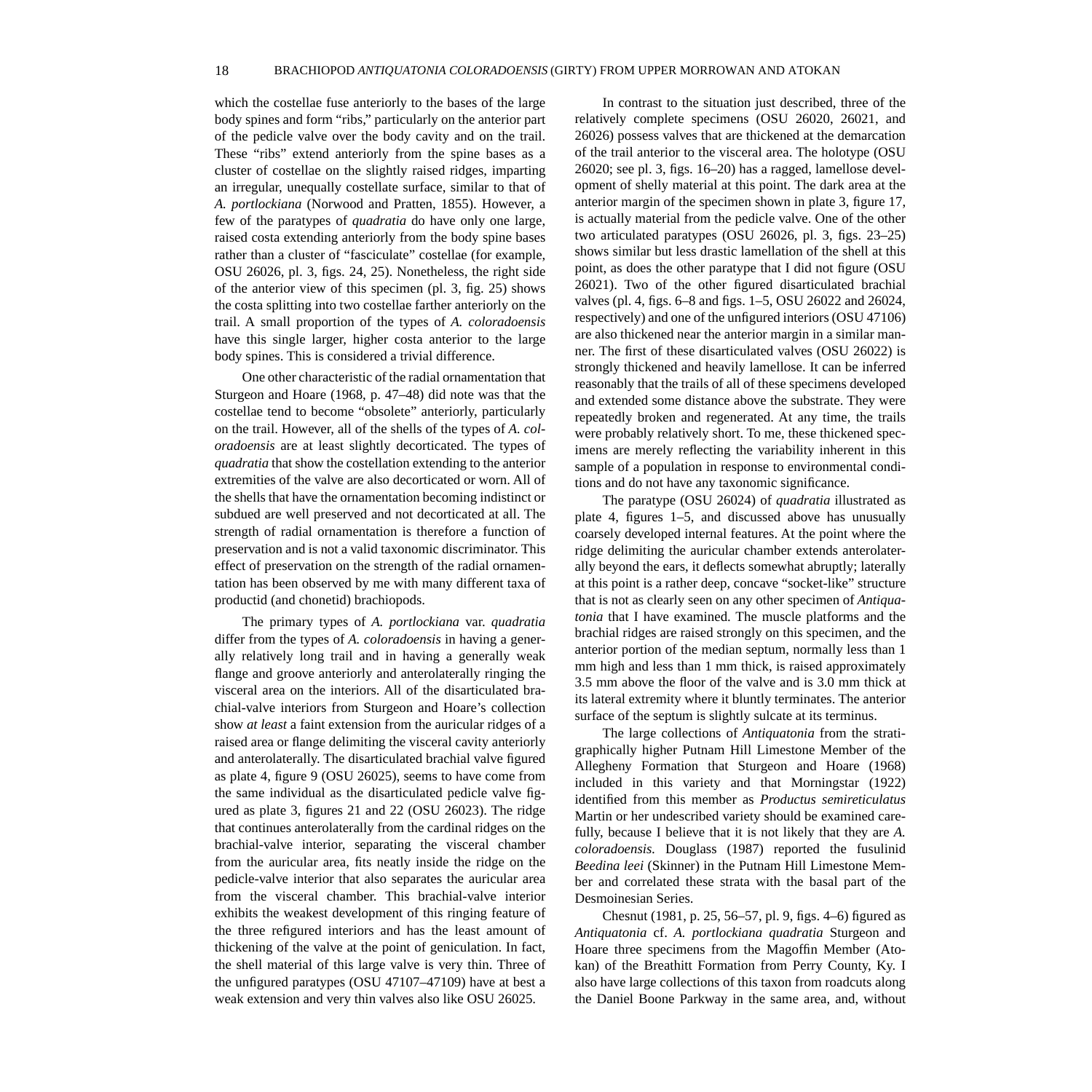<span id="page-24-0"></span>reservation, I include the Magoffin species in Girty's *Antiquatonia coloradoensis*. The specimen figured by Chesnut (1981) as his plate 9, figure 6, is almost identical to the lectotype of Girty's species (see pl. 1, figs. 1–4, of current paper). I also include in *A*. *coloradoensis* specimens from my collections from the Winifrede Shale Member (formally named by Blake, Keiser, and Rice, 1994, p. 47–48) of the Kanawaha Formation in southern and central West Virginia. The Winifrede is the same marine band as the Magoffin Member of Kentucky and northern Tennessee.

#### **DISCUSSION OF SUPPLEMENTAL BRACHIAL-VALVE INTERIORS**

Well-preserved, complete interiors of *Antiquatonia coloradoensis* are rare. Among the best brachial-valve interiors available, at least in terms of the details of the visceral area and trail, are (1) the upper Atokan paratypes of var. *quadratia* discussed in detail in the preceding section, (2) several specimens from the Burgner Formation (upper Atokan; see discussion of age and notations about the specimens from the "E.J. Palmer collection" in the section below on "Comparison with *Antiquatonia hermosana*") of Missouri, and (3) several specimens from upper Morrowan and lower Atokan strata in the La Pasada Formation of the Sangre de Cristo Mountains in northern New Mexico.

Among the exceptionally well preserved specimens that I examined from USGS collns. BL8113–PC and BL25128–PC from the Burgner Formation are three relatively complete brachial-valve interiors, the best one of which is illustrated herein (USNM 208805, pl. 2, figs. 16–21). This specimen is an almost complete valve with relatively large, potentially pointed ears and a long trail. The maximum width of the shell for this specimen may have been at the hingeline rather than farther anteriorly. The lateral ridges supporting the cardinal process deflect anteriorly near the posterolateral extremities and form a ridge that separates the auricular chambers from the visceral disc (see pl. 2, fig. 17). However, these marginal ridges continue only a few millimeters anteriorly before disappearing and clearly do not continue across the anterior portion of the valve (see pl. 2, figs. 16–18). Rather than a flange delimiting the visceral chamber anteriorly and anterolaterally, at best, only a rough, weakly and irregularly developed thickening is present. The other two interiors are very similar in this respect, and this is also true for the fragmentary brachialvalve interior of *Antiquatonia coloradoensis* (UM 13193) that was figured by Hoare (1961, pl. 6, fig. 3) as *A. hermosana* (Girty) (see point 5 of "General Discussion" for amplification). Note on the hypotype that I am illustrating (USNM 208805, pl. 2, fig. 16) that the coarser endospines are confined to the auricular chambers and to a band about 10 mm wide around the anterior and anterolateral portions of the valve just anterior to the geniculation. The interior of the trail of the brachial valve is ornamented only with costellae, fine scattered endospines, and very fine growth lamellae. The pedicle valve corresponding to this interior would probably have been about the same size and shape as the paralectotype from Colorado illustrated in plate 2, figures 5–14 (USNM 208828), the maximum width of which is anterior to the hingeline.

Sutherland and Harlow's (1973) collection (item 3 above) has a few brachial-valve interiors, but neither of the two specimens that reveal the anterior margin and trail has any suggestion of the internal groove around the anterior margin of the visceral disc.

It would appear from the preceding analysis of the supplemental material that both the development of the length of the trails and the degree of development (if any) of the internal flange and groove in the anterior and anterolateral parts of the shell of *Antiquatonia coloradoensis* are variable characteristics within the species. Where developed, the structure of a flange on the interior of the pedicle valve (pl. 2, fig. 9) resting in a groove in the brachial valve (pl. 2, figs. 6, 11) is a distinctly different pattern from that found in *Tesuquea*, in which a flange on the interior of the brachial valve (Sutherland and Harlow, 1973, pl. 6, figs. 9, 17, 18) is opposite a thickened low ridge on the interior of the pedicle valve (1973, pl. 6, fig. 18).

#### **INFERRED PHYLOGENY AND COMPARISON WITH OTHER SPECIES**

#### **INFERRED PHYLOGENY**

*Antiquatonia coloradoensis* probably evolved from *A. morrowensis* (Mather, 1915), a robust form, the types of which are from a bioclastic, non-oolitic limestone bed in the basal part of the Prairie Grove Member of the Hale Formation (lower middle Morrowan) in northwestern Arkansas. There, *Antiquatonia morrowensis* ranges through the rest of the Hale Formation, through the Brentwood Limestone Member of the Bloyd Shale, and apparently into the basal part of the Dye Shale Member of the Bloyd (upper Morrowan). In turn, *A. coloradoensis* gave rise to *A. hermosana* (Girty), common in lower Desmoinesian strata of the southern Rocky Mountains and Paradox Basin. The latter species possibly gave rise to *Antiquatonia portlockiana* (Norwood and Pratten), which is common in uppermost middle and upper Desmoinesian strata in the Rocky Mountains and which is reported from throughout Desmoinesian strata in the Midcontinent, Illinois Basin, and Appalachian Basin. The trend in coarsening of the radial ornamentation of the lineage of *Antiquatonia* in North America from *A. morrowensis* through *A. coloradoensis*, through *A. hermosana*, and into *A. portlockiana* is striking and is shown in figure 5. Ages of *A. morrowensis* and its descendants are shown in figure 6.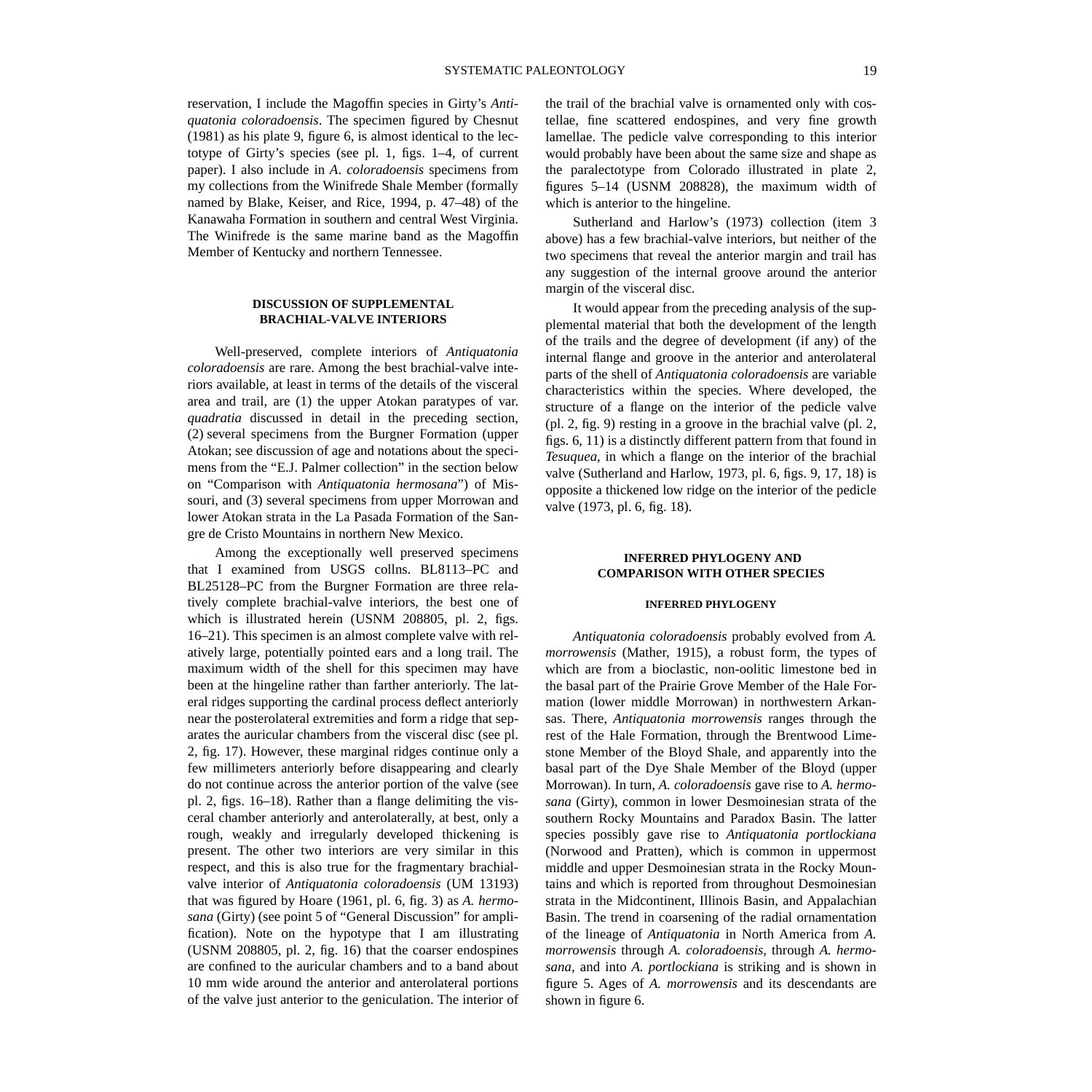#### <span id="page-25-0"></span>**COMPARISON WITH** *ANTIQUATONIA MORROWENSIS*

The types of *Antiquatonia coloradoensis* (Girty) exhibit about the same size and shape as the types of *A. morrowensis* (Mather, 1915) and also possess a row of robust spines on the preauricular ridge along the flanks of the pedicle valve. *Antiquatonia coloradoensis* has a slightly deeper and more consistently developed sulcus, somewhat broader umbo, lower and more uniform convexity, a larger body cavity than Mather's species, and coarser radial ornamentation. The larger body cavity of *A. coloradoensis* is reflected by the greater distance to the end of reticulation on the pedicle valve (contrast a range from 28 to 34 mm SLR,  $\bar{x}$ =32.4, to a range from 18 to 28 mm SLR,  $\bar{x}$ =22.6). Perhaps the most conspicuous difference between the two species is in the relative coarseness of the radial ornamentation (see fig. 5). *Antiquatonia coloradoensis* is conspicuously more coarsely ornamented, the type collection having between 14 and 19 costellae ( $\bar{x}$ =16.8, *M*=15 and 16, *n*=13) in 10 mm at 20 mm SL (fig. 5). Type specimens of *A. morrowensis* from the basal beds of the Prairie Grove Member of the Hale Formation range between 17 and 25 costellae in 10 mm at 20 mm SL  $(\bar{x} = 21.2, M=21 \text{ and } 22, n=43)$ . Collections of *A. morrowensis* from middle and basal upper Morrowan strata in the Ozarks (the Brentwood Limestone Member and the basal part of the Dye Shale Member of the Bloyd Shale, respectively, in northwestern Arkansas and equivalent strata in northeastern Oklahoma) do show a slight but statistically nonsignificant increase in the coarseness of radial ornamentation. The differences in this factor between the types of *A. morrowensis* and the type specimens of *A. coloradoensis*, in spite of the relatively small sample size of the latter species, are statistically highly significant.

**Figure 5.** Number of costellae and costae in 10 mm across venter at 20 mm SL (surface length) for *Antiquatonia morrowensis* (Mather) and its probable descendants, listed from oldest to youngest: (1) *A. morrowensis* (Mather) from its type locality (early middle Morrowan) in Ozark Mountains, northwestern Arkansas; (2) *A. coloradoensis* (Girty) from upper Morrowan rocks of northern New Mexico, (3) *A. coloradoensis* (Girty) from its type locality (late Morrowan) in Colorado, (4) *A. coloradoensis* (Girty) from upper Atokan rocks of Missouri, (5) *A. hermonsana* (Girty) from lower Desmoinesian rocks of northern New Mexico, and (6) *A. portlockiana* (Norwood and Pratten) from lowest middle and lower upper Desmoinesian rocks of northern New Mexico. Note general progressive increase in coarseness of radial ornamentation (decrease in number of costellae and costae in 10 mm) in younger species. Differences between mean numbers of costae and costellae  $(\bar{x})$  are statistically highly significant between all species. No significant differences exist between means of the samples of *A. coloradoensis* from the type locality in Colorado, from New Mexico, or from Missouri. Data for New Mexico material from Sutherland and Harlow (1973, fig. 24); other data from current study.

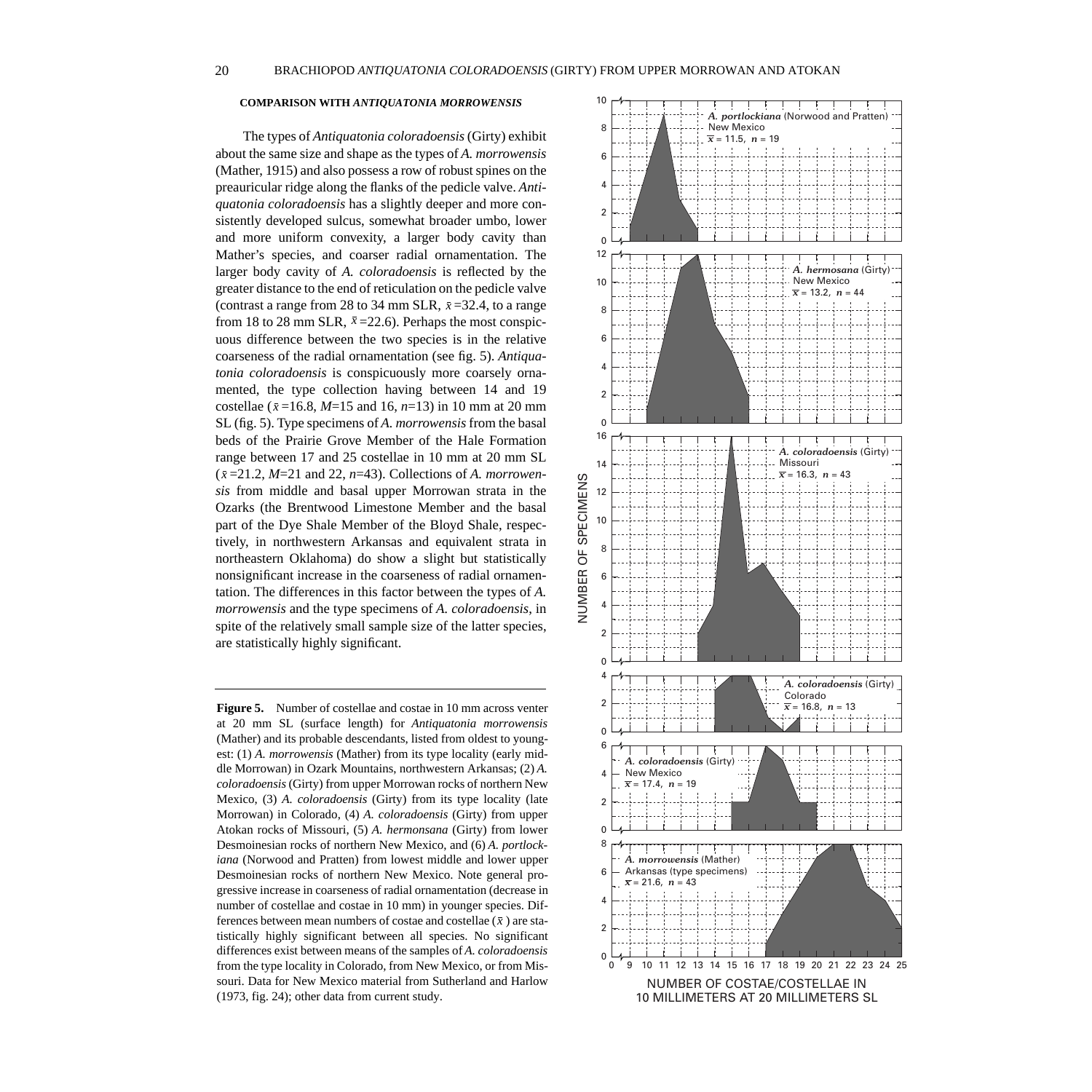<span id="page-26-0"></span>

**Figure 6.** Lineage of *Antiquatonia* in Lower and Middle Pennsylvanian strata in the United States.

#### **COMPARISON WITH** *ANTIQUATONIA HERMOSANA*

*Antiquatonia hermosana* also was described initially by Girty in his 1903 paper (p. 358, pl. 2, figs. 1–4) as a variety of *Productus semireticulatus* Martin (1809) from lower, middle, and upper Desmoinesian strata of the Hermosa Formation (Middle and Upper Pennsylvanian) in southwestern Colorado. Girty (1903, p. 358) noted considerable overlap in external features between these two taxa. Although the primary type material and other collections from these strata show considerable physical variation, *A. hermosana* differs from *A. coloradoensis* (Girty) in being generally larger and more robust and in having a broader and longer body cavity (thus continuing a trend from *A. morrowensis*), a flatter venter, a broader and shallower sulcus, slightly more enrolled ears, thus imparting a less angular appearance to the lateral extremities of the valves, and coarser radial ornamentation (see fig. 5). Sutherland and Harlow (1973, p. 51) made the following statement about the overlap and differences in radial ornamentation between *A. coloradoensis* and *A. hermosana* in their collections from the southern Sangre de Cristo Mountains, New Mexico:

Our New Mexico specimens [identified as *A. coloradoensis*] from the [upper] Morrowan and lower Atokan intervals are closely similar to the Colorado specimens of *A. coloradoensis*, described by Girty, and are distinctly separable from our large collections of *A. hermosana* in the lower Desmoinesian. The lower Atokan specimens of *A. coloradoensis* have slightly coarser costae on the average than those in the [upper] Morrowan, and the lowest Desmoinesian specimens of *A. hermosana* have finer costae on the average than typical for that species. Although higher in the lower Desmoinesian a few specimens have finer costae approaching those of *A. coloradoensis*, the average specimen is much coarser.

Sutherland and Harlow (1973, p. 52) noted that the upper Atokan sequence in the southern Sangre de Cristo Mountains is sparsely fossiliferous but observed that their specimens of *Antiquatonia hermosana* from the lowermost Desmoinesian strata appear to be transitional forms from *A. coloradoensis*. Significantly, *A. portlockiana* occurs in

northern New Mexico only in the highest middle Desmoinesian and lower upper Desmoinesian (Sutherland and Harlow, 1973, p. 52). I examined three well-preserved collections of specimens of *Antiquatonia* from sinkhole deposits constituting the Burgner Formation from (1) the E.J. Palmer collection, University of Missouri (UM) loc. 47; (2) USGS collections BL8113–PC and BL25128–PC (given to G.H. Girty from the Palmer collection); and (3) Hoare's (1961) Eldon collection from UM loc. 37. The Palmer collection (see Searight and Palmer, 1957, p. 2127–2128; Ragan, 1959) consists of material acquired from old coal mine dumps near the center of sec. 20, T. 28 N., R. 32 W., Jasper County, Mo. Hoare's (1961) collection (UM loc. 37) was from material exposed on the dump of an old coal mine on the Neville farm about 2.5 mi southwest of Eldon, in the NW<sup>1</sup>/4 SE<sup>1</sup>/4 sec. 6, T. 41 N., R. 16 W., Miller County, Mo. These sinkhole deposits are dated as Atokan on the basis of cephalopods (Unklesbay and Palmer, 1958) and middle and late Atokan on the basis of associated fusulinids and conodonts (see M.L. Thompson, 1953; T.L. Thompson, 1979). R.C. Douglass (written commun., January 1989) reported that the matrix from USGS colln. BL25128–PC contains the foraminifer *Bradyina* sp. and an advanced form of *Fusulinella*, indicating a definite late Atokan age. The first USGS lot (BL8113–PC) is part of Palmer's collection, from which Girty (1935, pl. 2, figs. 1–4) figured a superbly preserved pedicle-valve exterior as *Productus coloradoensis*. The repository was not mentioned in Girty's paper, and I could not find the specimen in the USNM or USGS collections, and R.L. Ethington (written commun., July 15, 1993) could not locate it in the University of Missouri collections. This specimen showed the acute and distinctly angular posterolateral extremities that characterize this species. Smith and Siebenthal (1907, p. 7) earlier had listed a collection of invertebrate fossils from this same mine dump on the Burgner mine property and identified the large *Antiquatonia* as *Productus semireticulatus* (Martin).

My measurements of the large collection of generally well preserved material from UM loc. 47 are presented in table 4. Searight and Palmer (1957) and Ragan (1959) reported both *Antiquatonia coloradoensis* and *A. hermosana* from this and other Burgner collections in southwestern Missouri, as did Hoare (1961) from other localities. Statistically, no significant difference exists (at 95 percent confidence limits) in the coarseness of radial ornamentation between the Burgner set that Ragan identified as *coloradoensis* and the set from this locality that he identified as *hermosanus* (the latter marked by two asterisks beside the catalog number in table 4). Furthermore, because continuous variation characterizes all of the other significant taxonomic characters noted between the two sets, I concluded that only one variable species (*A. coloradoensis*) is present in the Burgner collections.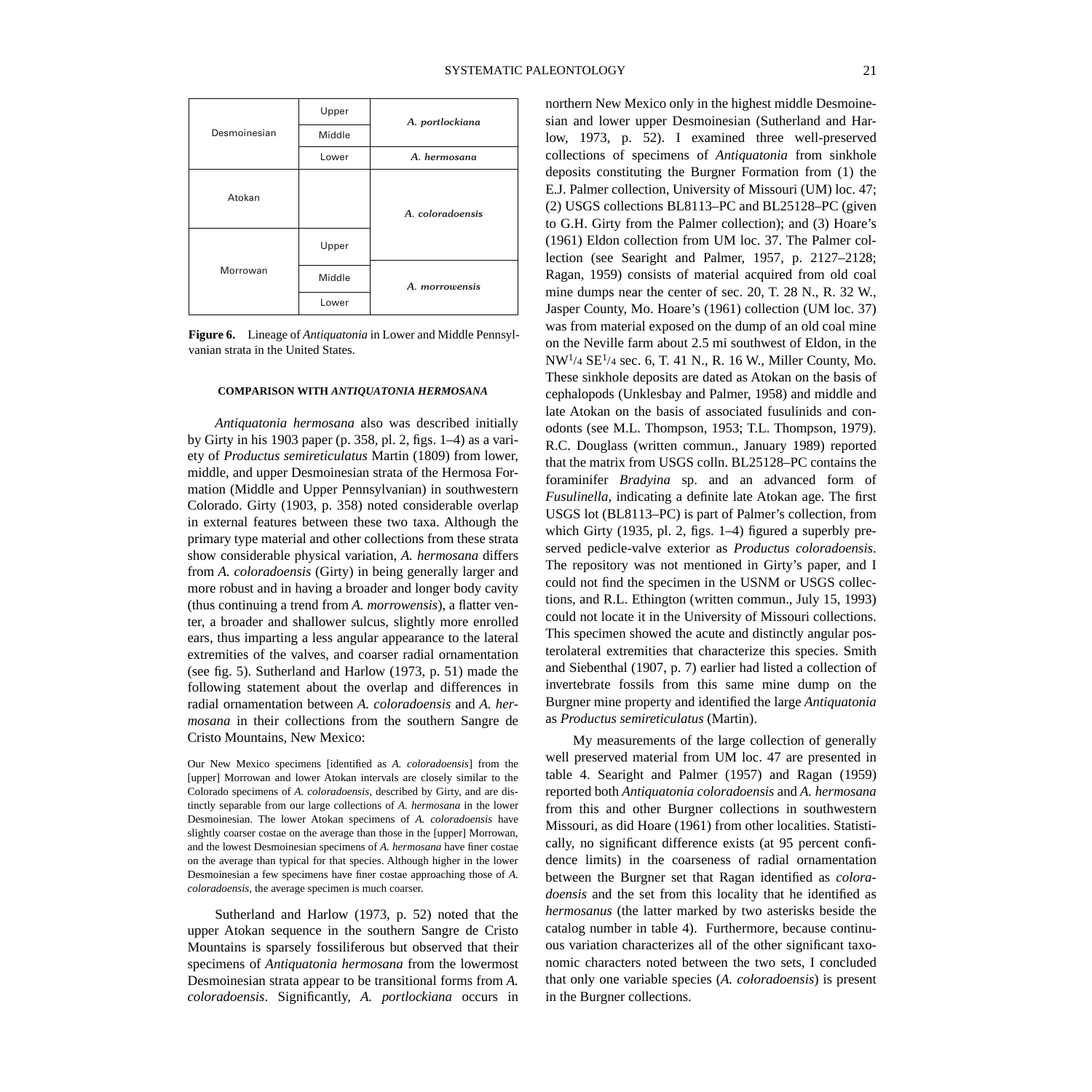<span id="page-27-0"></span>

| <b>Table 4.</b> Measurements (in millimeters) of specimens identified as Antiquatonia coloradoensis (Girty) and A. hermosana (Girty) by Ragan (1959) from the Burgner<br>Formation (upper Atokan), Jasper County, Mo., and referred herein to A. coloradoensis (Girty).                                                                                                                                                                                                                                                                                                                                                                                                                                                                                                                                                                                                                                                                                                                                                        |                   |                  |                          |      |           |                          |                   |                          |                          |                                                             |                          |                          |                          |                          |                          |                          |                          |
|--------------------------------------------------------------------------------------------------------------------------------------------------------------------------------------------------------------------------------------------------------------------------------------------------------------------------------------------------------------------------------------------------------------------------------------------------------------------------------------------------------------------------------------------------------------------------------------------------------------------------------------------------------------------------------------------------------------------------------------------------------------------------------------------------------------------------------------------------------------------------------------------------------------------------------------------------------------------------------------------------------------------------------|-------------------|------------------|--------------------------|------|-----------|--------------------------|-------------------|--------------------------|--------------------------|-------------------------------------------------------------|--------------------------|--------------------------|--------------------------|--------------------------|--------------------------|--------------------------|--------------------------|
| [Specimens are reposited at the University of Missouri (UM) at Columbia. Specimens are from the E.J. Palmer collection from mine dumps at UM locality 47 in SE <sup>1</sup> /4 sec. 20, T. 28 N., R. 32<br>W., 1.5 mi south of Carterville, Jasper County, Mo. Asterisk in first column indicates internal mold of pedicle valve; double asterisks after type identification indicate specimen identified by<br>Ragan (1959) as A. hermosana; dash means data not available. Characters are defined in figure 4. Abbreviations: BV, brachial valve; HAM, hinge to anterior margin; PV, pedicle valve; SL,<br>surface length along venter; SLG, surface length to geniculation (beginning of trail); SLR, surface length to end of reticulation. Types: R, specimen illustrated by Ragan (1959); r, specimen<br>not illustrated by Ragan (1959). Designations for dimensions that could not be measured exactly: a, approximate; e, estimated; m, minimum; t, estimated from twice half-width. Measure-<br>ments by T.W. Henry] |                   |                  |                          |      |           |                          |                   |                          |                          |                                                             |                          |                          |                          |                          |                          |                          |                          |
|                                                                                                                                                                                                                                                                                                                                                                                                                                                                                                                                                                                                                                                                                                                                                                                                                                                                                                                                                                                                                                |                   |                  | Length                   |      |           |                          | Width             |                          |                          | <b>SLR</b>                                                  |                          |                          |                          |                          |                          | Costellae in 10 mm at SL |                          |
| UM catalog<br>number                                                                                                                                                                                                                                                                                                                                                                                                                                                                                                                                                                                                                                                                                                                                                                                                                                                                                                                                                                                                           | Type              | PV               | <b>HAM</b><br>(BV)       |      | <b>SL</b> | Hinge                    | <b>Body</b>       | Height                   | Depth                    | (PV)                                                        | <b>SLG</b><br>(BV)       | Trail<br>length          | 20<br>mm                 | 30<br>mm                 | 40<br>mm                 | 50<br>mm                 | 60<br>mm                 |
|                                                                                                                                                                                                                                                                                                                                                                                                                                                                                                                                                                                                                                                                                                                                                                                                                                                                                                                                                                                                                                |                   |                  |                          |      |           |                          |                   |                          |                          | Whole shells (articulated) or disarticulated pedicle valves |                          |                          |                          |                          |                          |                          |                          |
|                                                                                                                                                                                                                                                                                                                                                                                                                                                                                                                                                                                                                                                                                                                                                                                                                                                                                                                                                                                                                                |                   | 24.2 a           | 21.4                     | 37   |           |                          | 32.7 a            | 11.5                     | 7.5                      | 28                                                          |                          |                          | 16                       | 16                       |                          |                          |                          |
| $13664$ g                                                                                                                                                                                                                                                                                                                                                                                                                                                                                                                                                                                                                                                                                                                                                                                                                                                                                                                                                                                                                      | $r^{**}$          | 27.7 a           | 26.0a                    | 50   | a         | $\overline{\phantom{m}}$ | 35.5 a            | 18.9 a                   | $\equiv$                 | 30                                                          |                          |                          | 13                       | $\overline{\phantom{m}}$ |                          |                          |                          |
|                                                                                                                                                                                                                                                                                                                                                                                                                                                                                                                                                                                                                                                                                                                                                                                                                                                                                                                                                                                                                                |                   | 28.6 a           | 25.2a                    | 46   |           | 40<br>m                  | 37.0a             | 16.7 a                   | $\overline{\phantom{m}}$ | 31                                                          |                          | $\overline{\phantom{0}}$ | 16                       | 18                       | 16                       | 15                       |                          |
|                                                                                                                                                                                                                                                                                                                                                                                                                                                                                                                                                                                                                                                                                                                                                                                                                                                                                                                                                                                                                                |                   | 29 m             | 23<br>m                  | 53   | m         | $\overline{\phantom{a}}$ | 41 e              | $\qquad \qquad -$        | 16.5a                    | 30                                                          | 23                       | $\overline{\phantom{0}}$ | 15                       | 13                       | $\qquad \qquad -$        | $\overline{\phantom{0}}$ | $\overline{\phantom{0}}$ |
| 13664h                                                                                                                                                                                                                                                                                                                                                                                                                                                                                                                                                                                                                                                                                                                                                                                                                                                                                                                                                                                                                         | $r^{**}$          | $29.2 \text{ m}$ | $\overline{\phantom{0}}$ | 50   | m         | $\overline{\phantom{m}}$ | 39.0 a            | $\equiv$                 | $\equiv$                 | 32                                                          |                          | L,                       | 15                       | 16                       | 16                       | 15                       | 15                       |
|                                                                                                                                                                                                                                                                                                                                                                                                                                                                                                                                                                                                                                                                                                                                                                                                                                                                                                                                                                                                                                |                   | 30<br>m          | 21<br>${\rm m}$          | 55   | m         | $\overline{\phantom{m}}$ | 37.8 a            | $\overline{\phantom{m}}$ | 13.4                     | 35                                                          |                          | $\equiv$                 | 15                       | 16                       | 17                       | $\equiv$                 |                          |
|                                                                                                                                                                                                                                                                                                                                                                                                                                                                                                                                                                                                                                                                                                                                                                                                                                                                                                                                                                                                                                |                   | 30<br>m          | 25<br>$\mathbf{e}$       | 65   | m         | 44.0 t                   | 37.1 a            | $\equiv$                 |                          | 33                                                          |                          |                          | 17                       | 14                       | 13                       |                          |                          |
| 13664a                                                                                                                                                                                                                                                                                                                                                                                                                                                                                                                                                                                                                                                                                                                                                                                                                                                                                                                                                                                                                         | $r$ **            | 31<br>${\bf m}$  | $25\,$<br>${\rm m}$      | 55   | m         | $\overline{\phantom{m}}$ | 34 m              | $\overline{\phantom{a}}$ | 15.0                     | 33<br>a                                                     | -                        | $\overline{\phantom{0}}$ | 15                       | 16                       | 14                       |                          |                          |
|                                                                                                                                                                                                                                                                                                                                                                                                                                                                                                                                                                                                                                                                                                                                                                                                                                                                                                                                                                                                                                |                   | 31<br>${\bf m}$  | 20<br>m                  | 52   | m         | $\overline{\phantom{m}}$ | 35.0 a            | $\overline{\phantom{m}}$ | 14.2                     | 32                                                          |                          |                          | $\frac{1}{2}$            | 12                       | 14                       | 10                       |                          |
| 13665c                                                                                                                                                                                                                                                                                                                                                                                                                                                                                                                                                                                                                                                                                                                                                                                                                                                                                                                                                                                                                         | $\mathbf{r}^{**}$ | 31<br>m          | 26<br>m                  | 45   | m         | 40.0 e                   | 38.6 e            | $\equiv$                 | Ξ,                       | 28                                                          | $\overline{\phantom{m}}$ | $\equiv$                 | 19                       | 15                       | 14                       | $\equiv$                 |                          |
| 13665a                                                                                                                                                                                                                                                                                                                                                                                                                                                                                                                                                                                                                                                                                                                                                                                                                                                                                                                                                                                                                         | $r^{\ast\ast}$    | 31<br>m          | 26<br>m                  | 53   | m         | $\overline{\phantom{m}}$ | 39 e              | $\overline{\phantom{m}}$ | 14.0                     | 31                                                          | 21                       | $\overline{\phantom{0}}$ | 19                       | $18\,$                   | 17                       | 17 a                     | $\overline{\phantom{0}}$ |
|                                                                                                                                                                                                                                                                                                                                                                                                                                                                                                                                                                                                                                                                                                                                                                                                                                                                                                                                                                                                                                |                   | 31.4 m           | $22.5 \text{ m}$         | 58   | m         | $\equiv$                 | 38.5 m            | 21<br>m                  | 16.9                     | 30                                                          | 18                       |                          |                          | 13                       | $\overline{\phantom{0}}$ |                          |                          |
| 13673d                                                                                                                                                                                                                                                                                                                                                                                                                                                                                                                                                                                                                                                                                                                                                                                                                                                                                                                                                                                                                         | $\mathbf{r}$      | 31.4 a           | 25.3a                    | 52   |           | $\overline{\phantom{0}}$ | 39.6 a            | 25<br>e                  | $\equiv$                 | 32                                                          |                          | $\overline{\phantom{0}}$ | 14                       | 14 a                     | $\overline{\phantom{0}}$ |                          |                          |
| 13663c                                                                                                                                                                                                                                                                                                                                                                                                                                                                                                                                                                                                                                                                                                                                                                                                                                                                                                                                                                                                                         | $\mathbf{r}^{**}$ | 31.5 a           | $\overline{\phantom{0}}$ | 60   |           | 44.4 a                   | 38.5 a            | 20.5a                    | $\equiv$                 | 25                                                          | $\overline{\phantom{0}}$ |                          | 16                       | 14                       | 14                       | 14                       | $\frac{1}{2}$            |
| 13665h                                                                                                                                                                                                                                                                                                                                                                                                                                                                                                                                                                                                                                                                                                                                                                                                                                                                                                                                                                                                                         | $r^{**}$          | $32 \quad m$     | 22<br>m                  | 58 m |           | $\overline{\phantom{0}}$ | 39.2 a            | $\equiv$                 | 16.6                     | 29                                                          |                          |                          | 18                       | 18                       | 17                       | $\overline{\phantom{0}}$ | $\overline{\phantom{0}}$ |
|                                                                                                                                                                                                                                                                                                                                                                                                                                                                                                                                                                                                                                                                                                                                                                                                                                                                                                                                                                                                                                |                   | 32<br>${\rm m}$  | 24<br>m                  | 51   | m         | $\overline{\phantom{m}}$ | 33.8 a            | $\qquad \qquad -$        | 15.2                     | 28                                                          |                          | $\overline{\phantom{0}}$ | 14                       | 15                       | $\equiv$                 |                          | 13                       |
| 13664b                                                                                                                                                                                                                                                                                                                                                                                                                                                                                                                                                                                                                                                                                                                                                                                                                                                                                                                                                                                                                         | $r^{**}$          | 32<br>m          | $\overline{\phantom{0}}$ | 53   | m         | 42.4 t                   | 42.0t             | $\equiv$                 | $\equiv$                 | 32                                                          |                          | $\overline{\phantom{0}}$ | 14                       | 14                       | $\overline{\phantom{0}}$ |                          |                          |
| 13662e                                                                                                                                                                                                                                                                                                                                                                                                                                                                                                                                                                                                                                                                                                                                                                                                                                                                                                                                                                                                                         | $r^{**}$          | 32.3 a           | 26.8 a                   | 52   |           | 39.3 a                   | 37.8 a            | 20.7a                    | $\overline{\phantom{a}}$ | 25                                                          |                          |                          |                          | $\overline{\phantom{0}}$ |                          |                          |                          |
| 13665f  r**                                                                                                                                                                                                                                                                                                                                                                                                                                                                                                                                                                                                                                                                                                                                                                                                                                                                                                                                                                                                                    |                   | 32.5 a           | 22.4a                    | 60   | a         | 43.6a                    | 40.7 a            | 23.9 a                   | $\equiv$                 | 34                                                          |                          | $\equiv$                 | 15                       | 14                       | 15a                      | $\overline{\phantom{m}}$ |                          |
| 13665b                                                                                                                                                                                                                                                                                                                                                                                                                                                                                                                                                                                                                                                                                                                                                                                                                                                                                                                                                                                                                         | $\mathbf{r}^{**}$ | 33.4 a           | 23.8 a                   | 55   |           | 40.0 t                   | 56.0 $t^1$        | 23.2a                    | $\overline{\phantom{m}}$ | 33                                                          |                          |                          | 19                       | 19                       | 17                       |                          |                          |
| 13673c *  r                                                                                                                                                                                                                                                                                                                                                                                                                                                                                                                                                                                                                                                                                                                                                                                                                                                                                                                                                                                                                    |                   | 33.5 m           | $25.5 \text{ m}$         | 60   | m         | 44.8 t                   | 32.9              | $21.5 \text{ m}$         | 20.0                     | 34                                                          | 21                       |                          | $\overline{\phantom{0}}$ | $\overline{\phantom{0}}$ | $\overline{\phantom{0}}$ |                          |                          |
|                                                                                                                                                                                                                                                                                                                                                                                                                                                                                                                                                                                                                                                                                                                                                                                                                                                                                                                                                                                                                                |                   | 33.5 m           | $26 \text{ m}$           | 60   | m         | $\overline{\phantom{m}}$ | 38.2 a            | 19<br>m                  | 15.3                     | $30\,$                                                      | 22                       |                          | $\equiv$                 | $\overline{\phantom{m}}$ | 13                       | 14                       |                          |
| 13665d                                                                                                                                                                                                                                                                                                                                                                                                                                                                                                                                                                                                                                                                                                                                                                                                                                                                                                                                                                                                                         | $\mathbf{r}^{**}$ | 34.0 a           | 24.4 a                   | 55   |           | $\qquad \qquad -$        | 41.4e             | $\equiv$                 | $\equiv$                 | 28                                                          | $\overline{\phantom{m}}$ |                          | 15                       | 14                       | 13                       | 14                       | $\overline{\phantom{0}}$ |
|                                                                                                                                                                                                                                                                                                                                                                                                                                                                                                                                                                                                                                                                                                                                                                                                                                                                                                                                                                                                                                |                   | 34.0             | 27.0 a                   | 59   |           | 42.1a                    | 40.1              | 21.6 a                   | $\overline{\phantom{0}}$ | 33<br>a                                                     | $\overline{\phantom{m}}$ |                          |                          | $\overline{\phantom{0}}$ | $\overline{\phantom{0}}$ | 17                       | $\overline{\phantom{0}}$ |
| 13672f  r                                                                                                                                                                                                                                                                                                                                                                                                                                                                                                                                                                                                                                                                                                                                                                                                                                                                                                                                                                                                                      |                   | 34 m             | 28<br>m                  | 58   | m         | $\equiv$                 | 35.0a             | 19<br>${\rm m}$          | 13.2                     | 29                                                          | 22                       |                          |                          | $\overline{\phantom{0}}$ | $\overline{\phantom{0}}$ | $\overline{\phantom{0}}$ |                          |
| 14353                                                                                                                                                                                                                                                                                                                                                                                                                                                                                                                                                                                                                                                                                                                                                                                                                                                                                                                                                                                                                          | R                 | 34<br>m          | $25 \text{ m}$           | 60   | m         | 39.2 t                   | 40.0a             | 20<br>${\bf m}$          | 14.4                     | 31                                                          | 16                       | $\overline{\phantom{0}}$ | 16                       | 14                       | 15                       | 13                       | 11                       |
| 13663d                                                                                                                                                                                                                                                                                                                                                                                                                                                                                                                                                                                                                                                                                                                                                                                                                                                                                                                                                                                                                         | $r^{**}$          | 34.2 a           | 26.2a                    | 58   |           | $\equiv$                 | 37.9 a            |                          | $\equiv$                 | 29                                                          |                          |                          | 15                       | 14                       | $\equiv$                 | 12                       | $\overline{\phantom{m}}$ |
| 13663b                                                                                                                                                                                                                                                                                                                                                                                                                                                                                                                                                                                                                                                                                                                                                                                                                                                                                                                                                                                                                         | $r^{**}$          | 34.4 a           | 25.5a                    | 69   |           | $\qquad \qquad -$        | 41.0 a            | 22.9a                    | $\overline{\phantom{0}}$ | 35                                                          |                          |                          | 18                       | 15                       | 13a                      | 14                       |                          |
| 13665e                                                                                                                                                                                                                                                                                                                                                                                                                                                                                                                                                                                                                                                                                                                                                                                                                                                                                                                                                                                                                         | $r$ **            | 34.8 a           | 26.5a                    | 60   |           | 53.8 t                   | 40.8 <sub>e</sub> | $\equiv$                 | $\overline{\phantom{0}}$ | 35                                                          | $\overline{\phantom{m}}$ | $\overline{\phantom{0}}$ | 15                       | 14                       | 14                       | $\equiv$                 | $\qquad \qquad -$        |
| 13672c                                                                                                                                                                                                                                                                                                                                                                                                                                                                                                                                                                                                                                                                                                                                                                                                                                                                                                                                                                                                                         | $\mathbf{r}$      | 35 m             | 24 m                     | 62   | m         | $\overline{\phantom{m}}$ | 38.5              | 20<br>m                  | 15.0                     | 38                                                          | 23                       | $\qquad \qquad -$        | 18                       | 14                       | 14                       | 11                       | 12                       |
| 14354                                                                                                                                                                                                                                                                                                                                                                                                                                                                                                                                                                                                                                                                                                                                                                                                                                                                                                                                                                                                                          | R                 | 35<br>m          | $25 \text{ m}$           | 60   | m         | $\frac{1}{2}$            | 43.6              | 24<br>m                  | 14.5                     | 40                                                          | 21                       | $\overline{\phantom{0}}$ | 15a                      | 15a                      | 12                       | 12a                      | $\frac{1}{2}$            |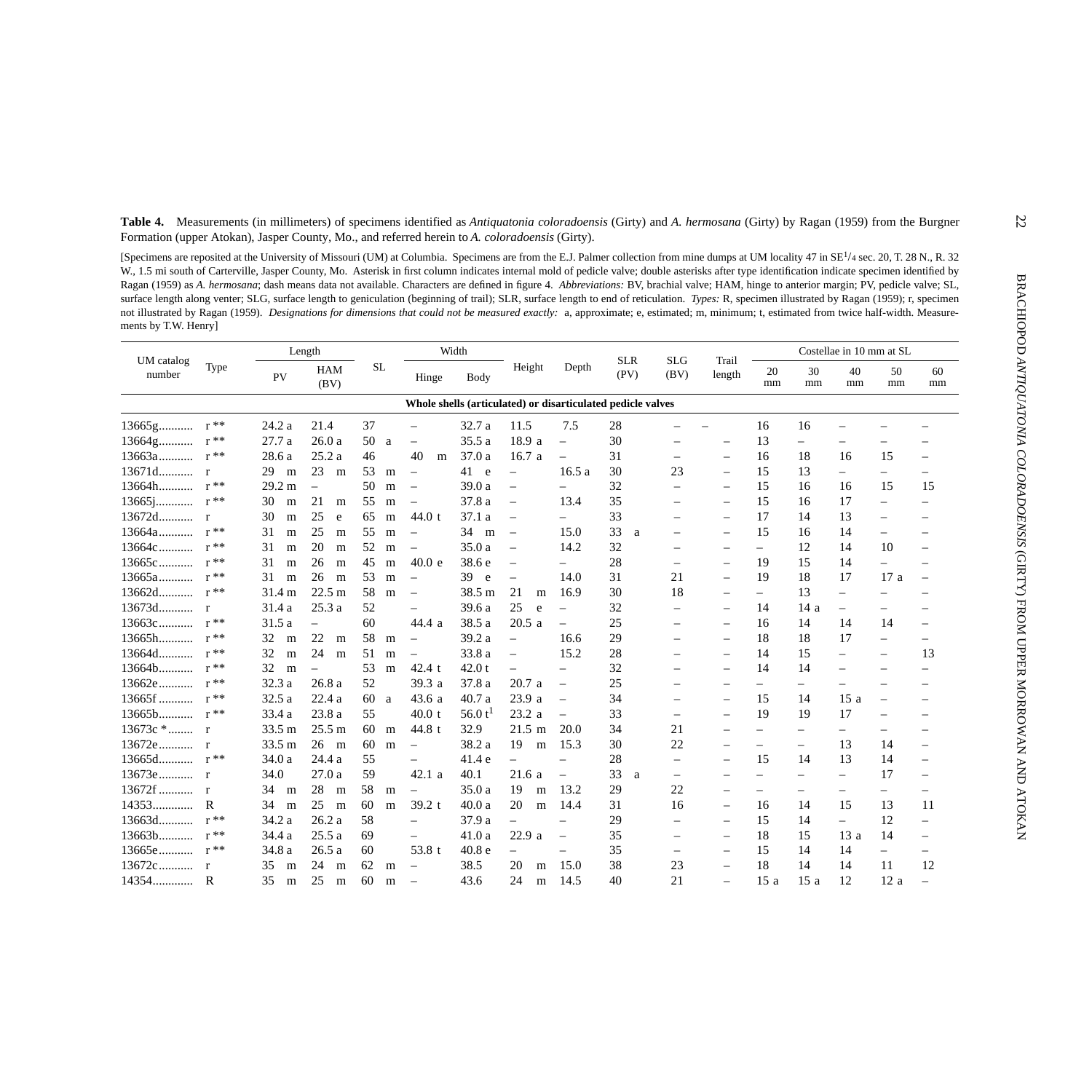|                      | Type              |                          | Length                   |            |                          | Width             |                                         |                          |                                                             |                    |                          |                          |                          | Costellae in 10 mm at SL |                          |          |
|----------------------|-------------------|--------------------------|--------------------------|------------|--------------------------|-------------------|-----------------------------------------|--------------------------|-------------------------------------------------------------|--------------------|--------------------------|--------------------------|--------------------------|--------------------------|--------------------------|----------|
| UM catalog<br>number |                   | <b>PV</b>                | <b>HAM</b><br>(BV)       | <b>SL</b>  | Hinge                    | Body              | Height                                  | Depth                    | <b>SLR</b><br>(PV)                                          | <b>SLG</b><br>(BV) | Trail<br>length          | 20<br>mm                 | 30<br>mm                 | 40<br>mm                 | 50<br>mm                 | 60<br>mm |
|                      |                   |                          |                          |            |                          |                   |                                         |                          | Whole shells (articulated) or disarticulated pedicle valves |                    |                          |                          |                          |                          |                          |          |
| 13663f               | $r$ **            | 35.0<br>a                | 25.6a                    | 60         | $\overline{\phantom{m}}$ | 39.3 <sub>a</sub> | 22.2 a                                  | $\overline{\phantom{a}}$ | 32                                                          |                    |                          | 18                       | 17                       | 18                       | 18                       |          |
| 13663e               | $\mathbf{r}^{**}$ | 35.2 a                   | 24.9 a                   | 70         | 48.4 $t$                 | 38.5 t            | 22.7a                                   | $\overline{\phantom{a}}$ | 32                                                          |                    |                          | 16                       | 15                       | 14                       | 12                       |          |
| 13662a               | $r^*$             | 35.5                     | 26.5a                    | 67         | 54.6 t                   | 39.2 <sub>a</sub> | 26.2a                                   | $\overline{\phantom{a}}$ | 28 a                                                        | 17a                | $\overline{\phantom{m}}$ | $\equiv$                 | $\equiv$                 |                          |                          |          |
|                      |                   | 35.6 a                   | $\equiv$                 | 60 e       | 37.5 e                   | 35.5              | 22.0 a                                  | $\overline{\phantom{0}}$ | 28                                                          | $\equiv$           | $\equiv$                 | $\overline{\phantom{m}}$ | $\overline{\phantom{m}}$ |                          |                          |          |
|                      |                   | 35.9                     | 27.7 a                   | 66         | 43<br>e                  | 39.0              | 24.6 a                                  | $\overline{\phantom{0}}$ | 32                                                          |                    | $\overline{\phantom{m}}$ | 13                       | 12                       | 13                       | $\overline{\phantom{0}}$ |          |
|                      |                   | 36.0a                    | 26.6a                    | 70         | $\overline{\phantom{m}}$ | 41.5 a            | 26.7a                                   | $\overline{\phantom{0}}$ | 34                                                          | $\qquad \qquad -$  | $\qquad \qquad -$        | 18                       | 16                       | 14                       | $\equiv$                 |          |
|                      |                   | 36.0<br>a                | 27.1 a                   | 66         | $\qquad \qquad -$        | 40<br>${\rm e}$   | 21.7 e                                  | $\overline{\phantom{a}}$ | 29                                                          | 19                 | $\overline{\phantom{m}}$ | 17                       | 15<br>a                  | $\overline{\phantom{m}}$ |                          |          |
|                      |                   | 36.0 m                   | $29.5 \text{ m}$         | 63 m       | $\overline{\phantom{m}}$ | 39.9 a            | $\bar{ }$                               |                          | 34                                                          |                    |                          | 15                       | $\qquad \qquad -$        |                          |                          |          |
|                      |                   | 36.1 a                   | 27<br>e e                | 70         | 49.0 $t$                 | 43.8              | 29<br>e                                 | $\overline{\phantom{0}}$ | 33                                                          |                    | $\equiv$                 | 15                       | 14                       |                          |                          |          |
| 13662c               | $r^{**}$          | 36.2                     | 28.8 a                   | 68         |                          | 39.2 a            | 26.3 <sub>a</sub>                       | $\overline{\phantom{0}}$ | 31                                                          |                    | $\overline{\phantom{0}}$ | 15                       | 15                       | 13a                      | 12                       |          |
| 13664e               | $r^{**}$          | 36.7                     | 28.6 a                   | 65         | 46.2 a                   | 46.2 $a^1$        | 23.6 a                                  | $\frac{1}{2}$            | 32                                                          |                    | $\equiv$                 | 17                       | 17                       | 15                       | 12                       |          |
| $13665i$             | $r^*$             | 36.8 <sub>a</sub>        | $\overline{\phantom{m}}$ | 62         | 57.2 t                   | 39.5a             | $\equiv$                                | $\overline{\phantom{0}}$ | 27                                                          | $\equiv$           | $\equiv$                 | 15                       | 17                       | 16                       | $\overline{\phantom{0}}$ |          |
| 13662g               | $r^{**}$          | 37<br>m                  | 24.4 m                   | 55 m       | $\overline{\phantom{m}}$ | 35.0a             | 23<br>m                                 | 13.7                     | 32                                                          |                    | $\overline{\phantom{m}}$ | 17                       | $\qquad \qquad -$        |                          |                          |          |
| $13657a$ r**         |                   | 38.9                     | 28.3 a                   | 73         | 48.7                     | 46.5              | 25.1 a                                  | $\overline{\phantom{0}}$ | 35                                                          | $\qquad \qquad -$  | $\overline{\phantom{m}}$ | 16a                      | 16                       |                          |                          |          |
|                      |                   | 39.6 m                   | $25.5 \text{ m}$         | 68 m       | 39.0 t                   | 34.5 a            | $22.0 \text{ m}$                        | 17.5                     | 23                                                          | 20                 | $\overline{\phantom{0}}$ | 17                       | 14                       | 15                       | 11                       |          |
|                      |                   | 39.7<br>a                | $\overline{\phantom{m}}$ | 60 a       | 47.7 e                   | 45.0 e            | $\equiv$                                | $\overline{\phantom{0}}$ | 32 a                                                        |                    |                          | 15                       | 14                       | 14                       | 16a                      |          |
|                      |                   | 39.9                     | 28.5 a                   | 78         | 48.8 a                   | 43.1              | 28.1 a                                  | $\overline{\phantom{0}}$ | 34                                                          |                    | $\equiv$                 | 17                       | 16                       | 14                       | $\qquad \qquad -$        |          |
| $13662f$ $r$ **      |                   | 40.1 a                   | 30.5a                    | 70         | $\equiv$                 | 41.4 a            | 23.0 a                                  | $\overline{\phantom{a}}$ | 32 a                                                        | $\equiv$           | $\equiv$                 | $\equiv$                 | $\equiv$                 | $\overline{\phantom{0}}$ | 13                       |          |
|                      |                   | 40.7<br>a                | 28.6 a                   | 72         | $\overline{\phantom{0}}$ | 42.2 a            | 24.8 a                                  | $\overline{\phantom{a}}$ | 35                                                          |                    |                          | $\equiv$                 |                          |                          | $\overline{\phantom{0}}$ |          |
|                      |                   | 42.5 a                   | 33.5 a                   | 80         | 51.5 a                   | 48.8 a            | 28.3 a                                  | $\overline{\phantom{a}}$ | 25                                                          | $\equiv$           | $\overline{\phantom{m}}$ | 15                       | 16                       | 17                       | $\equiv$                 |          |
|                      |                   | 44.3 a                   | 34.4 a                   | 78 a       | 47.7 a                   | 51.8 $a^1$        | 26.6a                                   | $\sim$                   | 29                                                          | $\equiv$           | $\overline{\phantom{m}}$ | 15                       | $\overline{\phantom{0}}$ | $=$                      | $\equiv$                 |          |
|                      |                   | 47.0                     | 27.5a                    | 78         | $52.0$ t                 | 43.0a             | 28.0 a                                  | $\overline{\phantom{a}}$ | 31                                                          |                    | $\equiv$                 | 17                       | 16                       | 17                       | 13                       |          |
|                      |                   | 48<br>e                  | $\overline{\phantom{m}}$ | 74 a       | 48.2                     | 43.4 a            | $\overline{\phantom{a}}$                |                          | 28                                                          |                    | $\equiv$                 | 14                       | 16                       | 15                       | 13                       | 13       |
|                      |                   |                          |                          |            |                          |                   | <b>Brachial valves (disarticulated)</b> |                          |                                                             |                    |                          |                          |                          |                          |                          |          |
|                      |                   |                          | $^{2}22.8$               | $^{2}28$   | 37.0 t                   | 33.2              | $\overline{\phantom{0}}$                |                          | $\equiv$                                                    | $^{2}20$           | 8                        |                          |                          |                          |                          |          |
|                      |                   | $\overline{\phantom{m}}$ | $^{2}25.3$               | $^{2}37$   | 38.3 a                   | 36.3 a            | $\overline{\phantom{m}}$                | $\overline{\phantom{0}}$ |                                                             | $^{2}22$           | 15                       |                          |                          |                          |                          |          |
|                      |                   | $\equiv$                 | $^{2}$ 26.7 a            | $^{2}40$   | 44.3 a                   | 38.1 a            | $\overline{\phantom{0}}$                | $\overline{\phantom{0}}$ | $\overline{\phantom{0}}$                                    | $^{2}20$           | 20                       |                          |                          |                          |                          |          |
| 13673f  r            |                   |                          | 230.3                    | $^{2}51$   | 48.6 t                   | 47.2              | $\overline{\phantom{0}}$                |                          | $\equiv$                                                    | $^{2}21$           | 30                       |                          |                          |                          |                          |          |
|                      |                   |                          | $^{2}35$<br>e            | $^{250}$ e | 53.4 t                   | 67.8 $t^1$        | $\overline{\phantom{0}}$                |                          | $\overline{\phantom{0}}$                                    | $^{2}21$           | 29<br>e                  |                          |                          |                          |                          |          |

**Table 4.** Measurements (in millimeters) of specimens identified as *Antiquatonia coloradoensis* (Girty) and *A. hermosana* (Girty) by Ragan (1959) from the Burgner Formation (upper Atokan), Jasper County, Mo., and referred herein to *A. coloradoensis* (Girty)—Continued.

<sup>1</sup> Specimen has flaring trail.

 ${}^{2}$ Excluding cardinal process.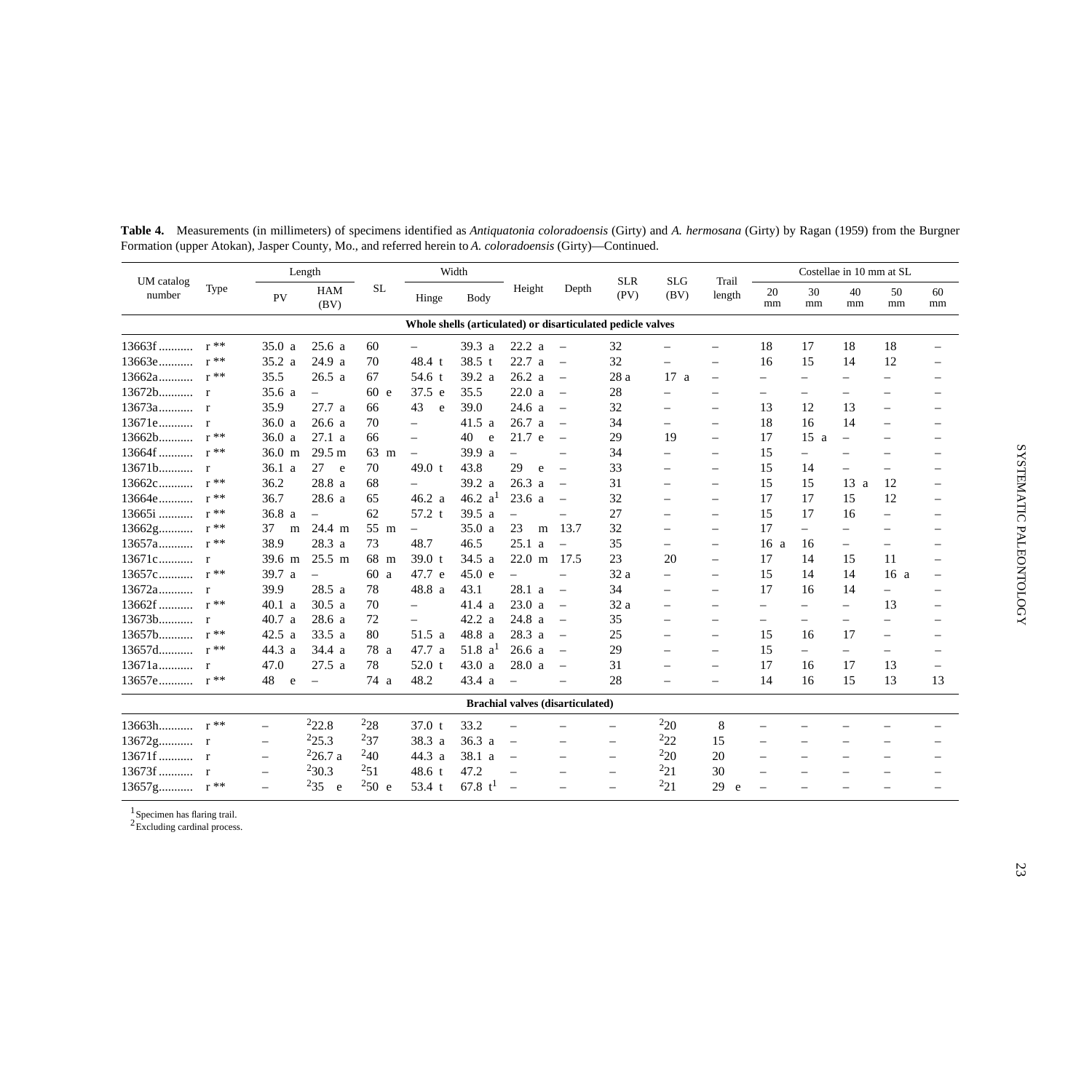<span id="page-29-0"></span>The number of costellae in 10 mm measured at 20 mm SL for the composite set from the Burgner ranges between 13 and 19 ( $M=15$  and  $\bar{x}=16.3$ ; see fig. 5). This range therefore overlaps heavily with that of the types of *A. coloradoensis* (fig. 5) from the Belden Shale, the range of which is from 14 to 19 ( $M=15$  and 16 and  $\bar{x}=16.5$ ). No statistically significant difference (99.5 percent confidence limits) exists for this feature between the Burgner sample and the types of *A. coloradoensis* from Colorado.

I also examined the University of Missouri's collection of specimens of *Antiquatonia*, including Hoare's figured specimens, from the Burgner Formation from Hoare's (1961, p. 18) UM loc. 37, mentioned above, from central Missouri. According to T.L. Thompson, Jr. (oral commun., November 15, 1991), UM loc. 37 near Eldon is about the same age (late Atokan) as the type Burgner in the southwestern part of the State. Hoare's Eldon collection consists of 11 relatively complete specimens or valves plus fragments. Hoare (1961, p. 56–58) typologically assigned specimens from this collection from the Burgner Formation to three *Antiquatonia* species: *A. hermosana*, *A. coloradoensis*, and *A. portlockiana*. He illustrated specimens as the former two species (UM 13192–13194 and UM 13195–13197, respectively), but his figured specimens assigned to *A. portlockiana* (Hoare, 1961, pl. 5, figs. 1–7) were from younger Pennsylvanian (middle and upper Desmoinesian) strata. The range of variation in the Burgner collection assigned by Hoare to these three discrete species is completely encompassed by the large collection of primary and secondary types of *A. coloradoensis* from the Mosquito Range. Size alone does not constitute a valid criterion on which to discriminate among these species.

#### **COMPARISON WITH** *ANTIQUATONIA PORTLOCKIANA*

Girty (1935, p. 9) suggested, with strong caveats, that *A. hermosana* might be a junior synonym of *A. portlockiana* (Norwood and Pratten). Sutherland and Harlow (1973, p. 32) concluded, however, that the two are discrete species and that *A. portlockiana* succeeds *A. hermosana* stratigraphically in the upper middle and upper Desmoinesian of northern New Mexico. I agree with their conclusion based on the New Mexico material. However, to fully resolve this question, large collections of topotypes of *A. portlockiana* need to be examined to determine more fully its characteristics and range of variation. Dunbar and Condra (1932, p. 216) noted that Norwood and Pratten (1855) had only two specimens when they described *A. portlockiana*, one from the St. Louis, Mo., area and the other from Illinois. The disposition of these two cotypes is not known. Dunbar and Condra also noted, however, that they had available large collections of topotypes from Charbonniere Bluffs, St. Louis County, Mo., from strata that they reported as "lower Fort Scott limestone" (middle Desmoinesian). They illustrated one of these topotypes (Dunbar and Condra, 1932, pl. 33, fig. 1a–c). In the absence of material with which to redescribe *A. portlockiana*, suffice it to say that it would appear that this species differs from *A. coloradoensis* in being slightly smaller, having a proportionally less inflated umbo, proportionally smaller ears, perhaps a more strongly incurved beak, and coarser radial ornamentation (see fig. 5).

#### **GENERAL DISCUSSION**

The confusion that exists in the literature about the nature and stratigraphic range (geologic age) of *Antiquatonia coloradoensis* (Girty) (see Carter and Carter, 1970, p. 218, 219) stems mainly from the following six factors.

1. When Girty (1910, p. 216) formally proposed the varietal name *Productus inflatus* var. *coloradoensis*, it was in a paper that was not illustrated and that was concerned primarily with naming the components of the invertebrate macrofauna of the Fayetteville Shale (Chesterian, Upper Mississippian) of the Ozark Mountains. In the 1910 paper, although it was clear that the primary types were from lower Middle Pennsylvanian strata of Colorado (see preceding section), he also *provisionally* referred to the newly named variety, *Productus inflatus* var. *coloradoensis*, a large, superficially similar, semireticulate productid from the basal part of the Fayetteville Shale. This material, also assignable to the genus *Antiquatonia* (as currently understood), differs from *A. coloradoensis* in a number of important ways. Specifically, the Fayetteville material is larger and proportionally broader, has a consistently deeper sulcus on the pedicle valve, and possesses both fewer and smaller body spines on the pedicle valve. It is *not* conspecific with *A. coloradoensis* and represents an unnamed, undescribed species that may have been ancestral to *A. morrowensis* (Mather).

2. Girty, in later publications, applied (again with reservation) the name *Productus inflatus* var. *coloradoensis* to other Mississippian collections as well. The first two of these publications (Girty, 1911, p. 42; 1915b, p. 46) were on the faunas of the Moorefield Formation (Meramecian and Chesterian) and Batesville Sandstone (Chesterian) of the Ozarks. To further complicate matters, in a subsequently published paper (1915c) primarily on the fauna from "the so-called Boone chert," from near Batesville, Ark., Girty (1915c, p. 27) referred material from the chert to the same variety, *P. inflatus* var. *coloradoensis*. Girty's fauna was mainly from Osageanage beds of the Reeds Spring Chert Member of the Boone Formation (Kinderhookian through lower Meramecian). However, the fragmentary productids in question presumably were collected (USGS colln. GR1237B–PC) from the Spring Creek Member (Meramecian and lower Chesterian) of the Moorefield Formation and represent an unnamed species of semireticulate productid that is likely not an *Antiquatonia* at all. Girty (1915a, p. 65) later recognized that none of the Mississippian material was referable to *P. coloradoensis*. In all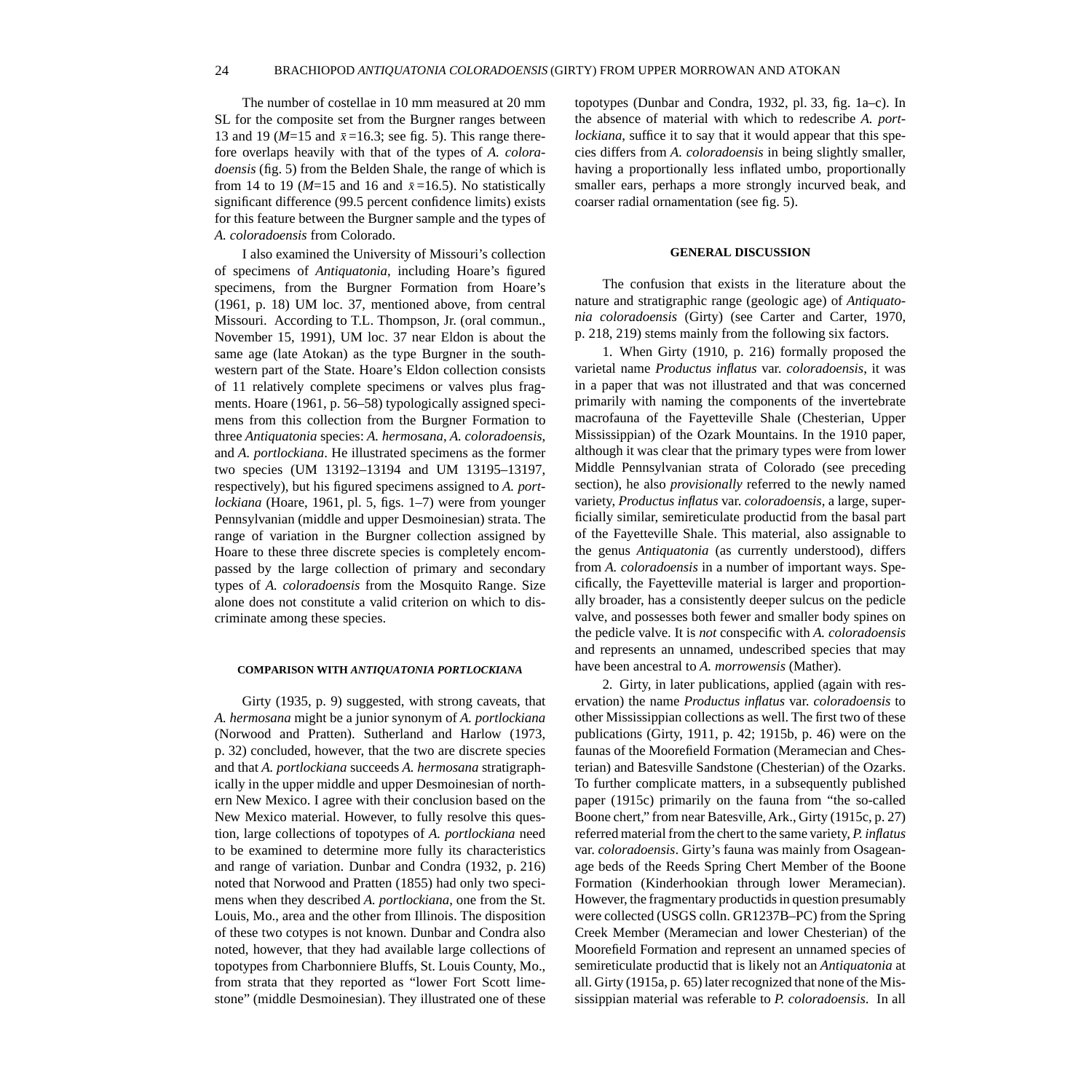fairness to Girty, who published over 40 major papers between 1900 and 1920, the order of publication of the papers was not the same as the order in which they were written. For example, the manuscript on the faunas from the Wewoka Formation (Girty, 1915a) was written after those on the Mississippian faunas of northern Arkansas (1915b, d).

Snider (1915, p. 80), in his study of the Chesterian faunas of northeastern Oklahoma, followed Girty's example and used the name *Productus coloradoensis* for Upper Mississippian forms, although he did not illustrate the species from the "Mayes limestone" (probably Moorefield Formation) thus referred. These Moorefield and Batesville forms, from strata slightly older than the Fayetteville Shale, probably belong to the unnamed *Antiquatonia* present in the Fayetteville. Many other authors (Croneis, 1930; Sutton, 1938; Nelson, 1961) also mistakenly assumed that *P. coloradoensis* is based on material from the basal part of the Fayetteville and used the name widely and indiscriminately for Mississippian antiquatonids. Carter and Carter (1970, p. 218–219) recognized that at least two taxa were involved.

3. Although Girty initially proposed the name for the Pennsylvanian specimens in the 1910 paper for the Colorado material, he later (1915a, p. 64, 65—the paper on the fauna from the Wewoka Formation) *again* presented the same name *Productus inflatus* var. *coloradoensis*, based on the same material, and treated it as though his earlier proposal (Girty, 1910) had not been made. I emphasize that Girty (1915a)—the Wewoka paper—is *not* the publication in which the name *coloradoensis* was first applied to the Pennsylvanian species, although it has been cited thusly by several workers. To quote Girty (1915a, p. 65):

The best and most characteristic specimens referred to this variety [from the Wewoka Formation] resemble the form from Colorado identified by us as *P. inflatus* rather than the one described as *P. semireticulatus* var. *hermosanus*. Having studied what are probably characteristic specimens of *P. inflatus*, we have reached the conclusion that the shell from Colorado is a distinct form and propose for it the varietal name *coloradoensis*.

Contrary to Girty, I conclude that the material from the Wewoka Formation (upper Desmoinesian, Middle Pennsylvanian) that Girty (1915a, p. 64, 65, pl. 8, figs. 1, 2) referred to *P. coloradoensis* does not belong to this species at all. I examined both imperfect specimens (USNM 120914, 192095) that he figured from the lower part of the Wewoka Formation and sizable collections from throughout this formation. The Wewoka specimens are large and generally more coarsely costellate than *A. coloradoensis* and in many other respects are similar to specimens normally assigned to *A. hermosana* (Girty), which, however, are generally in lower and middle Desmoinesian strata.

4. The primary type specimens of *Productus inflatus* var. *coloradoensis* were reillustrated (as engraved figures) several times in publications for Carboniferous strata for other geographic areas (see table 5). Such reillustration was a widespread practice at the time, following the concept of "index fossils" and the convention of illustrating "typical

fossils" for a given age, strata, and region. However, this practice created confusion in that the illustrated specimen(s) are indeed *Antiquatonia coloradoensis* (and therefore must be included in the synonymy of the species) but the material ostensibly referred to that species in a cited report may or may not be that taxon. Three examples follow. First, Boutwell (1912) reported *Productus inflatus* from the "Weber quartzite" (part of the Morgan Formation of current usage) of the Park City mining district of the Uinta Mountains, northern Utah. He illustrated several primary type specimens of Girty's *Productus inflatus* var. *coloradoensis* from the Fairplay-Leadville, Colo., area. Second, Girty (1920, pl. 55, figs. 4, 5) likewise reillustrated two of his primary types for Butler and others' "The Ore Deposits of Utah" (1920) as one of the "index fossils" for the Carboniferous of that region, but neither Girty (1920) nor Butler and others (1920) listed the species from any specific geographic or stratigraphic horizon in those papers. Third, Girty (1927) refigured one of his primary types as *P. coloradoensis* in Mansfield's (1927) monograph on the geology of southeastern Idaho. In this monograph, Mansfield (1927, p. 73) cited Girty's identification of this taxon in the "Wells formation." However, it is extremely doubtful that the large productid thus reported in the Utah or Idaho sequences is Girty's species at all.

5. The Burgner and Riverton Formations of southwestern and central Missouri consist of a series of dark shale and carbonate units deposited in sinkholes developed on the karsted Mississippian limestone surfaces and in other low regions on an irregular, undulating erosional surface on the flanks of the Ozark dome during the later Morrowan and early Atokan (see Seawright and Palmer, 1957; Hoare, 1961, p. 14; Thompson, 1979, p. N13–N16). As stated above in the section, "Comparison with *Antiquatonia hermosana*," R.C. Douglass concluded that the fusulinids from these sinkhole deposits indicate a late Atokan age for these strata. However, Girty (1935, p. 8) referred the upper Atokan Burgner strata at the Palmer locality (discussed above) to the "Cherokee formation," a stratigraphic term now reserved for the basal Desmoinesian (Middle Pennsylvanian) coal-bearing sequence overlying the Burgner Formation. Girty's reference of this Atokan material to the Cherokee undoubtedly has led to further uncertainty about the upper extent of the range of *Antiquatonia coloradoensis*. As indicated above, I concluded that a variable form more reasonably identified as *A. coloradoensis* is present in the Burgner collections, not both *A. coloradoensis* and *A. hermosana*.

6. *Antiquatonia coloradoensis* is present in the lower part of the Minturn Formation in the McCoy area of central Colorado. This taxon was reported by Stevens (1962) and is present in the USGS collections from this area. The Minturn strata in which this productid was reported by Stevens (1962, p. 618–620, unit 3) also contain *Fusulinella leyi* (Thompson), indicating equivalence with the upper part of the type "Derryan" Series (Atokan) in New Mexico and the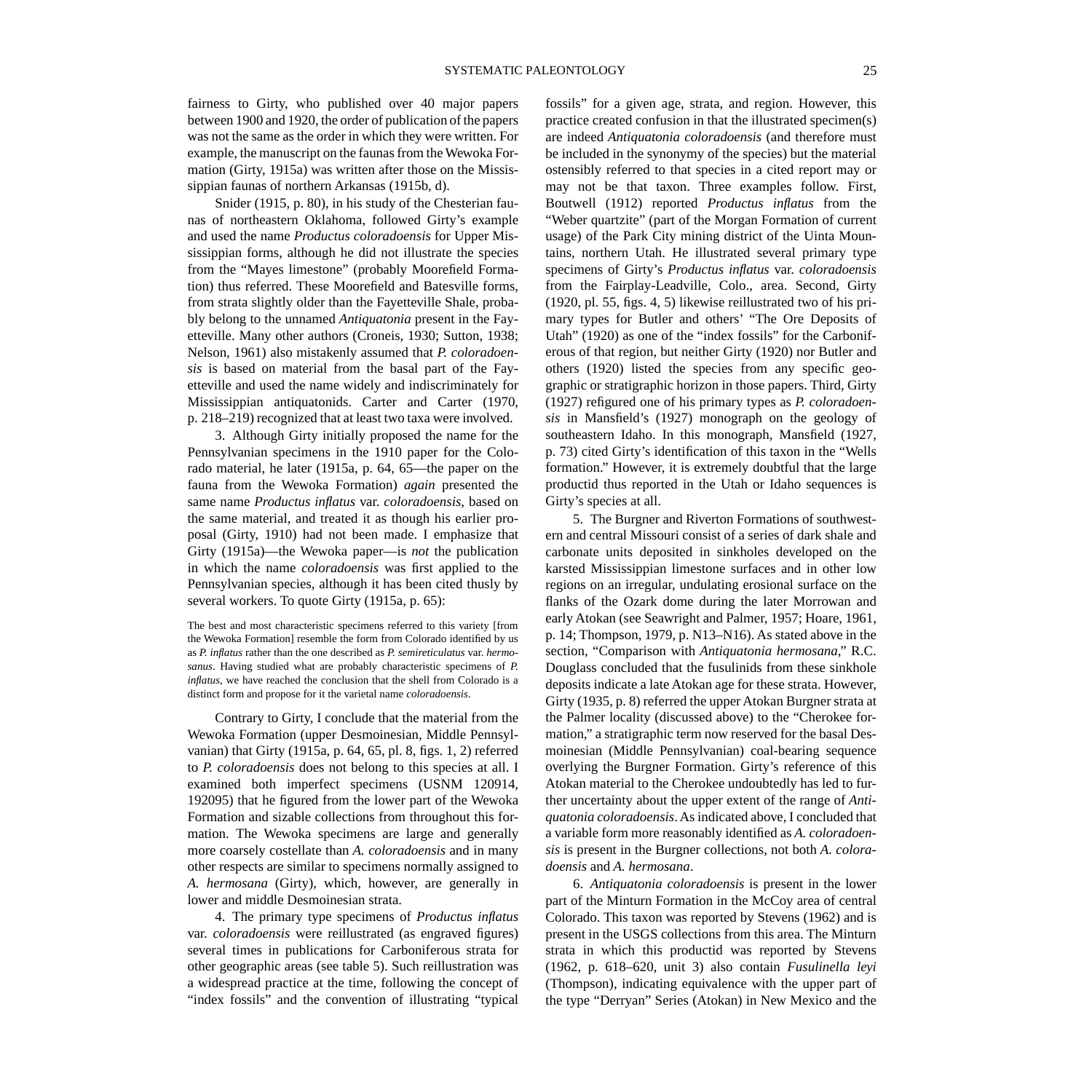| Publication | Figured or identified as:                                                        | <b>USNM 35345</b>                             | <b>USNM 121482</b>                            | <b>USNM 121483</b>                            |
|-------------|----------------------------------------------------------------------------------|-----------------------------------------------|-----------------------------------------------|-----------------------------------------------|
|             | Girty (1903) <i>Productus inflatus</i> McCh.                                     | $Pl. 3$ , figs. $1-1b$ , figured<br>specimen. | $Pl. 3$ , figs. $2-2a$ , figured<br>specimen. | $Pl. 3$ , fig. 3, figured<br>specimen.        |
|             | Girty (1910) <i>Productus inflatus</i> var.<br><i>coloradoensis</i> n. var.      | Not illustrated, designated<br>cotype.        | Not illustrated, designated<br>cotype.        | Not illustrated, designated<br>cotype.        |
|             | Boutwell (1912) <i>Productus inflatus</i> ? McCh.                                | Pl. 6, figs. $3-3a$ , figured<br>specimen.    | —                                             | $Pl. 6$ , fig. 4, figured<br>specimen.        |
|             | Girty (1920) <i>Productus inflatus</i> var.<br>coloradoensis Girty.              | $Pl. 55$ , fig. 3, cotype                     |                                               | Pl. 55, fig. 4, cotype.                       |
|             | Girty (1927)  Productus coloradoensis<br>Girty.                                  | Pl. 27, fig. 17, cotype                       |                                               |                                               |
|             | Gordon (1975) Antiquatonia coloradoensis Not illustrated, designated<br>(Girty). | lectotype.                                    | Not illustrated, designated<br>paralectotype. | Not illustrated, designated<br>paralectotype. |
|             | This paper Antiquatonia coloradoensis Pl. 1, figs. 1–4, lectotype<br>(Girty).    |                                               | Pl. 1, figs. $5-8$ ,<br>paralectotype.        | Pl. 1, figs. $9-13$ ,<br>paralectotype.       |

<span id="page-31-0"></span>**Table 5.** Index to original (engraved) figures and replication of same in publications for lectotype and two paralectotypes of *Antiquatonia coloradoensis* (Girty) from the lower part of the Belden Shale (upper Morrowan equivalents), from U.S. Geological Survey colln. GR2281–PC, from near Fairplay, Park County, Colo.

upper part of the Atokan Series of the Midcontinent. The three specimens that Stevens (1962, pl. 95, figs. 2, 3, and 5) illustrated as *A. coloradoensis* are captioned (1962, p. 628) as from Stevens' unit 9 of the Minturn Formation, reported to contain early Desmoinesian fusulinids and other brachiopods characteristic of that part of the Middle Pennsylvanian. He listed *A. coloradoensis* in his discussion of unit 3 (see Stevens, 1962, p. 623) but cited only *A. hermosana* in his discussion of the fauna of unit 9. Furthermore, the two large specimens that he illustrated as *A. hermosana* (1962, pl. 95, fig. 6; pl. 96, fig. 4) are also captioned as from unit 9. Without having looked at the Stevens collections from units 3 and 9, and assuming that the plate caption is correct, I suggest that the specimens that Stevens figured as *A. coloradoensis* in this paper are the rarer, smaller, more finely costellate variants of *A. hermosana* and should not be identified as *A. coloradoensis*. This question cannot be resolved by the USGS collections from the Minturn area, because most of these do not have corroborative biostratigraphic control from other faunal groups.

#### **OCCURRENCES AND RANGES**

*Antiquatonia coloradoensis* is reported from the southern Rocky Mountains, the Eastern Great Basin, the southern and central Midcontinent area, and both the eastern and southern parts of the Appalachian Basin. This productid is a component of the marine faunas interpreted to represent open-bay, shelf-lagoon, and shelf-margin facies.

#### **SOUTHERN ROCKY MOUNTAINS**

*Antiquatonia coloradoensis* occurs in the northern part of the southern Rocky Mountains in the following strata and areas: (1) in the upper Morrowan strata of the lower part of the Belden Shale in the Fairplay, Colo., area (type locality; loc. 10 of fig. 7); (2) in the Belden Shale (upper Morrowan and Atokan equivalents) of the Eagle Basin near Crested Butte, Colo. (loc. 11 of fig. 7); (3) in the middle to upper Atokan parts of the Minturn Formation in central Colorado (loc. 5 of fig. 7); (4) in strata probably assignable to the Pinkerton Trail Formation (Atokan equivalents) in the lower part of the Hermosa Group in the San Juan region of southwestern Colorado (loc. 12 of fig. 7); and (5) in both the upper Morrowan and lower and middle Atokan equivalents of the La Pasada Formation in northern New Mexico (Sutherland and Harlow, 1973, p. 51) (loc. 13 of fig. 7).

In southern New Mexico, *Antiquatonia coloradoensis* is present in the upper Morrowan part of the type "Derryan" Series (Sutherland and Manger, 1984; Sutherland, 1991, p. 188) (loc. 14 of fig. 7) along with 11 species of "typical" late Morrowan brachiopods. Sutherland assigned these strata to his *Zia novamexicana* Brachiopod Subzone of the *Linoproductus nodosus* Zone. Gehrig (1958) also reported *Dictyoclostus inflatus* var. *coloradoensis* from *Fusulina*bearing Desmoinesian strata of the Armendaris Group in southern New Mexico (Mud Springs Mountains, loc. 14 of fig. 7). However, Gehrig's specimens were examined by P.K. Sutherland (oral commun., Nov. 1, 1991), who reported that his Desmoinesian specimens identified as *D. inflatus* var. *coloradoensis* are, in fact, typical *A. hermosana* (Girty) and his Atokan specimens of *D. morrowensis* (Mather) are *A. coloradoensis*.

#### **EASTERN GREAT BASIN**

The material reported by Boutwell (1912) from the "Weber quartzite" (Weber? Formation) in the Park City district in northeastern Utah (loc. 15 of fig. 7) as *Productus inflatus*?, and later included in synonymy of *P. coloradoensis* by Girty, needs to be examined for possible assignment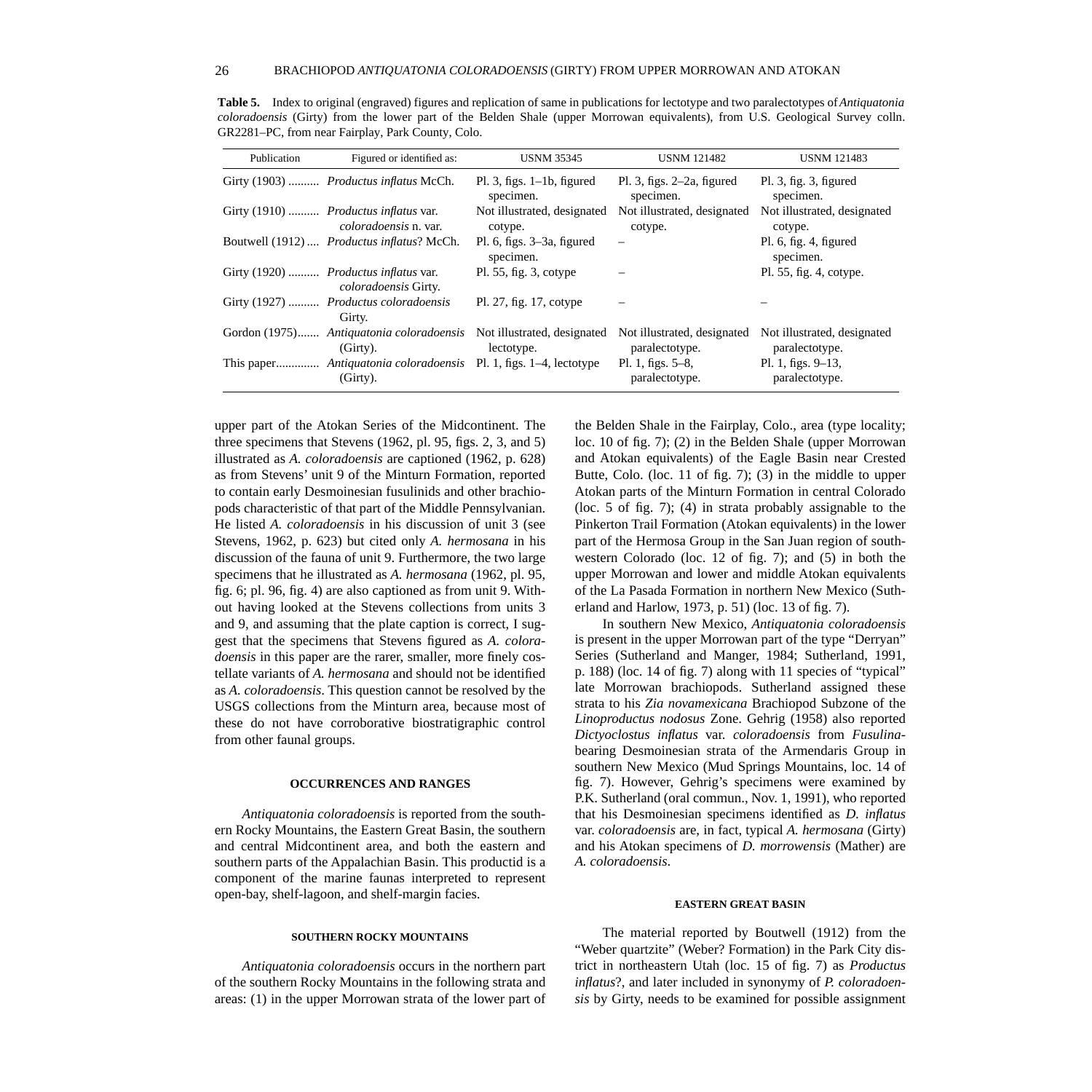<span id="page-32-0"></span>

- 
- 15 Park City district, northeastern Utah
- 16 Northern Nye County, Nevada
- 19 Carlin, Nevada
- 20 Wasatch Mountains, near
- Provo, Utah
- 21 Arrow Canyon Range, Clark County, Nevada
- 
- 5 10 Central Colorado
- Fairplay, Colorado
- 11 12 Crested Butte, Colorado San Juan region,
- southwestern Colorado
- 13 Northern New Mexico
- 14 Mud Springs Mountians,
	- southern New Mexico

#### EASTERN GREAT BASIN SOUTHERN ROCKY MTNS. MIDCONTINENT APPALACHIAN BASIN

- 1 Northwestern Arkansas
- 2 Northeastern Oklahoma
- 3 Jasper County, Missouri
	- Miller County, Missouri
- 6 Ardmore Basin, southern
- Oklahoma Northeastern flanks of the Arbuckle Mountains,
- 18
	- southern Oklahoma Llano area of Texas

- 9 Floyd County, eastern Kentucky
- 17 Southern West Virginia in general vicinity of Boone County
	- Warrior coal field, southern Appalachians

**Figure 7.** Localities of verified or probable occurrences of *Antiquatonia coloradoensis* (Girty) in the United States. Numbers 1–21 correspond to areas identified in text.

4

7

8

to *Antiquatonia coloradoensis*. Just south of this area, I have identified *A. coloradoensis* from several collections from the Wasatch Mountains near Provo, Utah (loc. 20 of fig. 7), associated with Atokan *Profusulinella*-bearing rocks of the Bear Canyon Member of the Oquirrh Formation.

This species is known from three areas in Nevada. I have examined a small collection from the Ely Limestone (Upper Mississippian to Lower Permian) in northern Nye County (loc. 16 of fig. 7). These specimens are tentatively identified as *A. coloradoensis* and occur with a moderately diverse brachiopod fauna strongly suggesting an Atokan age for the strata. A second, recently obtained collection from the Bird Spring Formation (Pennsylvanian and Lower Permian) in the Arrow Canyon Range, Clark County (loc. 21 of fig. 7), also contains *A. coloradoensis* along with a moderately diverse late Morrowan or early Atokan brachiopod fauna. These brachiopods occur above the stratigraphically lowest *Eoschubertella* but below the lowest *Profusulinella* (Langenhein, Webster, and Weibel, 1984; Webster and Langenheim, 1984). Smith and Ketner (1975, p. 53) reported *A.*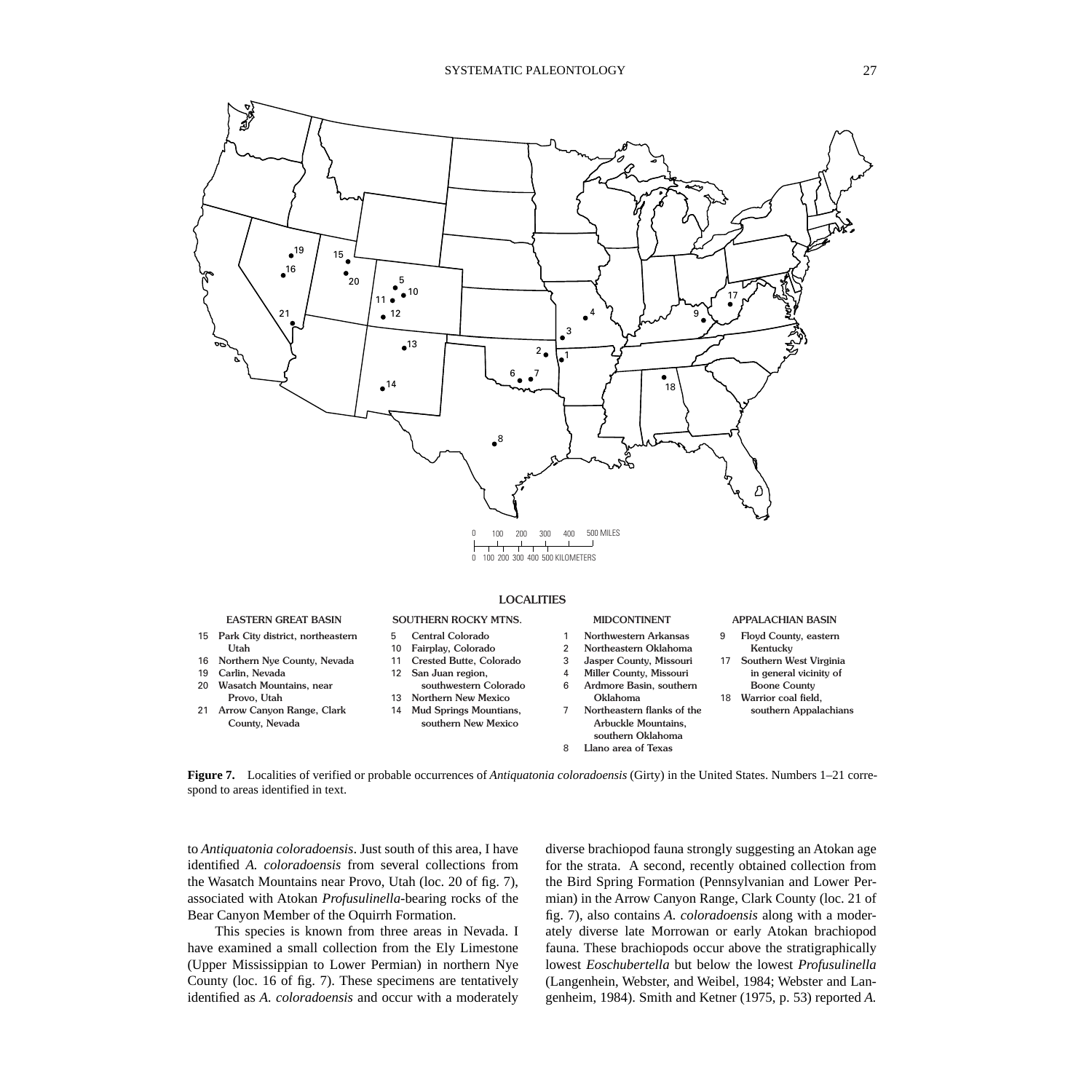<span id="page-33-0"></span>*coloradoensis* from the upper Morrowan part of the Moleen Formation (Lower and Middle Pennsylvanian) near Carlin (loc. 19 of fig. 7).

#### **MIDCONTINENT**

*Antiquatonia coloradoensis* first appears in the Midcontinent in upper Morrowan strata and ranges apparently through the Atokan Series. The oldest confirmed appearance of *Antiquatonia coloradoensis* is in the Kessler Limestone Member of the Bloyd Shale in the upper part of the "type" Morrowan Series in northwestern Arkansas (loc. 1 of fig. 7) and in the physically correlative Greenleaf Lake Limestone Member of the McCully Formation in northeastern Oklahoma (loc 2. of fig. 7). Its youngest confirmed occurrence is in upper Atokan strata of the Burgner Formation of Jasper and Miller Counties, Mo. (locs. 3 and 4, respectively, of fig. 7).

Other Midcontinent occurrences of *Antiquatonia coloradoensis* follow. This species is rare in the Trace Creek Member of the Atoka Formation in northwestern Arkansas (loc. 1 of fig. 7). Sutherland and Grayson (1992, p. 84, 88–89) reported *A. coloradoensis* with other "typical" late Morrowan brachiopods in the Ardmore Basin of southern Oklahoma (loc. 6 of fig. 7) in the Golf Course Formation (upper Morrowan)—specifically in its Jolliff Member, in the lower parts of their unnamed units 1 and 2, and in the Otterville Member. They (Sutherland and Grayson, 1992, pl. 3, figs. 10–12) figured three well-preserved specimens from the lower part of the Bostwick Conglomerate Member of the overlying Lake Murray Formation. These strata contain *Fusulinella dakotaensis*, the lower of two zones of *Fusulinella* in the basin, and are correlated with the middle part of the Atokan Series. This species also occurs in the upper Morrowan part of the Wapanucka Limestone of southern Oklahoma on the northeastern flanks of the Arbuckle Mountains (loc. 7 of fig. 7) (P.K. Sutherland, oral commun., Nov. 1, 1991). The specimen that Morgan (1924, pl. 44, fig. 6) illustrated as *Productus morrowensis* Mather from the Wapanucka from this area belongs to Girty's species. *Antiquatonia coloradoensis* is in the lower Atokan part of the Marble Falls Limestone (Lower and Middle Pennsylvanian) of the Llano area of Texas, where it occurs abundantly with species of *Profusulinella* (P.K. Sutherland, oral commun., Nov. 1, 1991) (loc. 8 of fig. 7). It is most likely that the specimens figured by Plummer and Moore (1921, p. 79, pl. 13, fig. 24) and Plummer (1950, pl. 12, fig. 9) are from these lower Atokan strata. *Antiquatonia coloradoensis* does not occur in the *Fusulinella*-bearing beds in the upper part of the Marble Falls Limestone (P.K. Sutherland, oral commun., Nov. 1, 1991).

#### **APPALACHIAN BASIN**

*Antiquatonia coloradoensis* has been identified from three general areas in the Appalachian Basin, from Pennsylvanian strata that range in age from late Morrowan into the Atokan. The Morrowan and lower Atokan collections generally also contain *Linoproductus nodosus* (Newberry, 1861) and other faunal elements characteristic of the *L. nodosus* Brachiopod Zone. The stratigraphically highest collections (for example, those of the Winifrede Shale Member of the Kanawha Formation of West Virginia and the correlative Magoffin Member of the Breathitt Formation of Kentucky) contain *A. coloradoensis,* but the other brachiopods characteristic of the *L. nodosus* Zone are not present.

The first of these areas and the oldest known occurrence of *Antiquatonia coloradoensis* in the Appalachian Basin is in southern West Virginia (loc. 17 of fig. 7), where I have collected several specimens of this species from both the Eagle limestone of I.C. White (1891) and the Eagle shale of Hennen and Reger (1914) in the lower middle part of the Kanawha Formation. The strata of this marine band are now assigned to the Betsie Shale Member of the Kanawha Formation (Rice and others, 1987) and are upper Morrowan correlatives (Henry and Gordon, 1979, p. 101–102). *Antiquatonia coloradoensis* also occurs sparsely in this general vicinity in an overlying Kanawha marine unit in Boone County, W. Va., in what Price (1916) called the Seth limestone of Krebs (*in* Krebs and Teets, 1915). This marine band is the one that occurs just above the Cedar Grove coal bed in Kanawha and Fayette Counties, W. Va., and has been correlated more recently with the Campbell Creek Limestone of I.C. White (1885) by Blake, Keiser, and Rice (1994, fig. 2). I have collected both *L. nodosus* and *A. coloradoensis* from this marine unit in all three counties. Price (1916, p. 699) referred his Boone County collections from the Seth and from the stratigraphically higher Winifrede Shale Member to *Productus semireticulatus* (Martin, 1809). Both Price's Seth and Winifrede specimens are definitely Girty's species.

The second area where *Antiquatonia coloradoensis* is found is in eastern Kentucky (loc. 9 of fig. 7) in three stratigraphic units in the Breathitt Formation. The lowest occurrence is in the upper Morrowan Elkins Fork Shale Member in Floyd County. This species also was reported by Rice and others (1994, table 2) from the Kendrick Shale Member from strata that Rice (1980) identified as "open-bay" facies in Floyd and Pike Counties. On the basis of the distinctive goniatite faunas described by Furnish and Knapp (1966), the Kendrick beds correlate with the Trace Creek Shale Member, now considered the basal member of the Atoka Formation in northwestern Arkansas (see Rice and others, 1994, p. 91–93, for detailed discussion). All of the units just described also bear *L. nodosus* and other components of the *L. nodosus* Zone. The stratigraphically higher Magoffin Member contains a medium to large semireticulate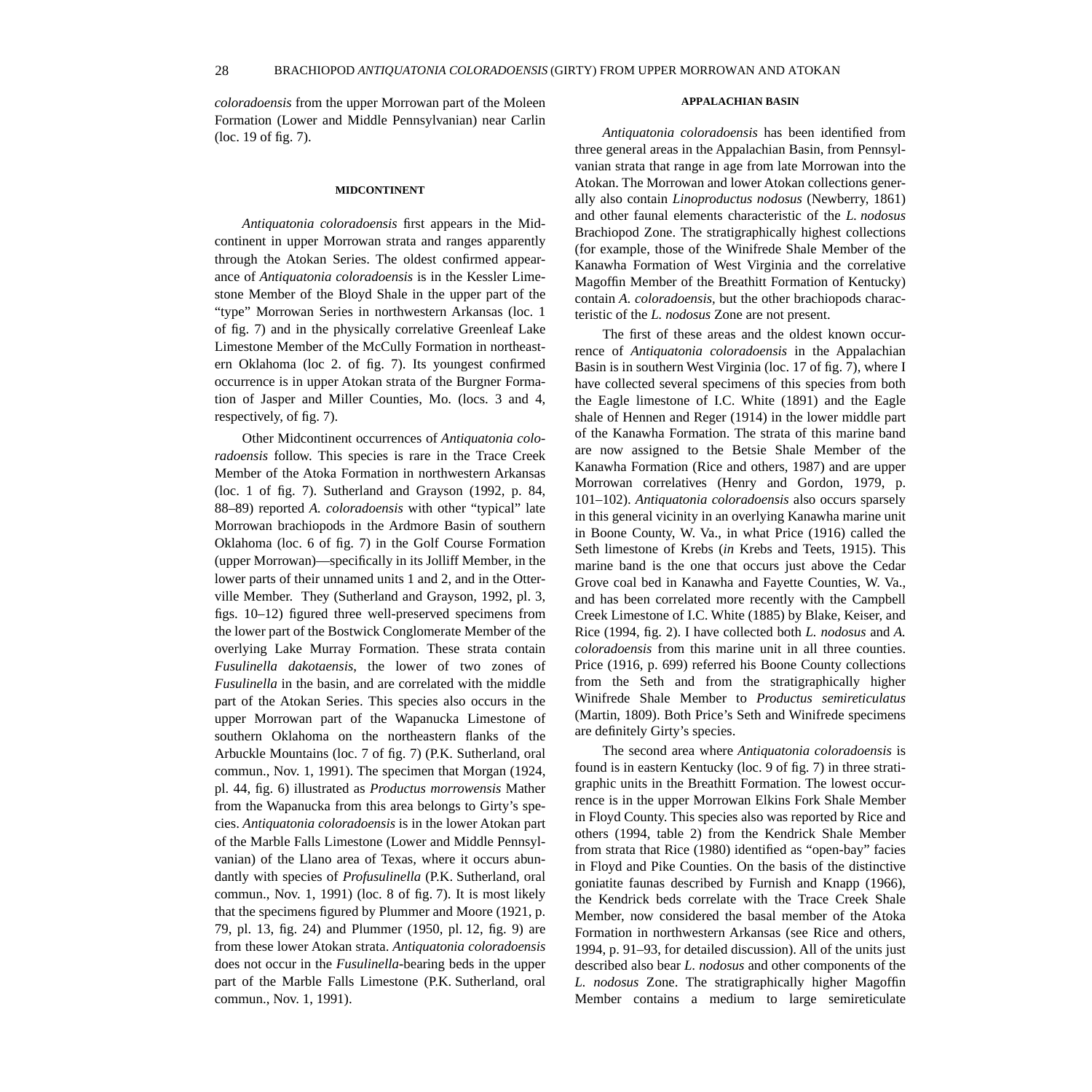<span id="page-34-0"></span>productid and a species of *Linoproductus* that is not Newberry's (1861) *L. nodosus.* Douglass (1987) placed the Magoffin Member of the Breathitt Formation in eastern Kentucky in the lower part of the Atokan Series, but this member is higher stratigraphically than the lowest strata correlated with the Atokan of northwestern Arkansas (see discussion of the Trace Creek Shale Member above). Morse (1931, p. 311–312, pl. 49, fig. 5, probably not figs. 6–8) identified the semireticulate productid as *Productus semireticulatus* (Martin, 1809) and probably also lumped specimens into Martin's taxon that I would identify as *Sandia* sp. Specimens of *Sandia* were identified as *Productus* [*Dictyoclostus*] *semireticulatus* by Chesnut (1981). As I mentioned above, in the section "Inclusion of *Antiquatonia portlockiana* var. *quadratia* in *A*. *coloradoensis*," Chesnut (1981, p. 25, pl. 9, figs. 4–6) referred specimens from the Magoffin to *Antiquatonia* cf. *A. portlockiana quadratia* Sturgeon and Hoare (1968). I would place this Atokan material from the Magoffin in *A. coloradoenis.* Probably, some of the middle and upper Atokan specimens from southeastern Ohio assigned to *A. portlockiana* var. *quadratia* by Sturgeon and Hoare (1968) are *A. coloradoensis* as well (see discussion in the section just cited).

The third area of occurrences of *Antiquatonia coloradoensis* is in the Warrior Coal Field of the southern Appalachians (loc. 18 of fig. 7); I have identified material from several cores from upper Morrowan strata of the Pottsville Formation from some of the collections made by Culbertson (1964). These cores also contain *Linoproductus nodosus*. *Antiquatonia coloradoensis* was identified by Butts (1926, p. 213) as *Productus semireticulatus* (Martin, 1809) from the Pottsville of the Warrior Coal Field. The specimen that he (Butts, 1926, pl. 67, fig. 12) figured as Martin's species, however, is from younger Pennsylvanian rocks of Illinois and is *not* assignable to Girty's species.

#### **SUMMARY OF OCCURRENCES AND RANGES**

It appears highly likely that *Antiquatonia coloradoensis* is restricted to the upper Morrowan and Atokan (lower Middle and middle Middle Pennsylvanian) strata in the Midcontinent, the southern Rocky Mountains, the Eastern Great Basin, and the Appalachian Basin. Its range in the Appalachian Basin is restricted to the marine bands of late Morrowan and Atokan age. Its highest known occurrence in the Appalachians is in the Magoffin Member of the Breathitt Formation and the Winifrede Shale Member of the Kanawha Formation in southern and central West Virginia. *Antiquatonia coloradoensis* does not appear to range upward into the Desmonesian Series and equivalent strata, although smaller, more finely costellate variants (morphotypes) form minor percentages in large collections of *A. hermosana*. Collections in which both *A. coloradoensis* and *A. hermosana* have been identified from other Atokan strata (for example,

collections described by Brill, 1942, p. 1388; 1944, p. 626) and certainly from Desmoinesian rocks need to be re-examined in light of interspecific variation in populations of *Antiquatonia*. The Desmoinesian specimens of *Antiquatonia portlockiana* var. *quadratia* Sturgeon and Hoare from southeastern Ohio need to be carefully re-examined, because I believe that it is not likely that they are *A. coloradoensis*.

The Mississippian collections of *Antiquatonia* are not assignable to *A. coloradoensis*.

#### **REFERENCES CITED**

- Armstrong, A.K., Mamet, B.L., and Repetski, J.E., 1992, Stratigraphy of the Mississippian System, south-central Colorado and north-central New Mexico: U.S. Geological Survey Bulletin 1787–EE, 22 p., 2 appendices, 1 pl., 6 figs.
- Arnold, C.A., and Sadlick, Walter, 1962, A Mississippian flora from northeastern Utah and its faunal and stratigraphic relations: Contributions from the Museum of Paleontology, University of Michigan, v. 17, no. 11, p. 241–263, 2 pls., 5 figs.
- Blake, B.M., Jr., Keiser, A.F., and Rice, C.L., 1994, Revised stratigraphy and nomenclature for the Middle Pennsylvanian Kanawha Formation in southwestern West Virginia, *in* Rice, C.L., ed., Elements of Pennsylvanian stratigraphy, central Appalachian basin: Geological Society of America Special Paper 294, p. 41–53, 9 figs., 1 table.
- Boutwell, J.M., 1912, Geology and ore deposits of the Park City district, Utah: U.S. Geological Survey Professional Paper 77, 231 p., 44 pls., 18 figs.
- Brill, K.G., Jr., 1942, Late Paleozoic stratigraphy of Gore area, Colorado: American Association of Petroleum Geologists Bulletin, v. 26, no. 8, p. 1375–1397, 4 figs.
- -1944, Late Paleozoic stratigraphy, west-central and northwestern Colorado: Geological Society of America Bulletin, v. 55, no. 5, p. 621–656, 2 pls., 6 figs.
- $-1952$ , Stratigraphy in the Permo-Pennsylvanian zeugogeosyncline of Colorado and northern New Mexico: Geological Society of America Bulletin, v. 63, no. 8, p. 809–880, 3 pls., 5 figs.
- ———1958, The Belden Formation, *in* Curtis, B.F., ed., Symposium on Pennsylvanian rocks of Colorado and adjacent areas: Denver, Rocky Mountain Association of Geologists, p. 103–105, 2 figs.
- Butler, B.S., Loughlin, G.F., Heikes, V.C., and others, 1920, The ore deposits of Utah: U.S. Geological Survey Professional Paper 111, 672 p., 57 pls., 74 figs.
- Butts, Charles, 1926, Geology of Alabama—The Paleozoic rocks: Alabama Geological Survey Special Report 14, p. 41–230, pls. 3–76, figs. 2–4.
- Carter, J.L., and Carter, R.C., 1970, Bibliography and index of North American Carboniferous brachiopods (1898–1968): Geological Society of America Memoir 128, 382 p.
- Chesnut, D.R., Jr., 1981, Marine zones of the Upper Carboniferous of eastern Kentucky, *in* Cobb, J.C., Chesnut, D.R., Jr., Hester, N.C., and Hower, J.C., eds., Coal and coal-bearing rocks of eastern Kentucky—Guidebook and roadlog for Coal Division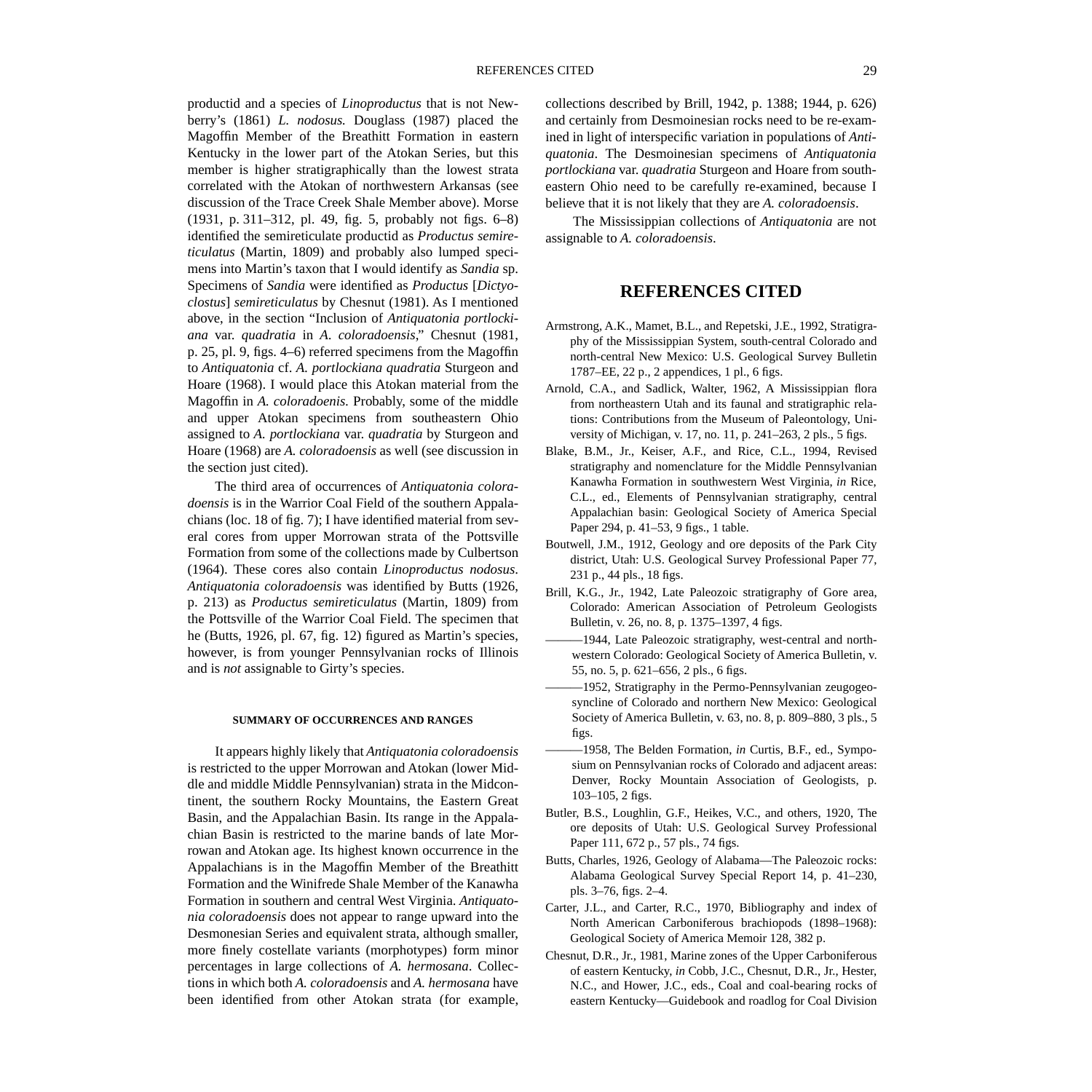of Geological Society of America Field Trip No. 14: Lexington, Ky., Kentucky Geological Survey, ser. 11, p. 25, 57–66.

- ———1991, Paleontological survey of the Pennsylvanian rocks of the Eastern Kentucky Coal Field. Part 1, Invertebrates: Kentucky Geological Survey, ser. 11, Information Circular 36, 71 p., 1 fig.
- Chronic, John, 1964, Geology of the southern Mosquito Range, Colorado: The Mountain Geologist, v. 1, no. 3, p. 103–113, 5 figs.
- ———1979, The Mississippian and Pennsylvanian (Carboniferous) Systems in the United States—Colorado: U.S. Geological Survey Professional Paper 1110–V, 25 p., 17 figs.
- Cooper, G.A., and Grant, R.E., 1975, Permian brachiopods of West Texas III: Smithsonian Contributions to Paleobiology, no. 19, pt. 1—text, pt. 2—plates, p. 795–1921, pls. 192–502.
- Croneis, C.G., 1930, Geology of the Arkansas Paleozoic area: Arkansas Geological Survey Bulletin 3, 457 p., 45 pls.
- Culbertson, W.C., 1964, Geology and coal resources of the coalbearing rocks of Alabama: U.S. Geological Survey Bulletin 1182–B, 79 p., 4 pls., 10 figs.
- De Voto, R.H., 1972, Pennsylvanian and Permian stratigraphy and tectonism in central Colorado: Colorado School of Mines Quarterly, v. 67, no. 4, p. 139–185.
- ———1980, Pennsylvanian stratigraphy and history of Colorado, *in* Kent, H.C., and Porter, K.W., eds., Colorado geology: Denver, Rocky Mountain Association of Geologists, p. 71–102, 18 figs.
- De Voto, R.H., Bartleson, B.L., Schenk, C.J., and Waechter, N.B., 1986, Late Paleozoic stratigraphy and syndepositional tectonism, northwest Colorado, *in* Stone, D.S., and Johnson, K.S., eds., New interpretations of northwest Colorado geology: Denver, Rocky Mountain Association of Geologists, p. 37–49, 6 figs.
- Douglass, R.C., 1987, Fusulinid biostratigraphy and correlations between the Appalachian and Eastern Interior Basins: U.S. Geological Survey Professional Paper 1451, 95 p., 20 pls., 31 figs.
- Duméril, A.M.C., 1806, Zoologie analytique ou méthode naturelle de classification des animaux: Paris, Allais, 344 p.
- Dunbar, C.O., and Condra, G.E., 1932, Brachiopoda of the Pennsylvanian System in Nebraska: Nebraska Geological Survey, 2d ser., Bulletin 5, 377 p., 44 pls., 25 figs.
- Emmons, S.F., 1883, Atlas to accompany a Monograph [No. 12] on the geology and mining industry of Leadville, Colorado: U.S. Geological Survey Atlas, 34 maps [sheets], 1 table. [First geologic map of area is sheet 7.]
- -1886, Geology and mining industry of Leadville, Colorado, with atlas: U.S. Geological Survey Monograph 12, 770 p., 45 pls., 6 figs., 35 atlas sheets, 3 appendices.
- Furnish, W.M., and Knapp, W.D., 1966, Lower Pennsylvanian fauna from eastern Kentucky—Part 1, Ammonoids: Journal of Paleontology, v. 40, no. 2, p. 296–308, pl. 35, 5 figs.
- Gehrig, J.L., 1958, Middle Pennsylvanian brachiopods from the Mud Springs Mountains and Derry Hills, New Mexico: New Mexico Bureau of Mines and Mineral Resources Memoir 3, 24 p., 6 pls., 1 fig.
- Girty, G.H., 1903, The Carboniferous formations and faunas of Colorado: U.S. Geological Survey Professional Paper 16, 546 p., 10 pls.
- ———1904, Note on the Carboniferous fossils, *in* Ransome, F.L., The geology and ore deposits of the Bisbee quadrangle, Arizona: U.S. Geological Survey Professional Paper 21, p. 46–54, pls. 10–11.
- ———1910, New genera and species of Carboniferous fossils from the Fayetteville Shale of Arkansas: Annals of the New York Academy of Sciences, v. 20, no. 3, p. 189–238. [Not illustrated.]
- -1911, The fauna of the Moorefield Shale of Arkansas: U.S. Geological Survey Bulletin 439, 148 p., 15 pls.
- -1915a, Fauna of the Wewoka Formation of Oklahoma: U.S. Geological Survey Bulletin 544, 353 p., 35 pls.
- -1915b, The fauna of the Batesville Sandstone of northern Arkansas: U.S. Geological Survey Bulletin 593, 170 p., 11 pls.
- ———1915c, Fauna of the so-called Boone Chert near Batesville, Arkansas: U.S. Geological Survey Bulletin 595, 45 p., 2 pls.
- ———1915d, Faunas of the Boone Limestone at St. Joe, Arkansas: U.S. Geological Survey Bulletin 598, 50 p., 3 pls.
- ———1920, Carboniferous and Triassic faunas, *in* Butler, B.S., and others, The ore deposits of Utah: U.S. Geological Survey Professional Paper 111, p. 641–647, pls. 52–57.
- ———1927, Descriptions of new species of Carboniferous and Triassic fossils, *in* Mansfield, G.R., Geography, geology, and mineral resources of part of southeastern Idaho: U.S. Geological Survey Professional Paper 152, p. 411–446, pls. 22–25, 27, 28, 30.
- ———1935, An unrecorded structure in certain semi-reticulate *Producti*: Journal of Paleontology, v. 9, no. 1, p. 7–9, pl. 2.
- Gordon, Mackenzie, Jr., 1975, Brachiopoda of the Amsden Formation (Mississippian and Pennsylvanian) of Wyoming: U.S. Geological Survey Professional Paper 848–D, 86 p., 13 pls., 3 figs.
- $-1982$ , Biostratigraphy of the Watahomigi Formation, Chap. F *in* McKee, E.D., ed., The Supai Group of Grand Canyon: U.S. Geological Survey Professional Paper 1173, p. 113–135, 4 pls.
- Gray, J.E., 1840, Synopsis of the contents of the British Museum (42d ed.): London, 370 p. (especially p. 151, Brachiopoda, fam. 3, Productidae).
- Hennen, R.V., and Reger, D.B., 1914, Logan and Mingo Counties: West Virginia Geological Survey [County Report], 776 p.
- Henry, T.W., 1973, Brachiopod biostratigraphy and faunas of the Morrow Series (Lower Pennsylvanian) of northwestern Arkansas and northeastern Oklahoma: Norman, Okla., University of Oklahoma, School of Geology and Geophysics, unpub. Ph.D. dissertation, 515 p., 8 pls., 22 figs., 2 charts (in pocket).
- Henry, T.W., and Gordon, Mackenzie, Jr., 1979, Late Devonian through Early Permian(?) faunas in area of proposed Pennsylvanian System stratotype, *in* Englund, K.J., Arndt, H.H., and Henry, T.W., eds., Proposed Pennsylvanian System stratotype, Virginia and West Virginia: American Geological Institute Selected Guidebook Series, no. 1, p. 97–103.
- Henry, T.W., and Sutherland, P.K., 1977, Brachiopod biostratigraphy of Morrowan Series (Pennsylvanian) in northwestern Arkansas and northeastern Oklahoma: Oklahoma Geological Survey Guidebook 18, p. 107–115, 2 pls., 3 figs.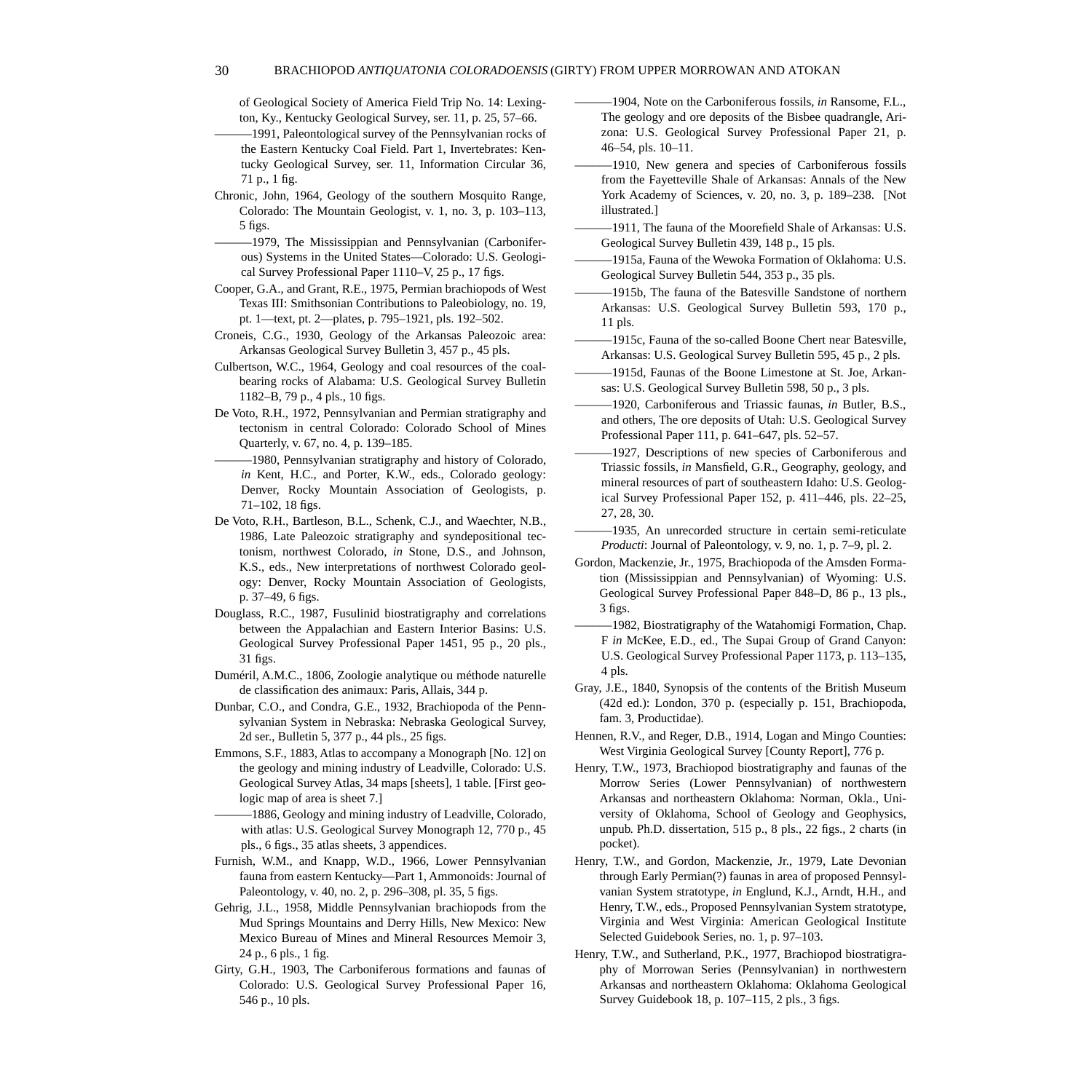- Hoare, R.D., 1961, Desmoinesian Brachiopoda and Mollusca from southwest Missouri: University of Missouri Studies, v. 36, 263 p., 23 pls.
- Huxley, T.H., 1869, An introduction to the classification of animals: London, John Churchill & Sons, 147 p., 47 figs.
- Johnson, J.H., 1934, Paleozoic formations of the Mosquito Range, Colorado: U.S. Geological Survey Professional Paper 185–B, p. 15–43, 7 pls.
- Kelly, K.E., 1983, Stratigraphy and sedimentology of the Pennsylvanian Coffman Member of the Minturn Formation and Belden Formation, Mosquito Range, Colorado: Golden, Colo., Colorado School of Mines, unpub. M.Sc. thesis, 107 p., 1 pl., 18 figs.
- Krebs, C.E., and Teets, D.D., Jr., 1915, Boone County: West Virginia Geological Survey [County Report], 648 p.
- Langenheim, R.L., Jr., Webster, G.D., and Weibel, C.P., 1984, Atokan rocks of the Bird Spring Group, Arrow Canyon, Clark County, Nevada: Oklahoma Geological Survey Bulletin 136, p. 133–156, 22 figs.
- Lazarev, S.S., 1990, Evolutsia i sistema produktid [Evolution and systematics of the productids]: Akademiya Nauk SSSR, Paleontologicheski Institut, Trudy, v. 242, 170 p., 40 pls. [In Russian; English translation by Mrs. Josephine W. Cooper.]
- Mallory, W.W., and others, 1972, Regional synthesis of the Pennsylvanian System, *in* Mallory, W.W., ed., Geologic atlas of the Rocky Mountain region: Denver, Rocky Mountain Association of Geologists, p. 111–127, 14 figs.
- Mansfield, G.R., 1927, Geography, geology, and mineral resources of part of southeastern Idaho: U.S. Geological Survey Professional Paper 152, 453 p., 70 pls., 43 figs., 101 tables.
- Martin, William, 1809, *Petrificata derbiensia*: or figures and descriptions of petrifications collected in Derbyshire: London, Wigan printed for the author by Lyon and Atkinson, 28 p., 52 pls., explanations.
- Mather, K.F., 1915, The fauna of the Morrow Group of Arkansas and Oklahoma: Bulletin of the Scientific Laboratories of Denison University, v. 18, art. 3, p. 59–284, 16 pls., 4 figs., 1 table.
- McChesney, J.H., 1859 [1861?], Descriptions of new species of fossils from the Palaeozoic rocks of the western States: Extracts of the Transactions of the Chicago Academy of Sciences, v. 1, p. 31–53, 71–73, 77–87 [latter pages, same title, dated 1861].
- ———1867, Descriptions of fossils from the Paleozoic rocks of the western States, with illustrations: Chicago Academy of Sciences Transactions, v. 1, pt. 1, p. 1–57, pls. 1–9.
- Miller, L., and Kahn, J.S., 1962, Statistical analysis in the geological sciences: New York, John Wiley and Sons, 483 p.
- Miloradovich, B.V., 1945, Nekotorye dannye po morfologii rakovin produktid [Some data on the morphology of the shells of Productidae]: Izvestia Akademiya Nauk SSSR, Seriya Biologicheskaya, no. 4, p. 485–500, 16 figs. [In Russian with English summary.]
- Morgan, G.D., 1924, Geology of the Stonewall quadrangle, Oklahoma: Oklahoma Bureau of Geology Bulletin 2, 248 p., 53 pls.
- Morningstar, Helen, 1922, Pottsville fauna of Ohio: Ohio Geological Survey, 4th ser., Bulletin 25, 312 p., 16 pls.
- Morse, W.C., 1931, Pennsylvanian invertebrate fauna [of Kentucky]: Kentucky Geological Survey, ser. 6, Geological Report, v. 36, p. 293–348, pls. 45–54, fig. 29.
- Morton, S.G., 1836, Notice and description of organic remains… [valley of the Ohio]: American Journal of Science, v. 29, p. 149–154.
- Muir-Wood, H.M., 1928, The British Carboniferous *Producti*: II.—*Productus* (sensu stricto); *semireticulatus* and *longispinus* groups: Memoirs of the Geological Survey of Great Britain, Palaeontology, v. 3, no. 1, 217 p.
- ———1930, The classification of the British Carboniferous brachiopod subfamily Productinae: Annals of the Magazine of Natural History, ser. 10, v. 5, no. 25, p. 100–108.
- -1965, Productidina, *in* Williams, Alwyn, and others, Treatise on invertebrate paleontology, Pt. H, Brachiopoda, v. 1: New York and Lawrence, Kans., Geological Society of America and University of Kansas Press, p. H439–H510.
- Muir-Wood, H.M., and Cooper, G.A., 1960, Morphology, classification, and life habits of the Productoidea (Brachiopoda): Geological Society of America Memoir 81, 447 p., 135 pls., 8 figs.
- Nelson, S.J., 1961, Mississippian faunas of western Canada: Geological Association of Canada Special Paper 2, 39 p., 29 pls.
- Newberry, J.S., 1861, Geological report, *in* Ives, J.C., Report upon the Colorado River of the West: U.S. Congress, 36th, 1st session, House Executive Document 90, pt. 3, 154 p.
- Norwood, J.G., and Pratten, Henry, 1855, Notice of producti found in the western states and territories, with descriptions of twelve new species: Academy of Natural Sciences of Philadelphia Journal, ser. 2, v. 3, p. 5–22, pls. 1, 2.
- Öpik, A.A., 1934, Über Klitamboniten: Tartu Universitatis (Dorpatensis), Acta and Commentationes, ser. A, v. 26, no. 3, 239 p., 38 pls.
- Peale, A.C., 1874, Report of A.C. Peale, M.D., Geologist of the South Park Division, *in* Hayden, F.V., Annual Report of the United States Geological and Geographical Survey of Territories Embracing Colorado, Being a report of progress of the exploration for the year 1873: p. 193–273, 20 pls.
- Plummer, F.B., 1950, The Carboniferous rocks of the Llano region of central Texas: University of Texas Publication No. 4329, 170 p., 21 pls.
- Plummer, F.B., and Moore, R.C., 1921, Stratigraphy of the Pennsylvanian formations of north-central Texas: University of Texas Bulletin 2132, 237 p., 27 pls.
- Price, W.A., 1916, Notes on the paleontology of Raleigh, Wyoming, McDowell, and adjacent counties—Marine invertebrates from the Pottsville Series, *in* Krebs, C.E., and Teets, D.D., Jr., Raleigh County and the western portions of Mercer and Summers Counties: West Virginia Geological Survey [County Report], p. 663–734, pls. 30–31.
- Ragan, W.J., 1959, Brachiopoda and Mollusca from the Burgner Formation in southwest Missouri: Columbia, Mo., University of Missouri, unpub. Ph.D. dissertation, 223 p., 20 pls., 1 fig., 2 tables.
- Read, C.B., 1934, A flora of Pottsville age from the Mosquito Range, Colorado: U.S. Geological Survey Professional Paper 185–D, p. 79–96, pls. 16–18, fig. 3.
- Rice, C.L., 1980, Kendrick Shale Member of the Breathitt Formation in eastern Kentucky: U.S. Geological Survey Bulletin 1502–A, p. A117–A122, fig. 8.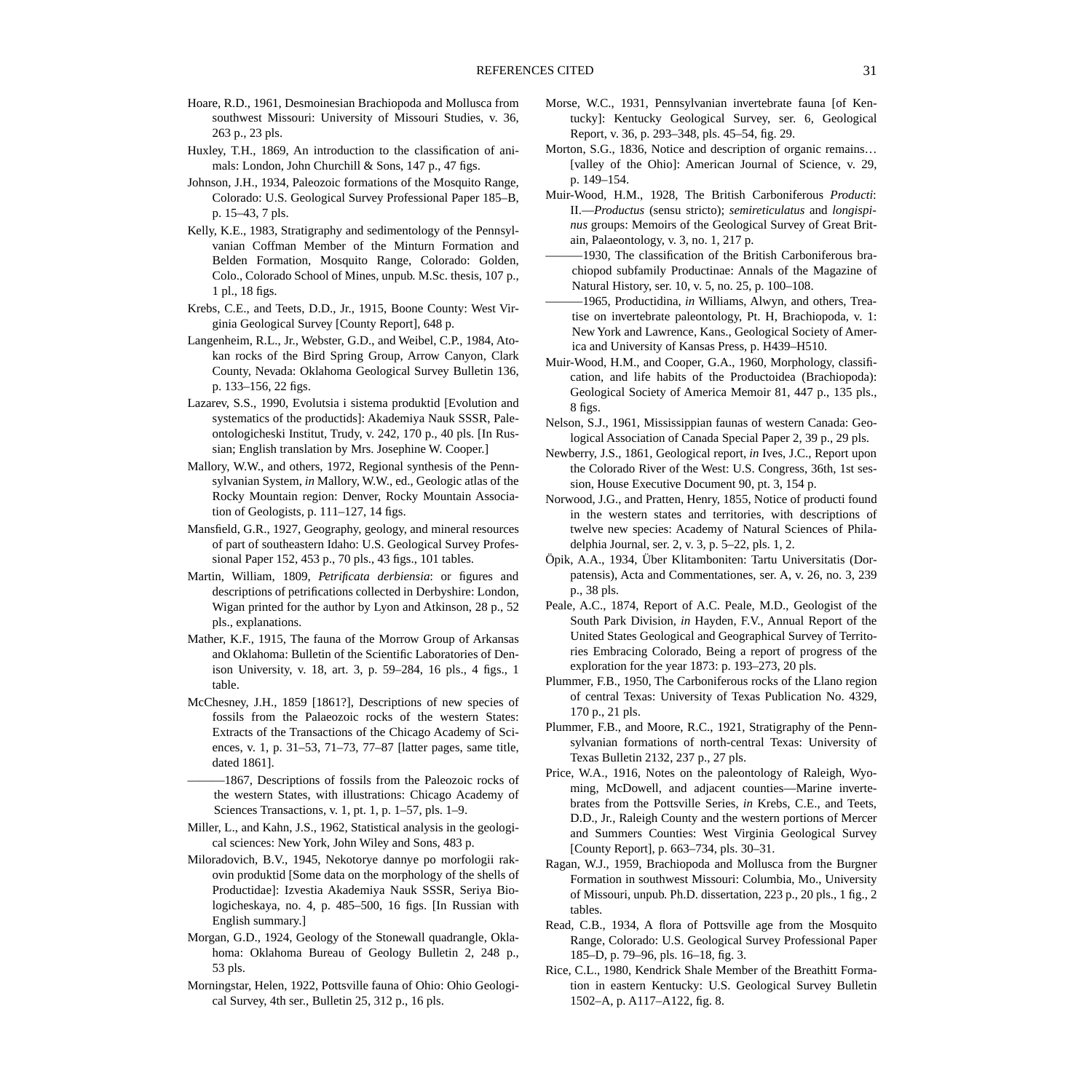- Rice, C.L., Belkin, H.E., Henry, T.W., Zartman, R.E., and Kunk, M.J., 1994, The Pennsylvanian Fire Clay tonstein of the Appalachian basin—Its distribution, biostratigraphy, and mineralogy, *in* Rice, C.L., ed., Elements of Pennsylvanian stratigraphy, central Appalachian basin: Geological Society of America Special Paper 294, p. 87–104, 14 figs., 3 tables.
- Rice, C.L., Currens, J.C., Henderson, J.A., Jr., and Nolde, J.E., 1987, The Betsie Shale Member—A datum for exploration and stratigraphic analysis of the lower part of the Pennsylvanian in the central Appalachian basin: U.S. Geological Survey Bulletin 1834, 17 p.
- Sarycheva [Sarytcheva], T.G., 1949 [Morphology, ecology, and evolution of the Carboniferous productids of the Moscow Basin: (Genera *Dictyoclostus*, *Pugilis*, and *Antiquatonia*)]: Akademyia Nauk SSSR, Paleontologicheskii Institut, Trudy, v. 18, 304 p., 36 pls., 118 figs. [In Russian with English summary.]
- Sarycheva [Sarytcheva], T.G., and Sokolskaya, A.N., 1952, Opredelitel Paleozoiskikh brakhiopod Podmoskovnoi Kotloviny [Index of Paleozoic Brachiopoda of the Moscow Basin]. Akademyia Nauk SSSR, Paleontologicheskii Institut, Trudy, v. 38, 307 p. [In Russian.]
- Searight, W.V., and Palmer, E.J., 1957, Burgner Formation, pre-Desmoinesian Pennsylvanian deposit in southwestern Missouri: American Association of Petroleum Geologists Bulletin, v. 41, no. 9, p. 2127–2131, 2 figs.
- Smith, J.F., Jr., and Ketner, K.B., 1975, Stratigraphy of Paleozoic rocks in the Carlin-Piñon Range area, Nevada: U.S. Geological Survey Professional Paper 867–A, 87 p., 2 pls., 17 figs.
- Smith, W.S.T., and Siebenthal, C.E., 1907, Geologic atlas of the Joplin district, Missouri-Kansas: U.S. Geological Survey Geologic Atlas, Folio 148, 20 p., 5 maps, 27 figs. [Reprinted 1914.]
- Snider, L.C., 1915, Part 1, Geology of a portion of northeastern Oklahoma; Part 2, Paleontology of the Chester Group in Oklahoma: Oklahoma Geological Survey Bulletin 24, 122 p., 7 pls.
- Sokal, R.S., and Rohlf, F.J., 1969, Biometry: The principles and practice of statistics in biological research: San Francisco, W.H. Freeman and Company, 776 p.
- Sowerby, James, 1821 [1821–1822], The mineral conchology of Great Britain, v. 4: London, 113 p.
- Stehli, F.G., 1954, Lower Leonardian Brachiopoda of the Sierra Diablo [Texas]: American Museum of Natural History Bulletin, v. 105, art. 3, p. 257–358, pls. 17–27.
- Stevens, C.H., 1962, Stratigraphic significance of Pennsylvanian brachiopods in the McCoy area, Colorado: Journal of Paleontology, v. 36, no. 4, p. 617–629, pls. 91–96, 2 figs.
- Sturgeon, M.T., and Hoare, R.D., 1968, Pennsylvanian brachiopods of Ohio: Ohio Division of Geological Survey Bulletin 63, 95 p., 22 pls., 14 figs.
- Sutherland, P.K., 1991, Morrowan brachiopods from the type "Derryan" Series (Pennsylvanian), southern New Mexico, *in* Julian, Betsey, and Zidek, Jiri, eds., Field guide to geologic excursions in New Mexico and adjacent areas of Texas and Colorado: New Mexico Bureau of Mines and Mineral Resources Bulletin 137, p. 186–188, 2 figs.
- Sutherland, P.K., and Grayson, R.C., Jr., 1992, Morrowan and Atokan (Pennsylvanian) biostratigraphy in the Ardmore Basin,

Oklahoma: Oklahoma Geological Survey Circular 94, p. 81–99, 3 pls., 3 figs.

- Sutherland, P.K., and Harlow, F.H., 1973, Pennsylvanian brachiopods and biostratigraphy in southern Sangre de Cristo Mountains, New Mexico: New Mexico Bureau of Mines and Mineral Resources Memoir 27, 173 p., 18 pls., 51 figs., 3 appendices.
- Sutherland, P.K., and Henry, T.W., 1975, Brachiopod zonation of the Lower and Middle Pennsylvanian System in the western United States of America [abs.]: International Congress on Carboniferous Stratigraphy and Geology, VIII, Moscow, U.S.S.R., 1975, Abstracts, p. 274–275.
- $-1980$ , Brachiopod zonation of the Lower and Middle Pennsylvanian System in the central United States: Congrès International de Stratigraphie et de Géologie Carbonifère, VIII, Moscow, U.S.S.R., 1975, Compte Rendu, v. 6, p. 71–75, 2 figs.
- Sutherland, P.K., and Manger, W.L., 1984, Morrowan brachiopods in the type "Derryan" Series (Pennsylvanian), New Mexico [abs.]: Geological Society of America Abstracts with Programs, v. 16, no. 2, p. 115.
- Sutton, A.H., 1938, Taxonomy of Mississippian Productidae: Journal of Paleontology, v. 12, no. 6, p. 537–569, pls. 62–66.
- Thomas, I., 1914, The British Carboniferous Producti, I: Genera *Pustula* and *Overtonia*: Geological Survey of Great Britain (Palaeontological) Memoir 1, pt. 4, p. 197–366, pls. 17–20.
- Thompson, M.L., 1953, Primitive *Fusulinella* from southern Missouri: Journal of Paleontology, v. 27, no. 3, p. 321–327.
- Thompson, T.L., 1979, The Mississippian and Pennsylvanian (Carboniferous) Systems in the United States—Missouri: U.S. Geological Survey Professional Paper 1110–N, 22 p., 13 figs.
- Tweto, Ogden, 1974, Reconnaissance geologic map of the Fairplay West, Mount Sherman, South Peak, and Jones Hill 7<sup>1</sup>/2minute quadrangles, Park, Lake, and Chaffee Counties, Colorado: U.S. Geological Survey Miscellaneous Field Studies Map MF–555, scale 1:62,500.
- Tweto, Ogden, and Lovering, T.S., 1977, Geology of the Minturn 15-minute quadrangle, Eagle and Summit Counties, Colorado: U.S. Geological Survey Professional Paper 956, 96 p., 1 pl.
- Unklesbay, A.G., and Palmer, E.J., 1958, Cephalopods from the Burgner Formation in Missouri: Journal of Paleontology, v. 32, no. 6, p. 1071–1075, pl. 138, 11 figs.
- Waagen, W.H., 1883 [1882–1885], Salt Range fossils; Pts. 1–5. *Productus* Limestone fossils [nos. 3–5, Brachiopoda]: Palaeontologica Indica, Memoir Series 13, v. 1, nos. 1–5, p. 329–770, pls. 25–86 [no. 1, p. 329–390, pls. 25–28, 1882; no. 2, p. 391–435, pls. 29–49, 1883; no. 3, p. 547–610, pls. 50–57, 1884; no. 4, p. 611–728, pls. 58–81, 1884; no. 5, p. 729–770, pls. 82–86, 1885.]
- Webster, G.D., and Langenheim, R.L., Jr., 1984, Atokan stratigraphy of the southern Cordilleran miogeosyncline and adjacent shelf platform, southeastern California to northwestern Arizona: Oklahoma Geological Survey Bulletin 136, p. 123–131, 4 figs.
- White, I.C., 1885, Résumé of the work of the U.S. Geological Survey in the Great Kanawha Valley during the summer of 1884: The Virginias, v. 6, p. 7–16.
- ———1891, Stratigraphy of the bituminous coal field of Pennsylvania, Ohio, and West Virginia: U.S. Geological Survey Bulletin 65, 212 p.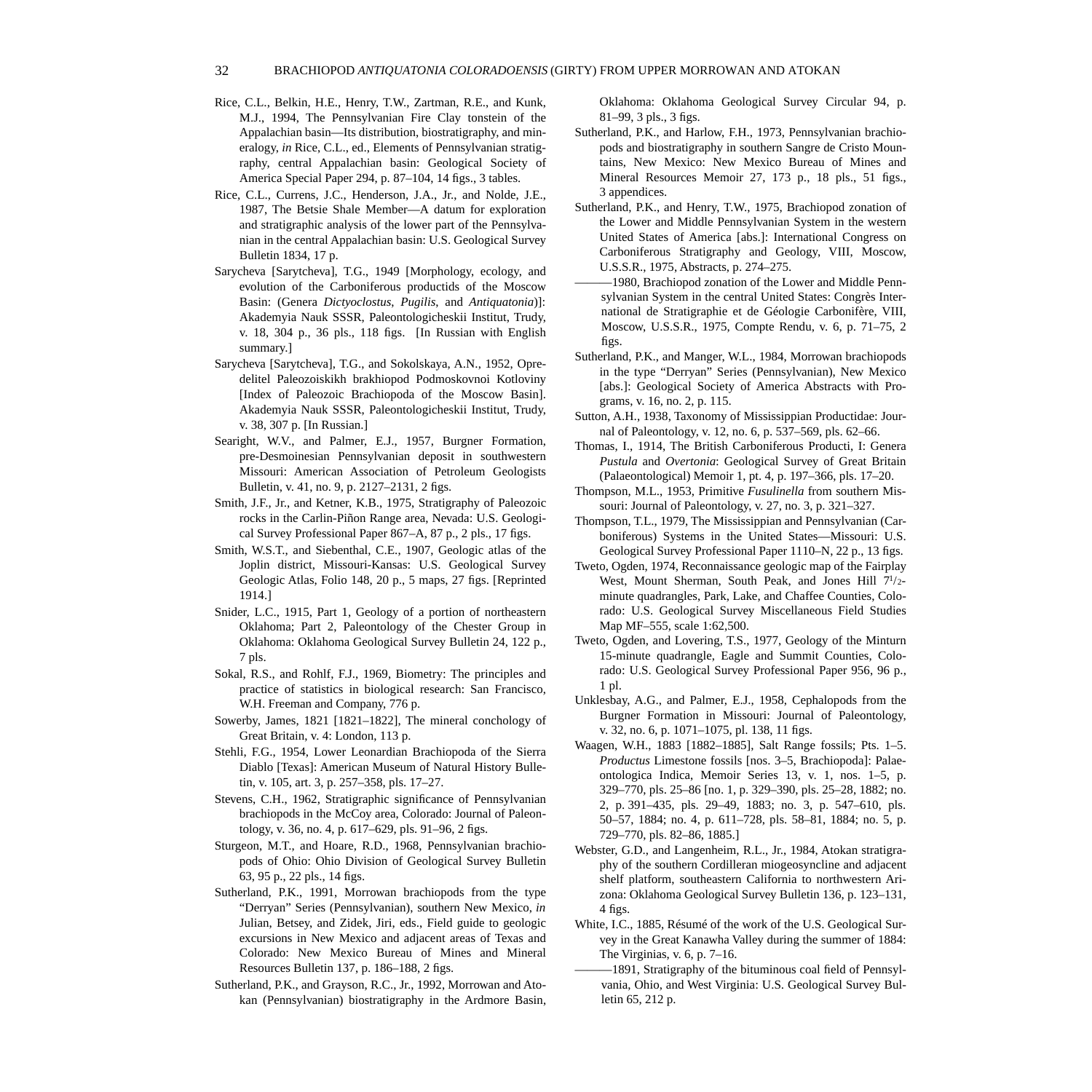# PLATES 1–5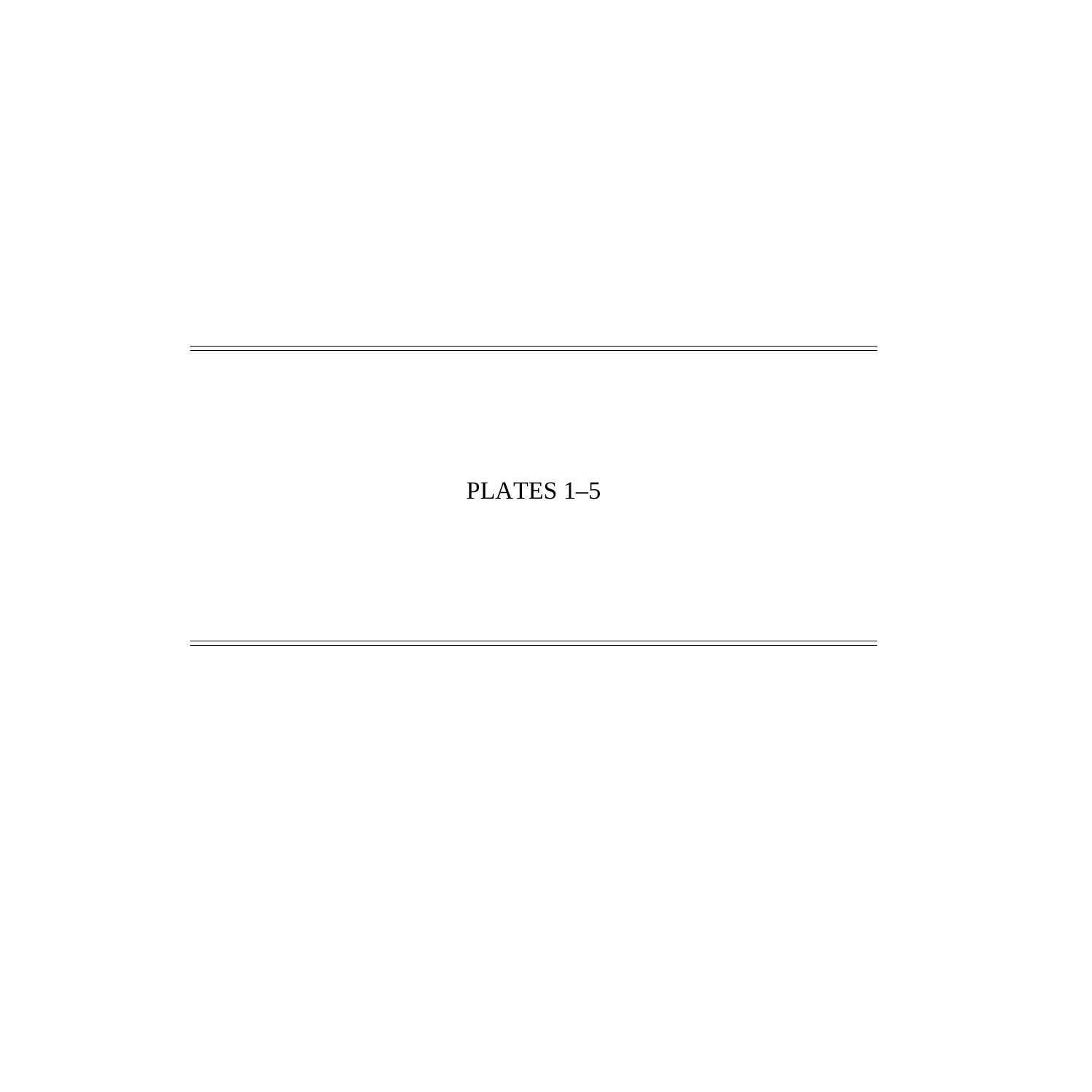#### **PLATE 1**

#### <span id="page-39-0"></span>Primary Type Specimens of *Antiquatonia coloradoensis* (Girty) from Lower Part of Belden Shale, Park County, Colo. (USGS Colln. GR2281–PC)

#### [All figures natural size]

- Figures 1–4. Lectotype, USNM 35345; ventral, anterior, posterior, and lateral views of typical mature specimen; ears slightly broken; anterior portion of trail decorticated. Specimen was shown in Girty's (1903) plate 3, figures 1–1b, as *Productus inflatus* McChesney.
	- 5–8. Paralectotype, USNM 121482; ventral, anterior, posterior, and lateral views of large specimen; ears broken, trail slightly broken; anterior view showing trail of brachialvalve interior; note trail partially broken, slightly flaring. Specimen was shown in Girty's (1903) plate 3, figures 2, 2a, as *Productus inflatus* McChesney.
	- 9–13. Paralectotype, USNM 121483; ventral, anterior, posterior, lateral, and dorsal views of coarsely costellate specimen; trail broken, anterior portion of pedicle valve broken away, revealing part of trail of brachial-valve interior; note row of halteroid spines on arcuate ridge and row of smaller hinge spines on posterior view (fig. 11); flange on pedicle-valve interior (marked by "s") on dorsal view (fig. 13), continuing posteriorly and separating auricular chamber (ears broken away) from visceral chamber in dorsal view in area where brachial valve is missing. Specimen was shown in Girty's (1903) plate 3, figure 3, as *Productus inflatus* McChesney.
	- 14–19. Paralectotype, USNM 208827; ventral, anterior, dorsal, posterior, lateral, and canted posterior views of typical specimen; note repaired injury to pedicle-valve beak area, shown particularly on posterior view (fig. 17); anterior part of trail decorticated; note weak flange (marked by "s") at edge of valve on canted posterior view (fig. 19) where brachial valve is broken away.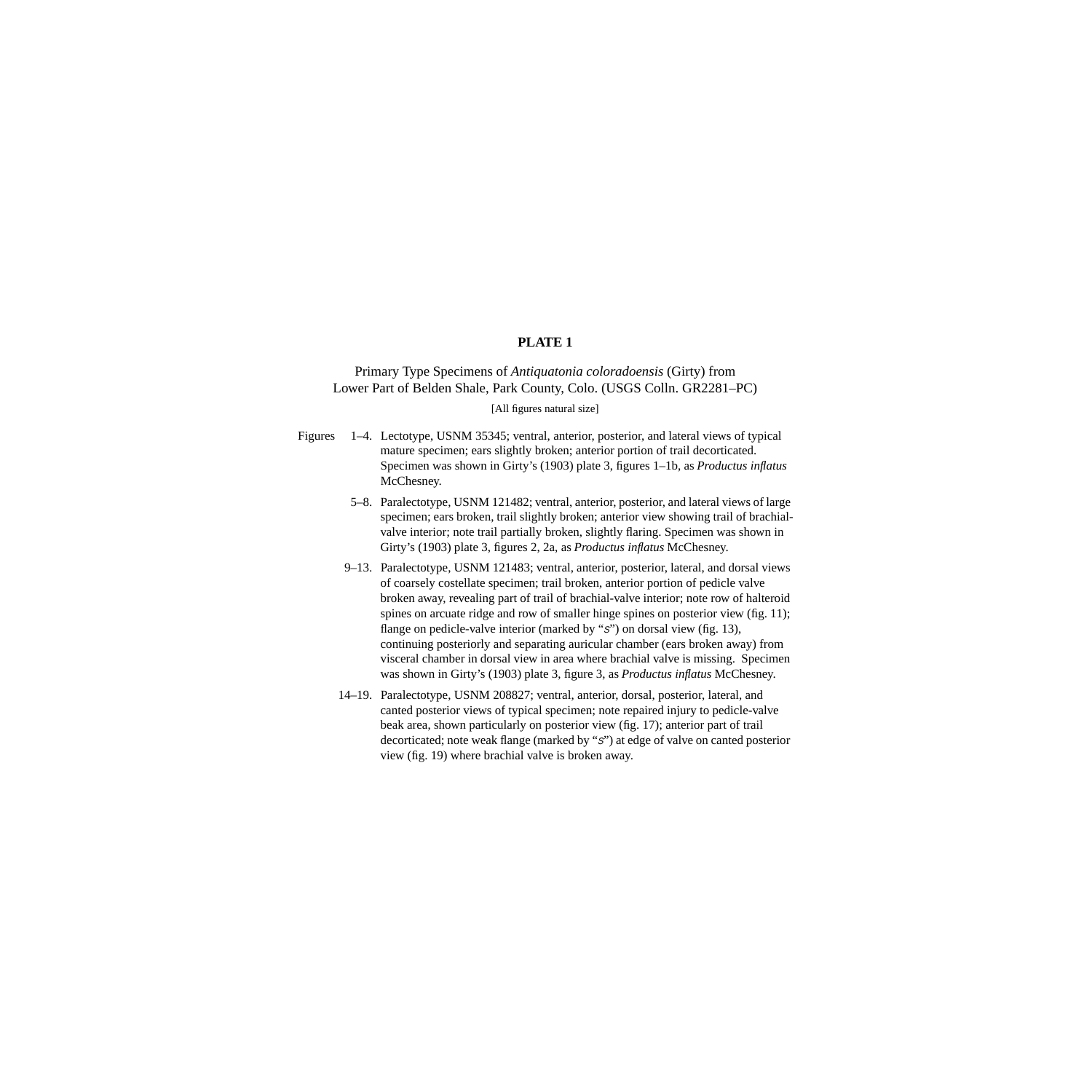U.S. GEOLOGICAL SURVEY PROFESSIONAL PAPER 1588 PLATE 1



*ANTIQUATONIA COLORADOENSIS* (GIRTY)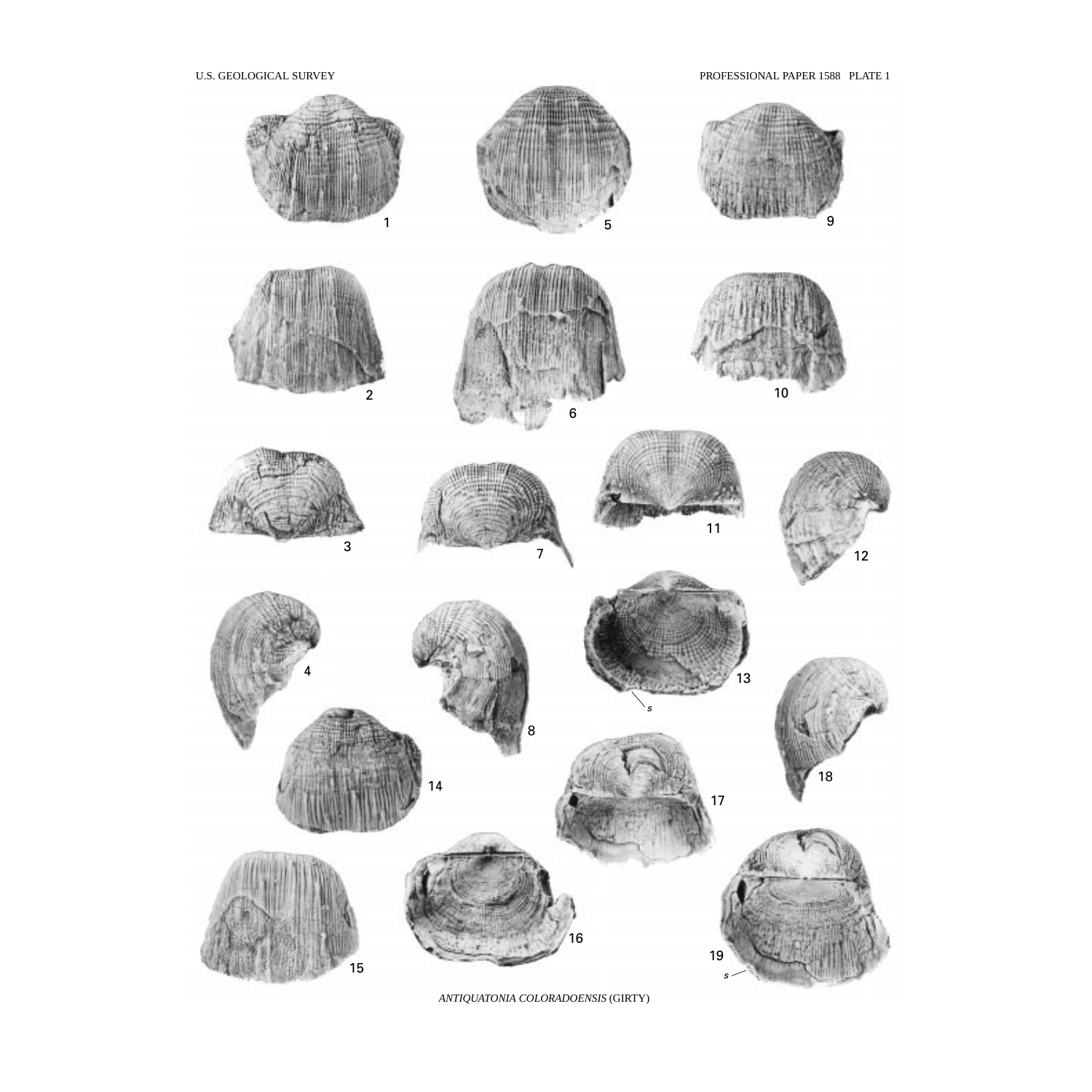#### **PLATE 2**

#### <span id="page-41-0"></span>Primary Type Specimens of *Antiquatonia coloradoensis* (Girty) from Lower Part of Belden Shale, Park County, Colo. (USGS Colln. GR2281–PC), and Hypotype of *A. coloradoensis* from Burgner Formation, Jasper County, Mo. (USGS Colln. BL25128–PC)

#### [Figures natural size, unless otherwise indicated on plate]

- Figures 1–4. Paralectotype, USNM 208829; ventral, anterior, posterior, and dorsal views of broken specimen; note hinge spines and row of large spines on arcuate ridge on posterior view (fig. 3).
	- 5–14. Paralectotype, USNM 208828; nearly complete specimen with separable valves. Note lack of sulcus on pedicle valve (figs. 5, 6).
		- 5–7. Ventral, anterior, and posterior views of large specimen with pedicle-valve trail partly broken off, revealing portion of interior of brachial-valve trail; note weak groove ("g") on figure 6, into which flange ("s") of figures 8, 9, and 10 fits when valve is closed.
		- 8, 9. Views  $(x1 \text{ and } x2, \text{ respectively})$  of anterior portion of pedicle-valve interior showing flange ("s"), taken from portion of valve that was broken away just above arrow marked by "g" on figure 6.
		- 10. Dorsal view of shell, showing flange ("s") around pedicle-valve interior where brachial valve is broken away; ear missing on specimen where ridge separates auricular area from visceral chamber.
		- 11–13. Anterior, lateral, and ventral views of decorticated brachial-valve interior with pedicle valve removed; note groove  $("g")$  in figure 11.
			- 14. Lateral view of complete shell; pedicle-valve trail slightly broken.
		- 15. Paralectotype, USNM 208830; ventral view of internal mold of pedicle-valve interior.
	- 16–21. Hypotype, USNM 208805; complete brachial-valve interior; note long trail, ridge attached to cardinal buttresses and separating auricular chambers from visceral area; ears slightly more extended than typical.
		- 16–18. Anterior, ventral, and lateral views; compare lateral view of brachial-valve interior with lateral view of specimen shown in plate 2, figure 14, to get sense of size of body cavity.
		- 19, 20. Posterior view  $(\times 4.5 \text{ and } \times 1, \text{ respectively})$  of cardinal area, showing cardinal process.
			- 21. Ventral view (×4.5) of cardinal area, showing cardinal process, buttress plates, and median septum.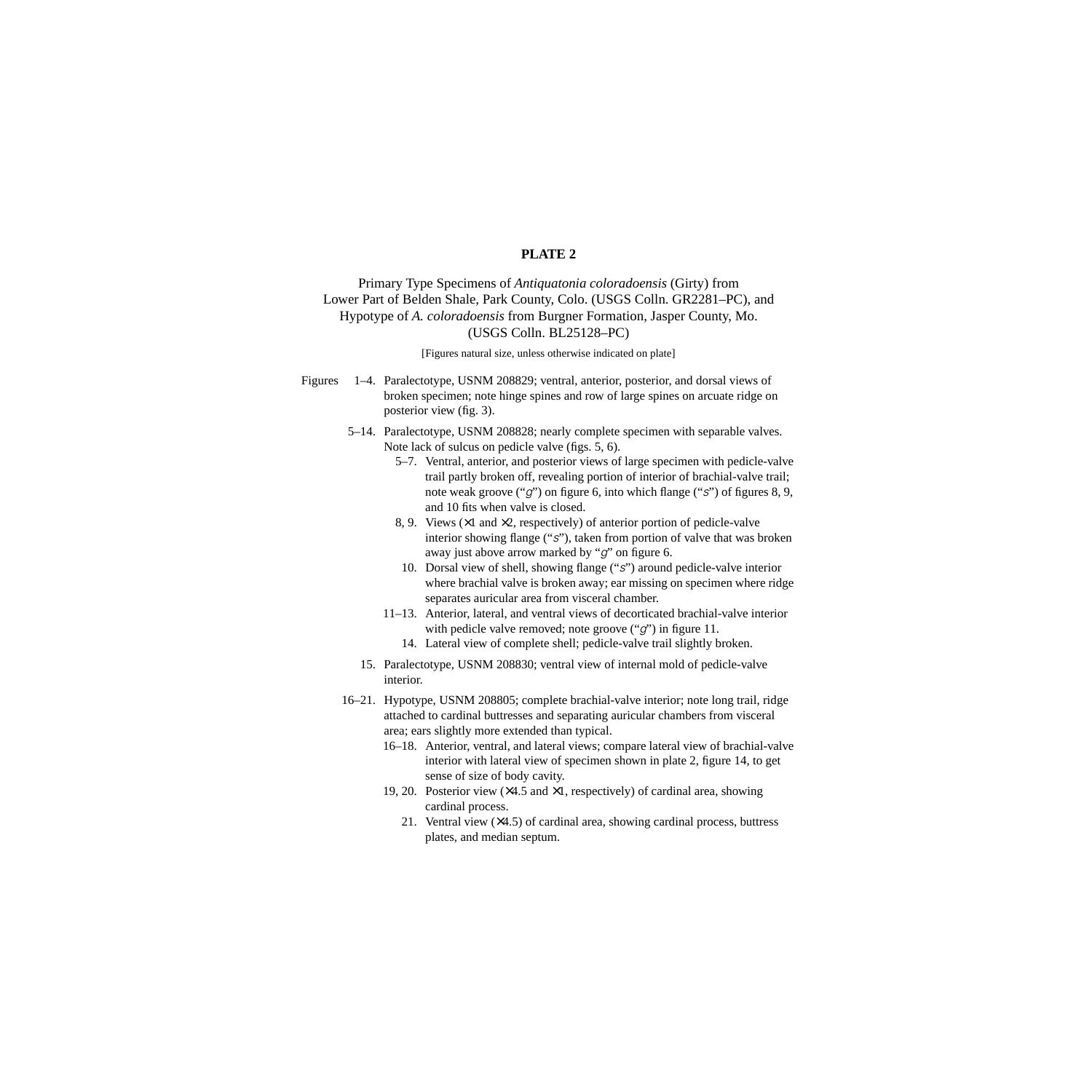U.S. GEOLOGICAL SURVEY PROFESSIONAL PAPER 1588 PLATE 2



*ANTIQUATONIA COLORADOENSIS* (GIRTY)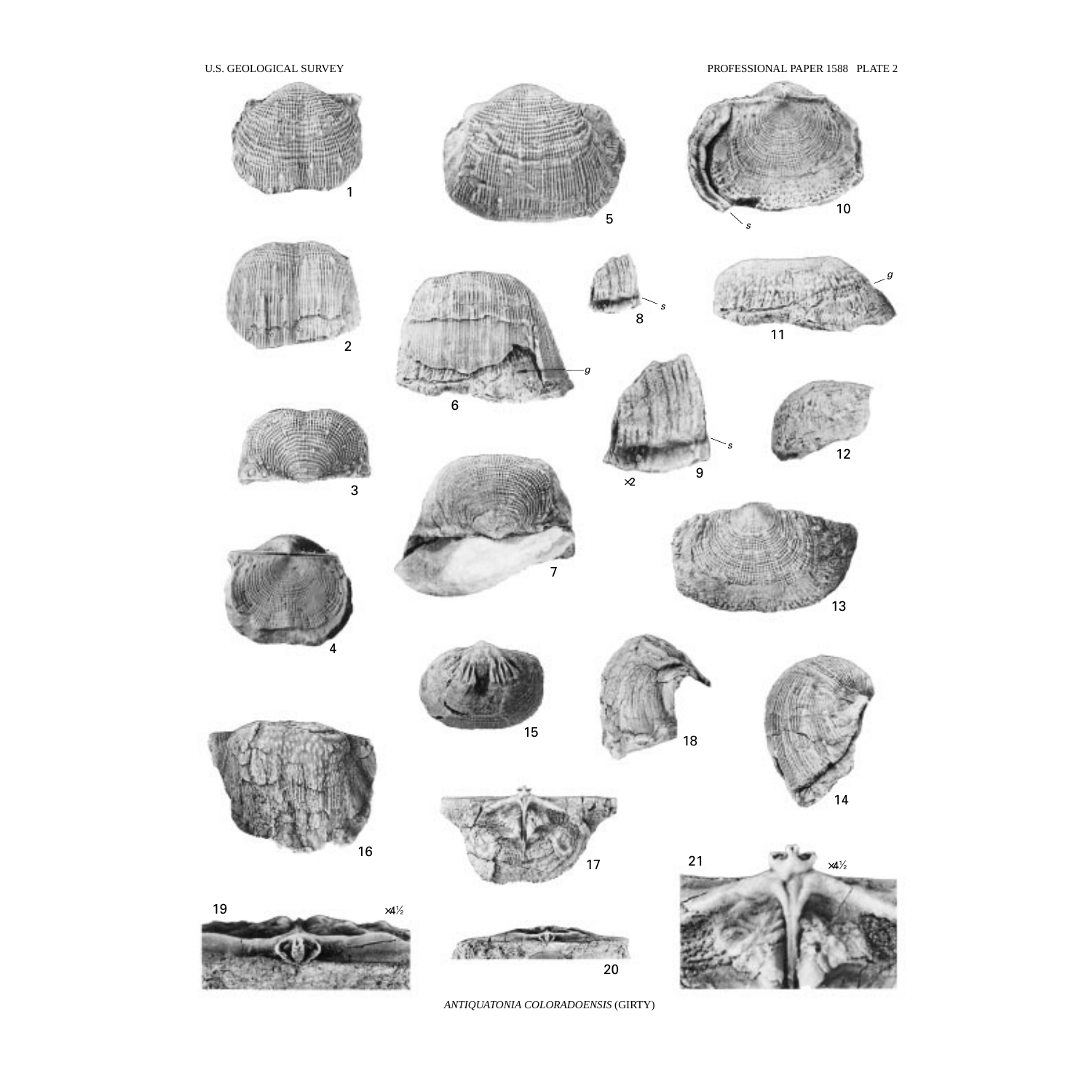#### **PLATE 3**

#### <span id="page-43-0"></span>Primary Type Specimens of *Antiquatonia coloradoensis* (Girty) and Primary Type Specimens of *A. portlockiana* var. *quadratia* Sturgeon and Hoare, Herein Referred to *A. coloradoensis*

#### [All figures natural size]

Figures 1–15. Paralectotypes of *Antiquatonia coloradoensis* (Girty) from USGS colln. GR2281–PC, lower part of Belden Shale, Park County, Colo.

- 1–4. USNM 8258b; ventral, anterior, posterior, and lateral views of mature specimen having trail partly broken and ears missing.
- 5–7. USNM 11660a; canted ventral, anterior, and lateral views of internal mold of mature specimen; beak area crushed; note flaring margin of trail and very subdued flange, marked by "x*.*"
- 8–11. USNM 8258a; ventral, anterior, lateral, and posterior views of large, broad specimen; note ears missing and anterior part of pedicle valve broken off showing part of interior of brachial valve and trail; note groove ("g") on brachial-valve interior into which flange (not preserved) of pedicle-valve interior fit; in lateral view (fig. 10), note row of spines sitting on external ridge (" $t$ ") of pedicle valve and aligning with groove (" $g$ ") in brachialvalve interior.
- 12–15. USNM 8258c; ventral, posterior, lateral, and dorsal views of small, broken specimen.
- 16–25. Primary type specimens of *Antiquatonia portlockiana* var. *quadratia* Sturgeon and Hoare, from "Lower Mercer limestone and shale," Pottsville Formation, Hocking County, Ohio.
	- 16–20. Holotype, OSU 26020, loc. Hfg–5; ventral, dorsal, posterior, anterior, and lateral views of specimen with crushed brachial valve; note subdued ridges anterior to body spines, relatively short trail characterized by repeated breakage and thickening of both valves anteriorly, and pronounced, spinebearing preauricular ridges on exterior of pedicle valve.
	- 21, 22. Paratype, OSU 26023, loc. Hfg–5; slightly canted dorsal and lateral views of broken, disarticulated pedicle valve; note strong ridge separating ear from visceral chamber on interior, subdued ridge bearing row of body spines on exterior of valve; valve may be from same specimen as OSU 26025 (see pl. 4, fig. 9).
	- 23–25. Paratype, OSU 26026, loc. Hs–3; posterior, ventral, and anterior views of slightly crushed articulated specimen with broken trail; note that exterior of pedicle valve has ridges extending anteriorly from bases of body spines.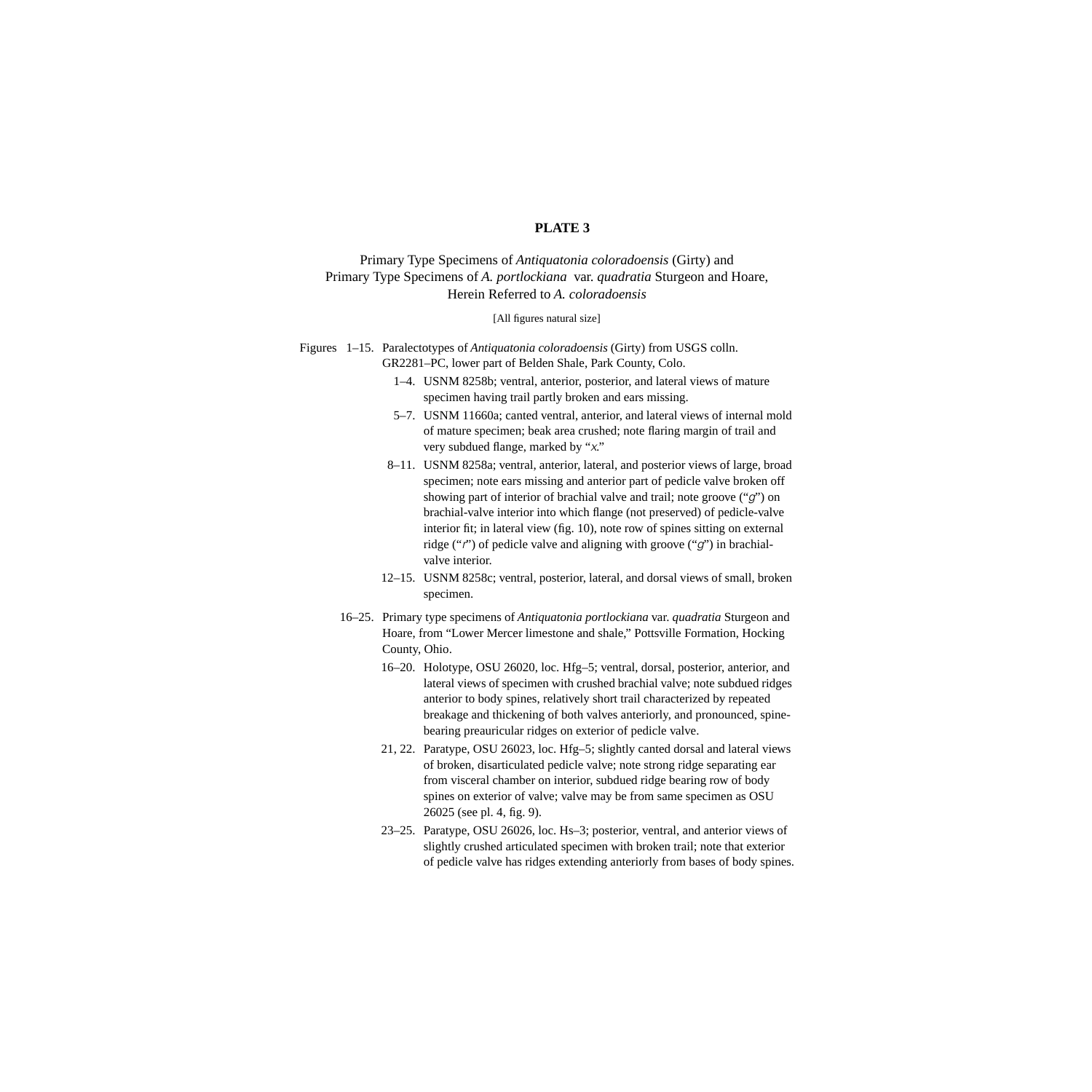U.S. GEOLOGICAL SURVEY PROFESSIONAL PAPER 1588 PLATE 3



*ANTIQUATONIA COLORADOENSIS* (GIRTY)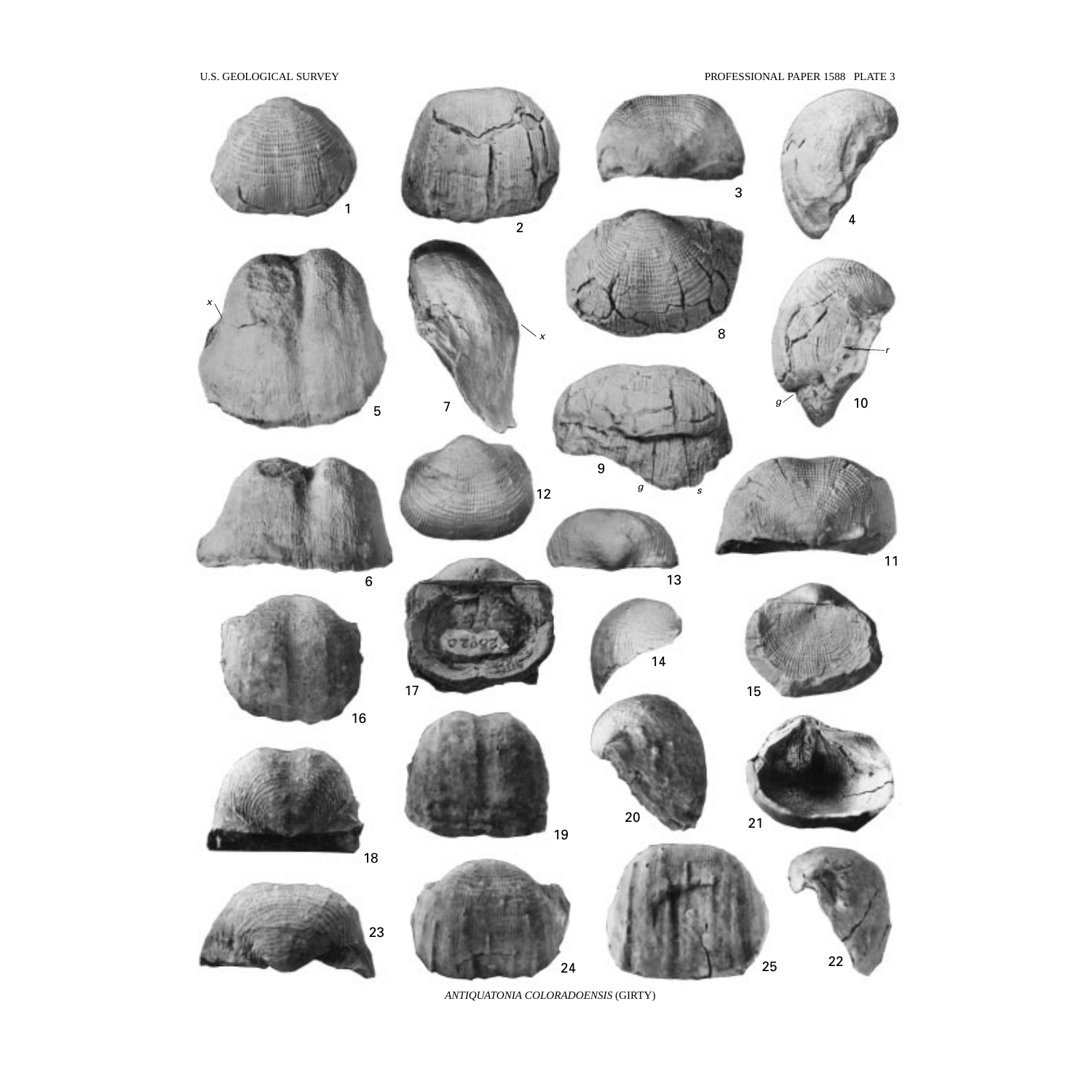#### **PLATE 4**

#### <span id="page-45-0"></span>Primary Type Specimens of *Antiquatonia portlockiana* var. *quadratia* Sturgeon and Hoare, Herein Referred to *A. coloradoensis* (Girty) [above line], and Representative Species of Brachiopods from Type Locality of *Antiquatonia coloradoensis* (Girty) [below line]

[Figures natural size, unless otherwise indicated on plate]

Figures 1–12. *Antiquatonia portlockiana* var. *quadratia* Sturgeon and Hoare, loc. Hfg–5, from "Lower Mercer limestone and shale," Pottsville Formation, Hocking County, Ohio.

- 1–5. Paratype, OSU 26024; complete, disarticulated brachial valve showing well-preserved interior; enlarged dorsal and posterior views  $(\times 3.5)$  of cardinal process; posterior, ventral, and lateral views  $(\times 1)$  of interior; note atypical, club-shaped boss at anterior end of median septum, pronounced ridges separating visceral chamber from auricular chamber.
- 6–8. Paratype, OSU 26022; anterior, ventral, and dorsal views (×1) of broken, disarticulated brachial valve; note flange around anterior of visceral area, thickening of anterior margin of shell at geniculation.
	- 9. Paratype, OSU 26025; dorsal view (×1) of well-preserved brachial valve showing interior, ears slightly broken; note subdued flange around anterior margin; this valve may be from same specimen as OSU 26023 (see pl. 3, figs. 21, 22).
- 10–12. Paratype, OSU 47102; ventral, lateral, and posterior views of large, broken, disarticulated brachial valve; note row of hinge spines and row of large body spines on preauricular ridge.
- 13–17. *Linoproductus nodosus* (Newberry), from lower part of Belden Shale, Park County, Colo. Note single row of large body spines down venter of pedicle valves.
	- 13, 14. Referred specimen, USNM 476640, USGS colln. BL12096–PC; lateral and ventral views of cracked, incomplete, mature pedicle valve.
		- 15. Referred specimens, USNM 476641, USGS colln. BL31394–PC; slab showing cluster of generally decorticated specimens mostly in growth position (pedicle valve down), viewed from bottom side of bed; note large body spine on venter on specimen marked by "x"; on specimen above "y*,*" pedicle valve and most of brachial-valve muscle area have been worn away, revealing row of "bumps" corresponding to dimples on exterior of valve and spine row on opposite valve.
	- 16, 17. Referred specimen USNM 476642, USGS colln. GR2281–PC; ventral and lateral views of broad, cracked, incomplete, mature pedicle valve.
- 18–20. *Anthracospirifer tanoensis* Sutherland and Harlow, from lower part of Belden Shale, Park County, Colo. Note three costae in sulcus of pedicle valve.
	- 18, 19. Referred specimen USNM 476643, USGS colln. BL6852–PC; ventral and anterior views of uncrushed, articulated specimen with right ear missing.
		- 20. Referred specimen USNM 476644, USGS colln. BL12096–PC; ventral view of crushed and broken articulated specimen; ears missing.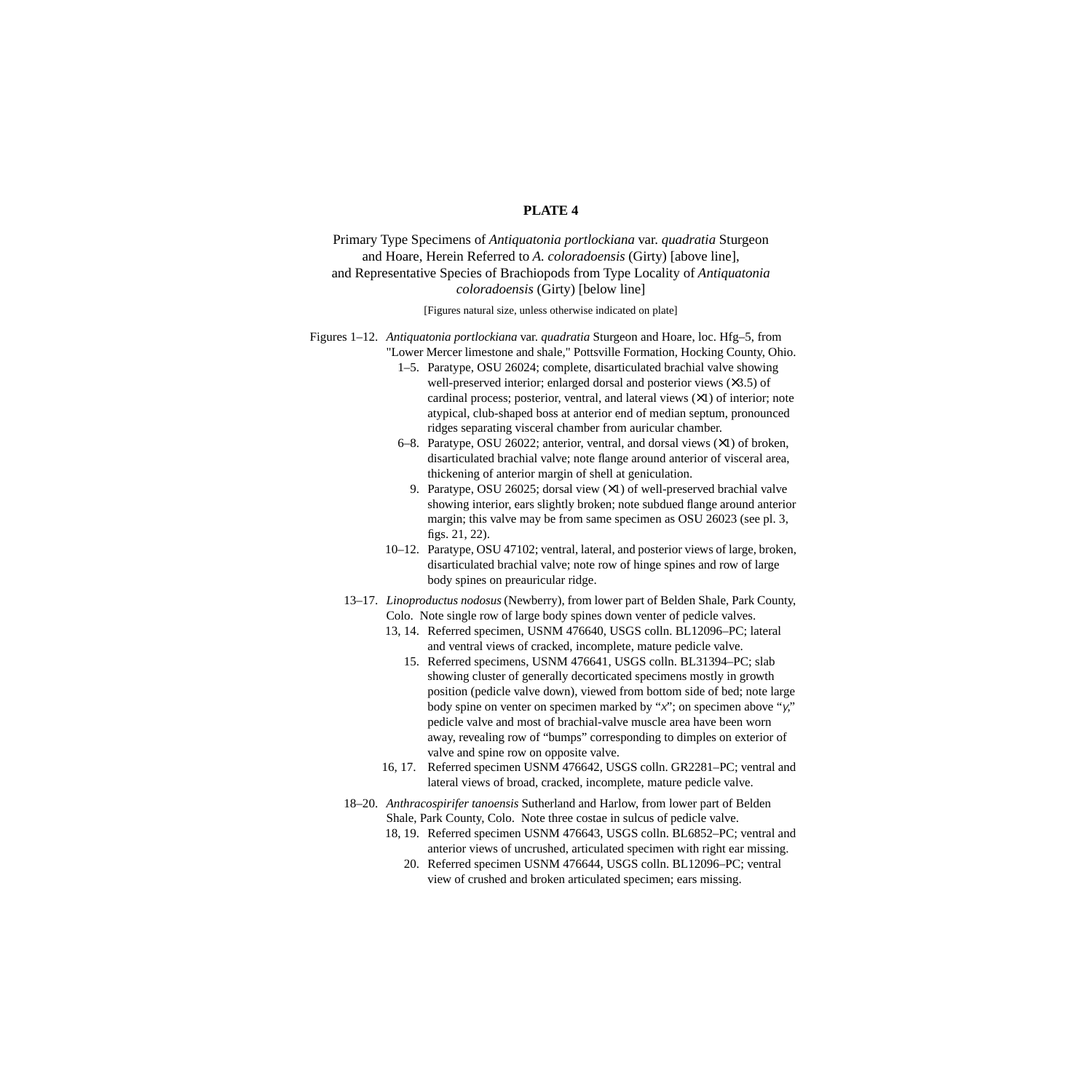

*ANTIQUATONIA, LINOPRODUCTUS,* AND *ANTHRACOSPIRIFER*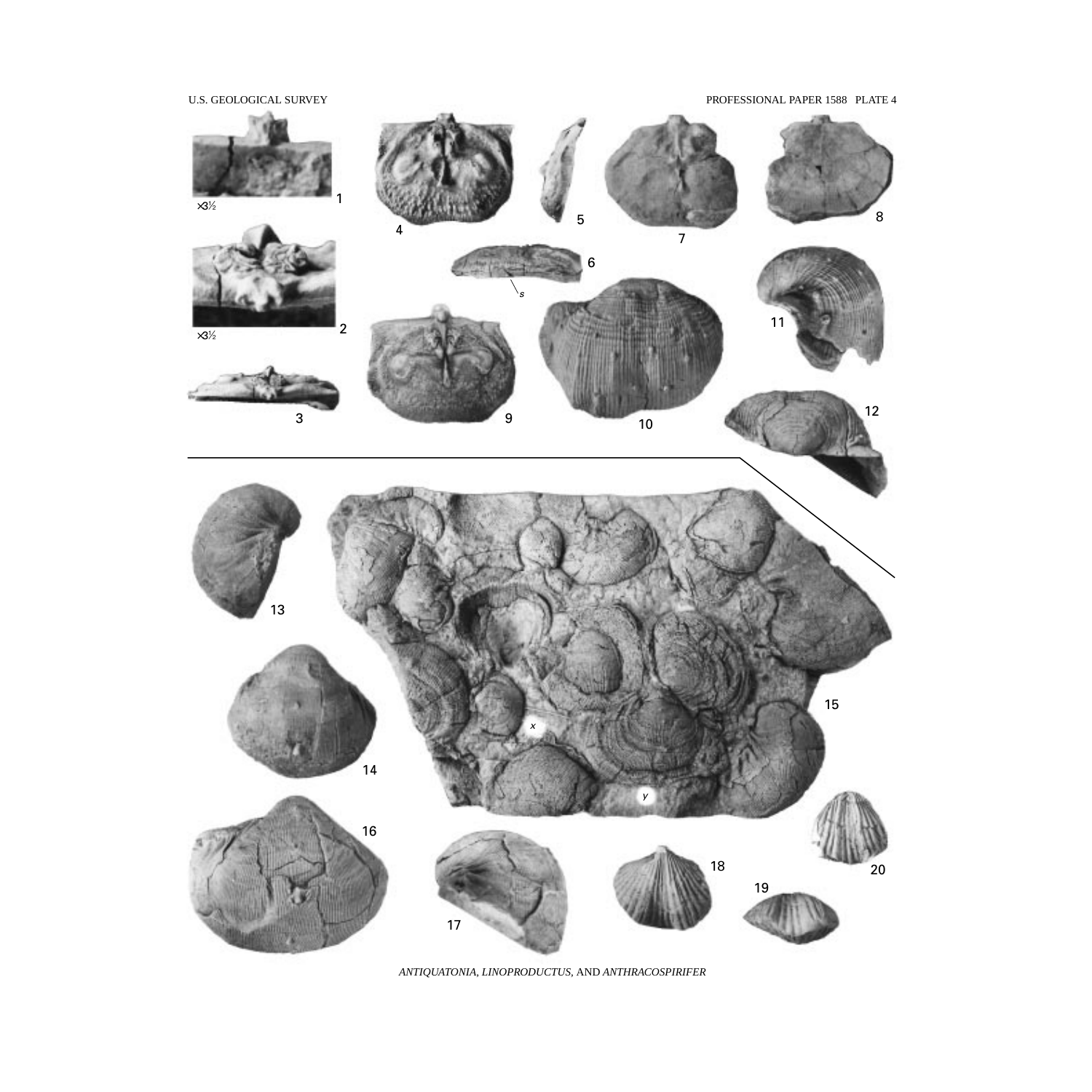#### **PLATE 5**

<span id="page-47-0"></span>Characteristic Elements of Brachiopod Fauna from Type Locality of *Antiquatonia coloradoensis* (Girty) from Lower Part of Belden Shale, Park County, Colo.

> [All specimens are referred specimens. Figures natural size, unless otherwise indicated on plate]

- Figures 1, 2. *Spirifer goreii* Mather.
	- 1. USNM 476645, USGS colln. BL12096–PC; ventral view of crushed, complete young adult; note absence of fasciculation of costellae.
	- 2. USNM 476646, USGS colln. BL31394–PC; ventral view of broken,
	- slightly decorticated, disarticulated pedicle valve of a large specimen. 3–8. *Neochonetes* cf. *N. whitei* Sutherland and Harlow.
		- 3–5. USNM 476647, USGS colln. BL31394–PC; ventral view ×1 and enlarged (×3) ventral and anterior views of articulated, slightly decorticated
			- specimen; note extremely weak mesial fold in sulcus; gastropod(?) boring in pedicle valve.
			- 6–8. USNM 476648, USGS colln. BL12096–PC; ventral view ×1 and enlarged (×3) ventral and anterior views of complete, slightly decorticated, articulated specimen; note absence of mesial fold in sulcus.
	- 9–14. *Composita ovata* Mather.
		- 9, 10. USNM 476649, USGS colln. BL12096-PC; ventral and anterior views of large, complete, articulated specimen.
		- 11–14. USNM 476650, USGS colln. BL6852–PC; ventral, anterior, lateral, and posterior views of well-preserved articulated specimen with slightly broken beak.
	- 15–23. *Composita gibbosa* Mather.
		- 15–18. USNM 476651, USGS colln. BL6852–PC; ventral, lateral, dorsal, and anterior views of mature specimen.
		- 19–23. USNM 476652, USGS colln. BL12096–PC; ventral, posterior, dorsal, anterior, and lateral views of mature specimen; beak slightly broken.
	- 24–26. *Pulchratia*? *pustulosa* Sutherland and Harlow.
		- 24, 25. USNM 476653, USGS colln. BL12096–PC; dorsal and ventral views of complete specimen, beak area slightly crushed.
			- 26. USNM 476654, USGS colln. BL6852A–PC; dorsal view of complete, crushed specimen.
	- 27–31. *Sandia welleri* (Mather).
		- 27–29. USNM 476655, USGS colln. BL12096–PC; ventral, posterior, and lateral views of mature specimen; trail broken off.
		- 30, 31. USNM 476656, USGS colln. BL12096–PC; posterior and ventral views of decorticated specimen; trail broken.
	- 32–40. *Desmoinesia nambeensis* Sutherland and Harlow.
		- 32. USNM 476657, USGS colln. BL6852–PC; dorsal view of incomplete specimen; ornamentation slightly coarser than typical.
		- 33, 34. USNM 476658, USGS colln. BL6852–PC; enlarged (×2) dorsal and anterior views of internal mold of brachial valve; note prominent margin around edge of visceral disc.
			- 35. USNM 476659, USGS colln. BL6852–PC; enlarged (×2) posterior view of internal mold of brachial valve.
		- 36–40. USNM 476660, USGS colln. BL31394–PC; ventral view (×1) and enlarged  $(X2)$  lateral, ventral, dorsal, and posterior views of slightly broken, decorticated, articulated specimen.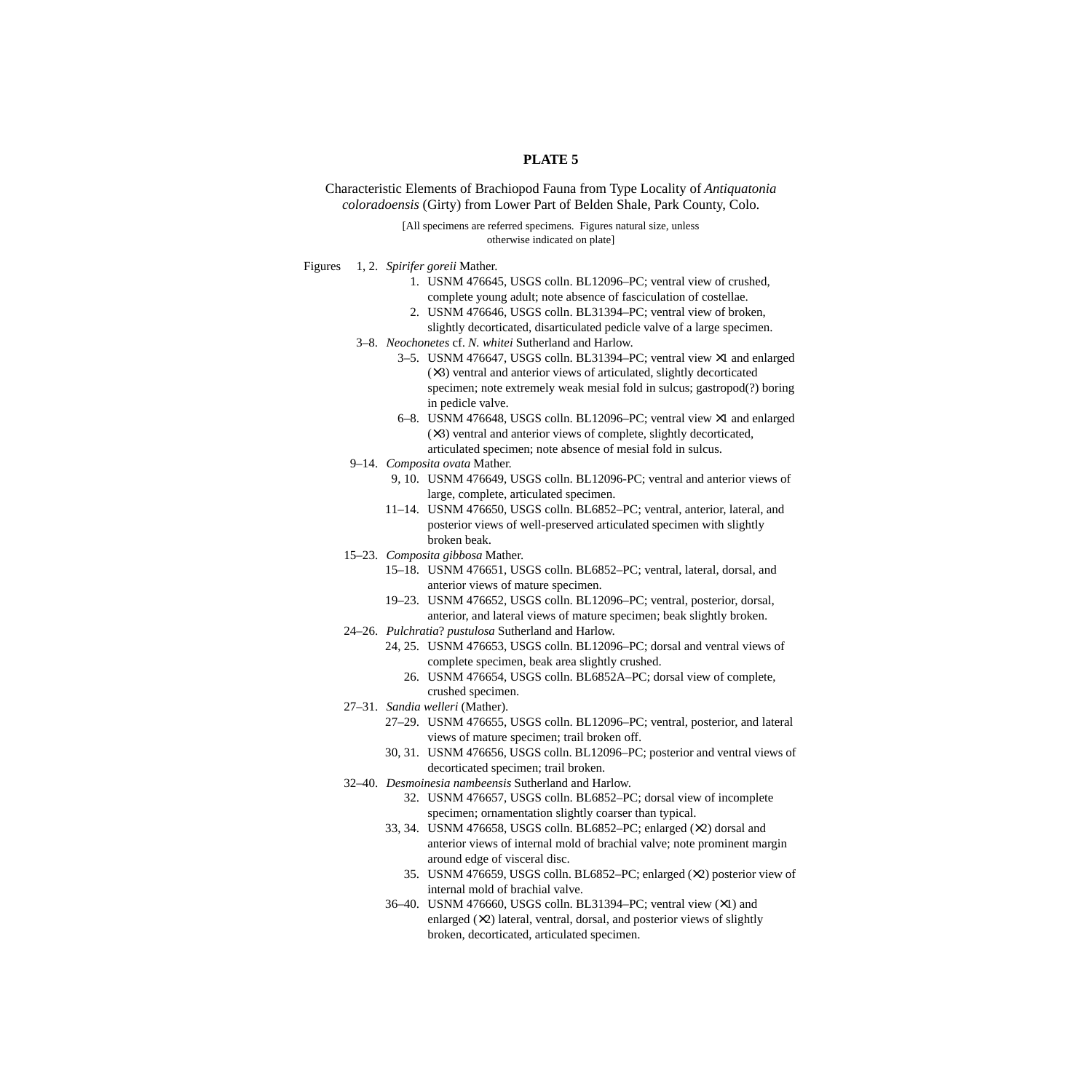

*SPERIFER, NEOCHONETES, COMPOSITA, PULCHRATIA*?*, SANDIA,* AND *DESMOINESIA*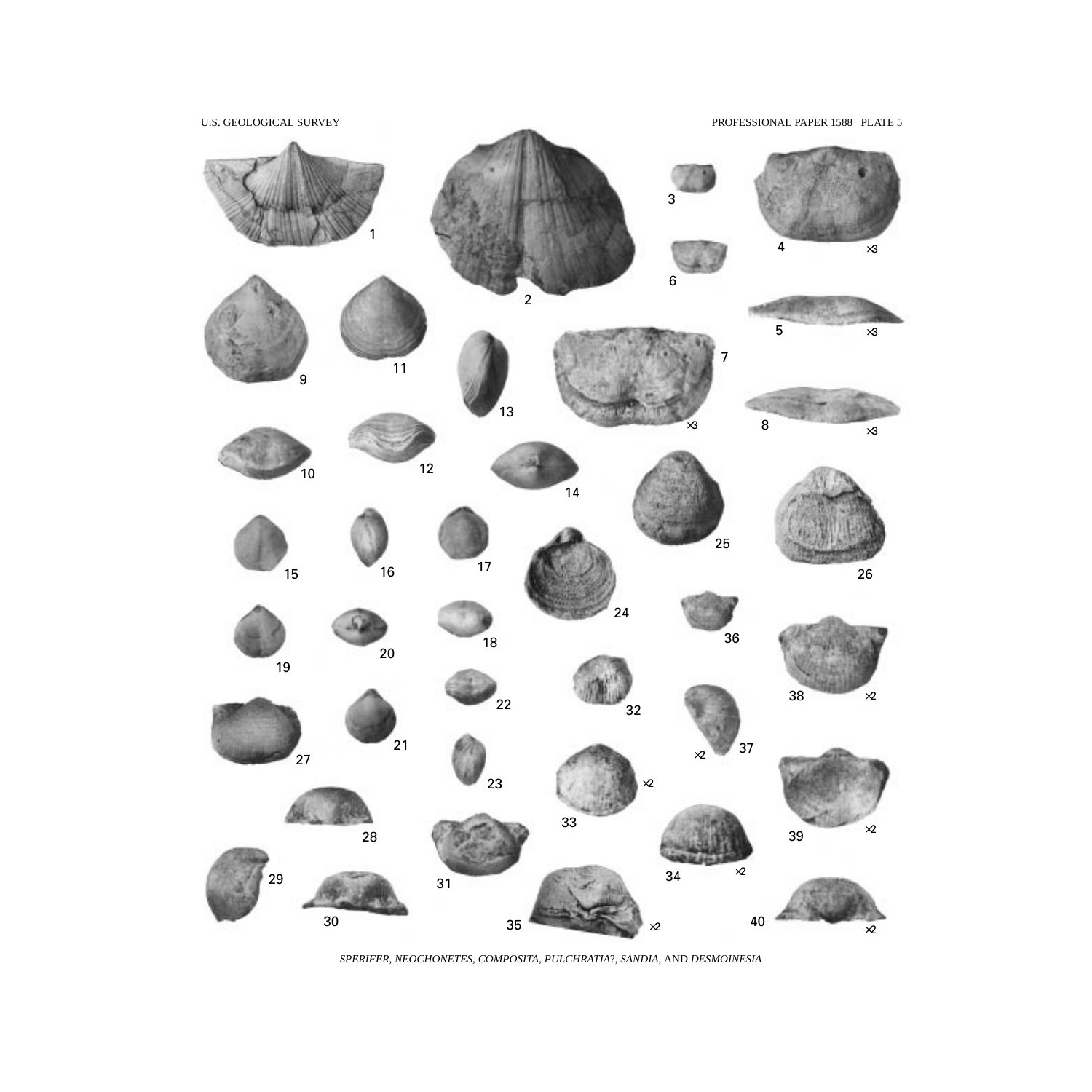# Availability of Publications of the U.S. Geological Survey

Order U.S. Geological Survey (USGS) publications from the offices listed below. Detailed ordering instructions, along with prices of the last offerings, are given in the current-year issues of the catalog "New Publications of the U.S. Geological Survey."

#### **Books, Maps, and Other Publications**

#### **By Mail**

Books, maps, and other publications are available by mail from-

**USGS** Information Services Box 25286, Federal Center Denver, CO 80225

Publications include Professional Papers, Bulletins, Water-Supply Papers, Techniques of Water-Resources Investigations, Circulars, Fact Sheets, publications of general interest, single copies of permanent USGS catalogs, and topographic and thematic maps.

#### Over the Counter

Books, maps, and other publications of the U.S. Geological Survey are available over the counter at the following USGS Earth Science Information Centers (ESIC's), all of which are authorized agents of the Superintendent of Documents:

- · Anchorage, Alaska-Rm, 101, 4230 University Dr.
- · Denver, Colorado-Bldg. 810, Federal Center
- · Menlo Park, California-Rm. 3128, Bldg. 3, 345 Middlefield Rd.
- · Reston, Virginia-Rm. 1C402, USGS National Center, 12201 Sunrise Valley Dr.
- · Salt Lake City, Utah-2222 West, 2300 South (books and maps available for inspection only)
- · Spokane, Washington-Rm. 135, U.S. Post Office Building, 904 West Riverside Ave.
- · Washington, D.C.-Rm. 2650, Main Interior Bldg., 18th and C Sts., NW.

Maps only may be purchased over the counter at the following USGS office:

· Rolla, Missouri-1400 Independence Rd.

#### Electronically

Some USGS publications, including the catalog "New Publications of the U.S. Geological Survey" are also available electronically on the USGS's World Wide Web home page at http://www.usgs.gov

#### **Preliminary Determination of Epicenters**

Subscriptions to the periodical "Preliminary Determination of Epicenters" can be obtained only from the Superintendent of

Documents. Check or money order must be payable to the Superintendent of Documents. Order by mail from-

Superintendent of Documents Government Printing Office Washington, DC 20402

#### **Information Periodicals**

Many Information Periodicals products are available through the systems or formats listed below:

#### **Printed Products**

Printed copies of the Minerals Yearbook and the Mineral Commodity Summaries can be ordered from the Superintendent of Documents, Government Printing Office (address above). Printed copies of Metal Industry Indicators and Mineral Industry Surveys can be ordered from the Center for Disease Control and Prevention, National Institute for Occupational Safety and Health, Pittsburgh Research Center, P.O. Box 18070, Pittsburgh, PA 15236-0070.

#### Mines FaxBack: Return fax service

1. Use the touch-tone handset attached to your fax machine's telephone jack. (ISDN [digital] telephones cannot be used with fax machines.)

2. Dial (703) 648-4999.

3. Listen to the menu options and punch in the number of your selection, using the touch-tone telephone.

4. After completing your selection, press the start button on your fax machine.

#### CD-ROM

A disc containing chapters of the Minerals Yearbook (1993-95), the Mineral Commodity Summaries (1995-97), a statistical compendium (1970-90), and other publications is updated three times a year and sold by the Superintendent of Documents, Government Printing Office (address above).

#### World Wide Web

Minerals information is available electronically at http://minerals.er.usgs.gov/minerals/

#### Subscription to the catalog "New Publications of the U.S. **Geological Survey"**

Those wishing to be placed on a free subscription list for the catalog "New Publications of the U.S. Geological Survey" should write to-

U.S. Geological Survey 903 National Center Reston, VA 20192